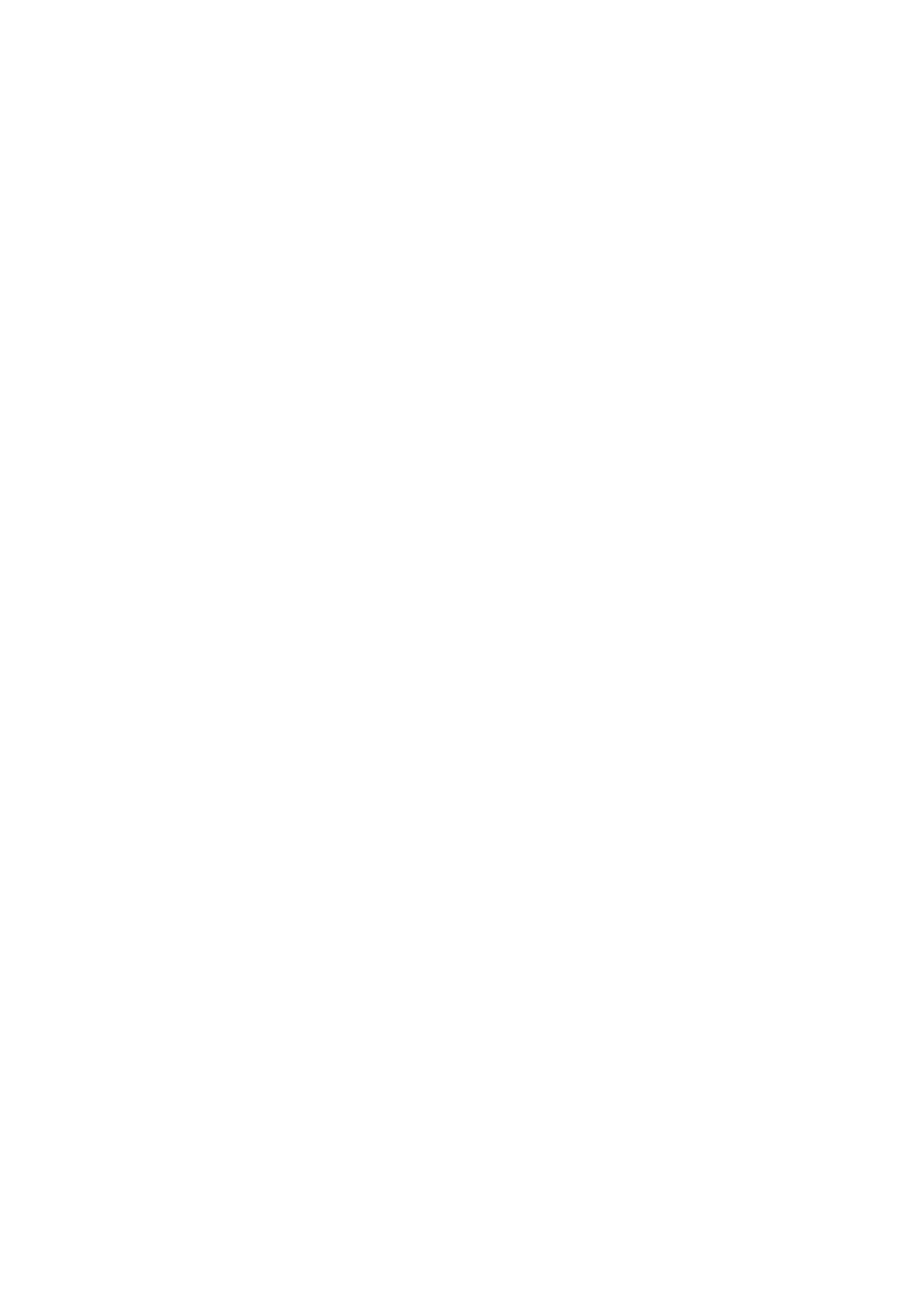These examination regulations and guidelines shall be published periodically to give information about the Academy, examination regulations and guidelines to students and staff members.

The Academy reserves the right to amend these examination regulations and guidelines any time without prior notice to students.

© The Mwalimu Nyerere Memorial Academy, October, 2021

The Rector The Mwalimu Nyerere Memorial Academy P.O. Box 9193, Dar es Salaam**,** Tanzania. Tel: +255 (22) 2820041/47 Fax: +255 (22) 2820816 E-mail: rector@mnma.ac.tz Website: [www.mnma.ac.tz](http://www.mnma.ac.tz/)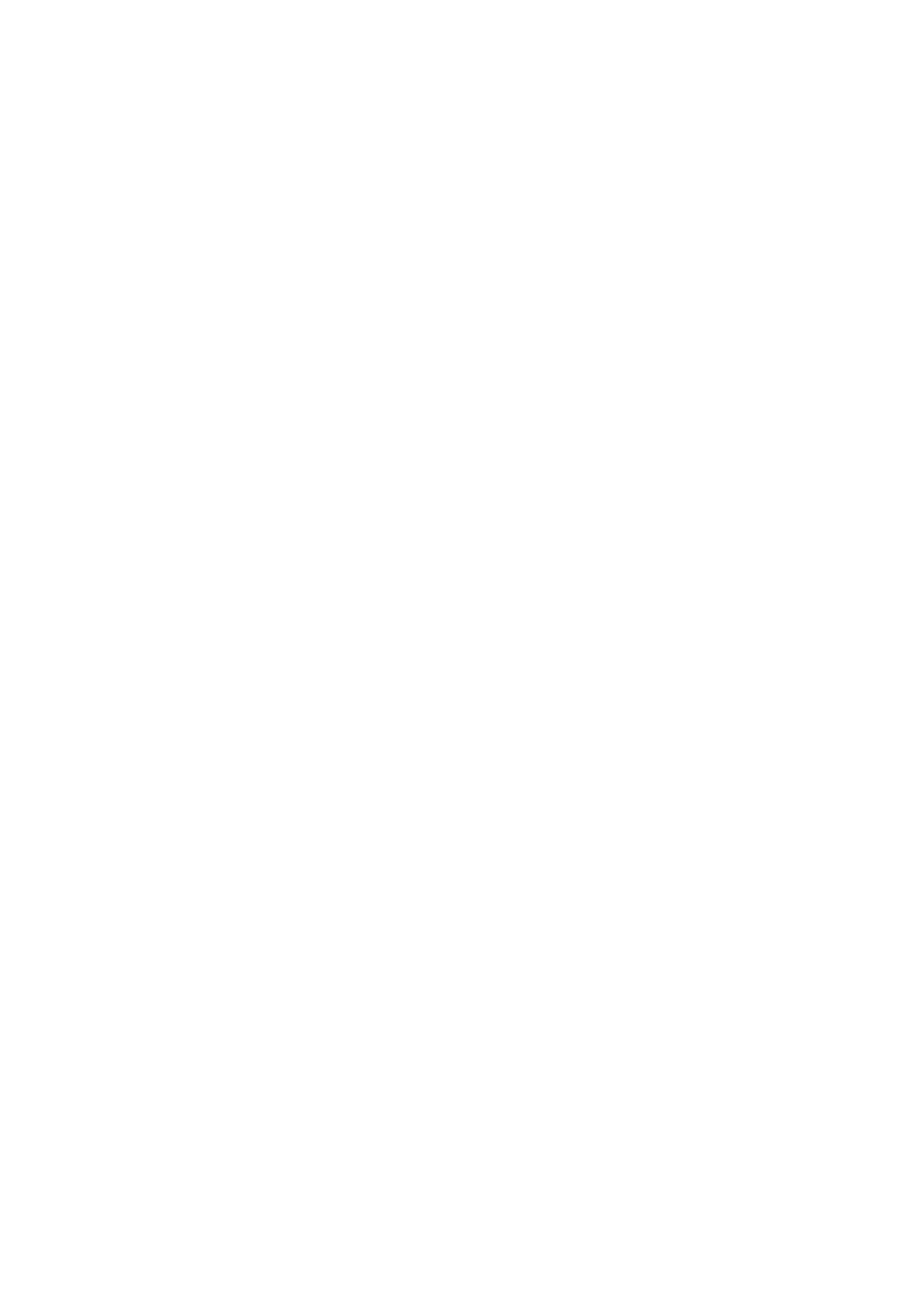# **TABLE OF CONTENTS**

| 1.      |                                                          |  |
|---------|----------------------------------------------------------|--|
| 1.1.    |                                                          |  |
| 1.2.    |                                                          |  |
| 1, 2, 1 |                                                          |  |
| 1.2.2   |                                                          |  |
| 1.2.3   |                                                          |  |
| 1.3.    |                                                          |  |
| 1.4.    |                                                          |  |
| 1.5.    |                                                          |  |
| 1.6.    |                                                          |  |
| 1.7.    |                                                          |  |
| 2.      | GENERAL EXAMINATION REGULATIONS AND GUIDELINES14         |  |
| 2.1     |                                                          |  |
| 2.2     |                                                          |  |
| 2.3     |                                                          |  |
| 2.4     | Procedures for Setting of End of Semester                |  |
|         |                                                          |  |
| 2.5     |                                                          |  |
| 2.6     |                                                          |  |
| 2.7     | Registration and Eligibility for End of Semester         |  |
|         |                                                          |  |
| 2.8     | Postponement of End of Semester                          |  |
|         |                                                          |  |
| 2.9     |                                                          |  |
| 2.10    |                                                          |  |
| 2.11    |                                                          |  |
| 2.12    | Procedures for Dealing with Examination Irregularities   |  |
| 2.12.1  |                                                          |  |
| 2.12.2  | Academicians and Other Employees 26                      |  |
| 2.12.3  | Examination Instructions to Candidates 27                |  |
| 2.13    |                                                          |  |
| 2.13.1  | Responsibilities of the Invigilators before the start of |  |
|         |                                                          |  |
|         |                                                          |  |

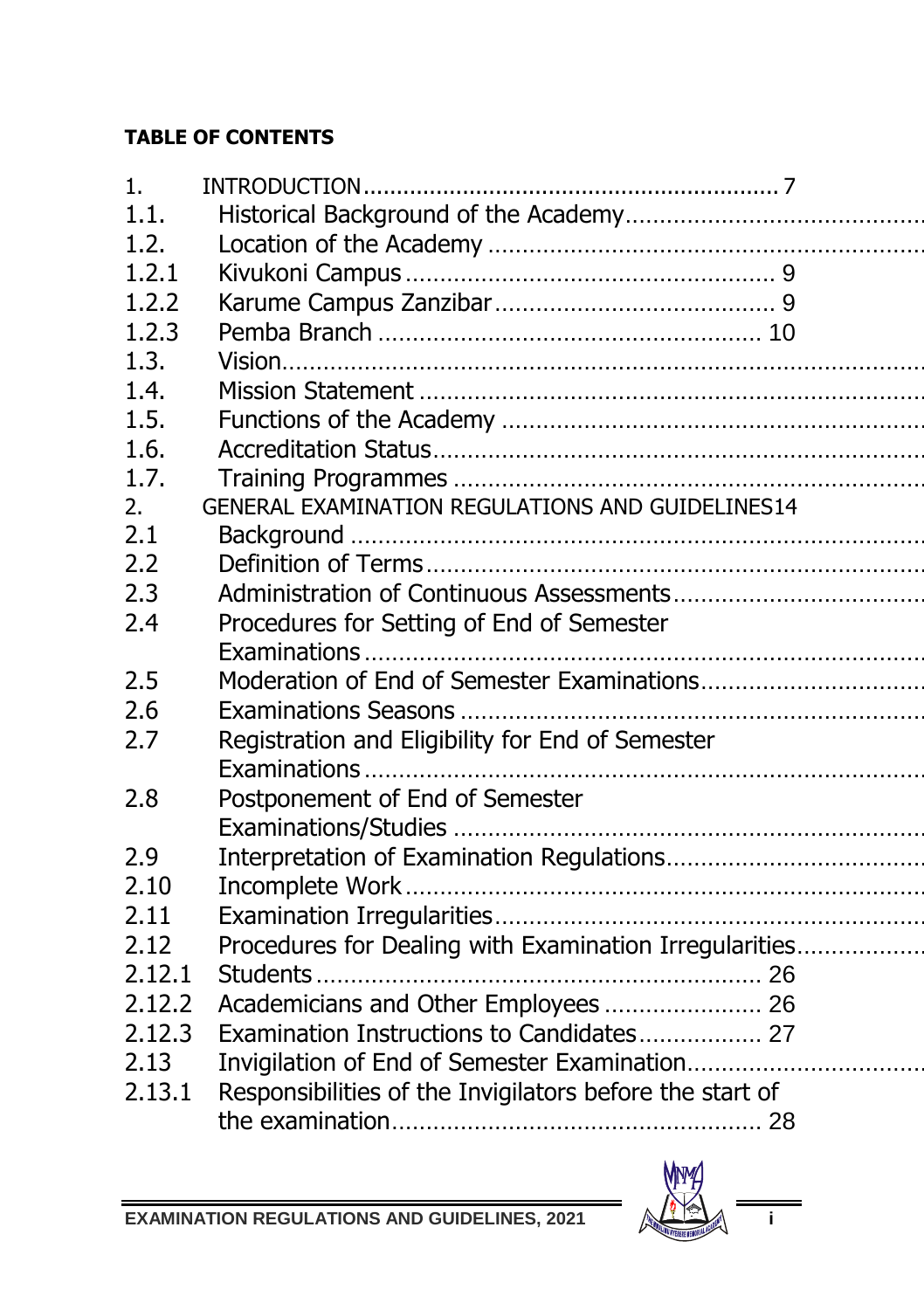| 2.13.2 | Responsibilities of the internal examiner(s) before the |  |
|--------|---------------------------------------------------------|--|
|        |                                                         |  |
| 2.13.3 |                                                         |  |
| 2.13.4 |                                                         |  |
| 2.14   |                                                         |  |
| 2.15   |                                                         |  |
| 2.16   | Release of End of Semester Examination Results          |  |
| 2.16.1 |                                                         |  |
| 2.16.2 |                                                         |  |
| 2.16.3 | Release of Final Examination Results 34                 |  |
| 2.17   | Withholding Examination Results or Barring Candidate    |  |
|        |                                                         |  |
| 2.18   | Conditions for progressing from Semester to             |  |
|        |                                                         |  |
| 2.19   |                                                         |  |
| 2.20   | Conditions for Doing Supplementary Examinations         |  |
| 2.20.1 | Rules which Shall Apply if a Student Fails in a         |  |
|        |                                                         |  |
| 2.21   | Conditions for Repeating the Failed Module(s)           |  |
| 2.22   | Conditions for Carrying Forward the Failed Module       |  |
| 2.23   |                                                         |  |
| 2.24   | Circumstances under which a Student Shall Repeat a      |  |
|        |                                                         |  |
| 2.25   | Maximum Registration Periods for various                |  |
|        |                                                         |  |
| 2.26   | Circumstances under which a Student Shall Be            |  |
|        |                                                         |  |
| 2.27   |                                                         |  |
| 2.28   |                                                         |  |
| 2.29   |                                                         |  |
| 2.30   | Teaching Practice (TP) for Bachelor Degree of           |  |
|        |                                                         |  |
| 2.30.1 | General Rules and Regulations of Teaching Practice43    |  |
| 2.30.2 | First Year Teaching Practice for Bachelor's Degree      |  |
|        |                                                         |  |
|        |                                                         |  |

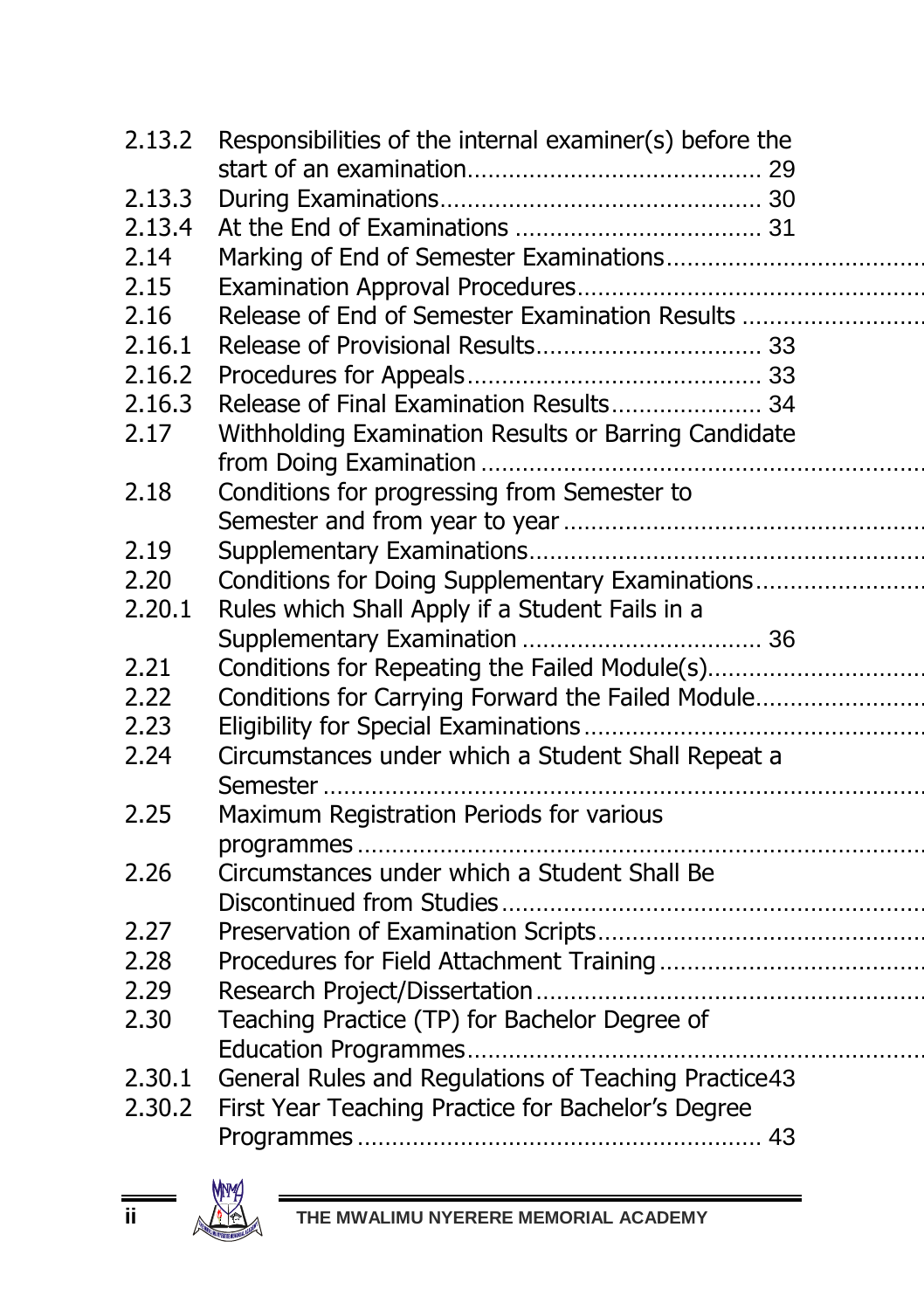|    | 2.30.3 Second Year Teaching Practice for Bachelor's Degree |  |
|----|------------------------------------------------------------|--|
|    | 44                                                         |  |
|    |                                                            |  |
|    | 2.31.1 Conflict Resolution during Supervision 44           |  |
|    | 2.31.2 Assessment of Dissertations/Theses  45              |  |
|    | 2.31.3 Detection of Plagiarism for Postgraduate 48         |  |
|    |                                                            |  |
|    |                                                            |  |
|    |                                                            |  |
| 5. |                                                            |  |
|    |                                                            |  |



 $\overline{a}$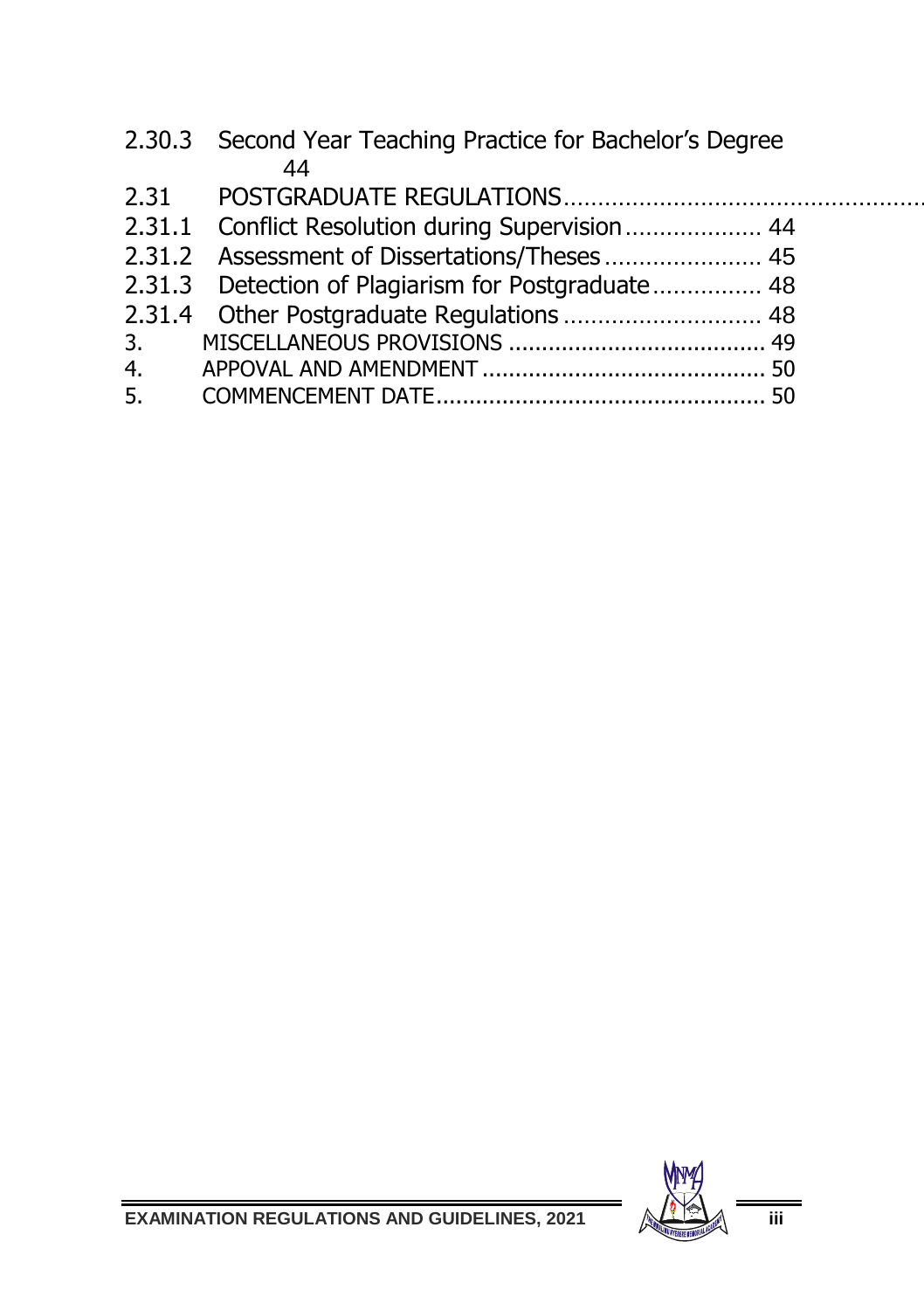#### **LIST OF ABBREVIATIONS**

| <b>ACSEE</b>   |                          | Certificate<br>Education<br>Advanced<br>of<br>Secondary<br>Examination                         |
|----------------|--------------------------|------------------------------------------------------------------------------------------------|
| <b>BD.EGH</b>  | ٠                        | Bachelor Degree of Education in Geography and                                                  |
| <b>BD.EKE</b>  | ÷,                       | History<br>Bachelor Degree of Education in Kiswahili and English                               |
| BD.EoD         |                          | Languages<br>Bachelor Degree in Economics of Development                                       |
| <b>BD.EKH</b>  | ÷,                       | Bachelor Degree of Education in Kiswahili and History                                          |
| <b>BD.EGE</b>  | $\overline{\phantom{0}}$ | Bachelor Degree of Education in Geography and                                                  |
|                |                          | English Language                                                                               |
| <b>BD.EHE</b>  | $\overline{\phantom{0}}$ | Bachelor Degree of Education in History and English<br>Language                                |
| <b>BD.EGK</b>  | ٠                        | Bachelor Degree of Education in Geography<br>and                                               |
| <b>BDEPM</b>   | ٠                        | Kiswahili Language<br>Bachelor<br>Environment<br>Planning<br>Degree<br>in<br>and<br>Management |
| BD.GD          | ٠                        | Bachelor Degree in Gender and Development                                                      |
| <b>BD.MSD</b>  |                          | Bachelor Degree in Management of Social Development                                            |
| BTC.ED         |                          | Basic Technician Certificate in Economic Development                                           |
| <b>BTC.HRM</b> | -                        | Basic Technician Certificate in Human<br>Resource<br>Management                                |
| BTC.YW         | ٠                        | Basic Technician Certificate in Youth Work                                                     |
| BTC.AC         |                          | Basic Technician Certificate in Accountancy                                                    |
| BTC.BA         |                          | Basic Technician Certificate in Business Administration                                        |
| <b>BTC.PRO</b> |                          | Basic Technician Certificate in Procurement and Supply                                         |
| <b>BTC.REC</b> | ٠                        | Basic Technician Certificate in Records, Archives and                                          |
|                |                          | <b>Information Management</b>                                                                  |
| BTC.COD        |                          | Basic Technician Certificate in Community Development                                          |
| <b>BTC.ICT</b> | ÷,                       | Information<br>Technician<br>Certificate<br>in.<br><b>Basic</b><br>and                         |
|                |                          | <b>Communication Technology</b>                                                                |
| <b>BTC.LIM</b> | ٠                        | Basic Technician Certificate in Library and Information                                        |
|                |                          | Management                                                                                     |
| <b>CBE</b>     | L,                       | College of Business Education                                                                  |
| <b>CPA</b>     |                          | Certified Public Accountant                                                                    |
| <b>CSEE</b>    |                          | Certificate of Secondary Education Examination                                                 |
| <b>DIPLAS</b>  |                          | in Library, Archives and<br>Documentation                                                      |
|                |                          | Diploma<br><b>Studies</b>                                                                      |
| DIT            | -                        | Dar es Salaam Institute of Technology                                                          |
| <b>DSA</b>     |                          | Dar es Salaam School of Accountancy                                                            |
|                |                          |                                                                                                |
| <b>DSM</b>     | ÷                        | Dar es Salaam                                                                                  |
| <b>EDT</b>     |                          | Modular Code Letters for Diploma of Education                                                  |

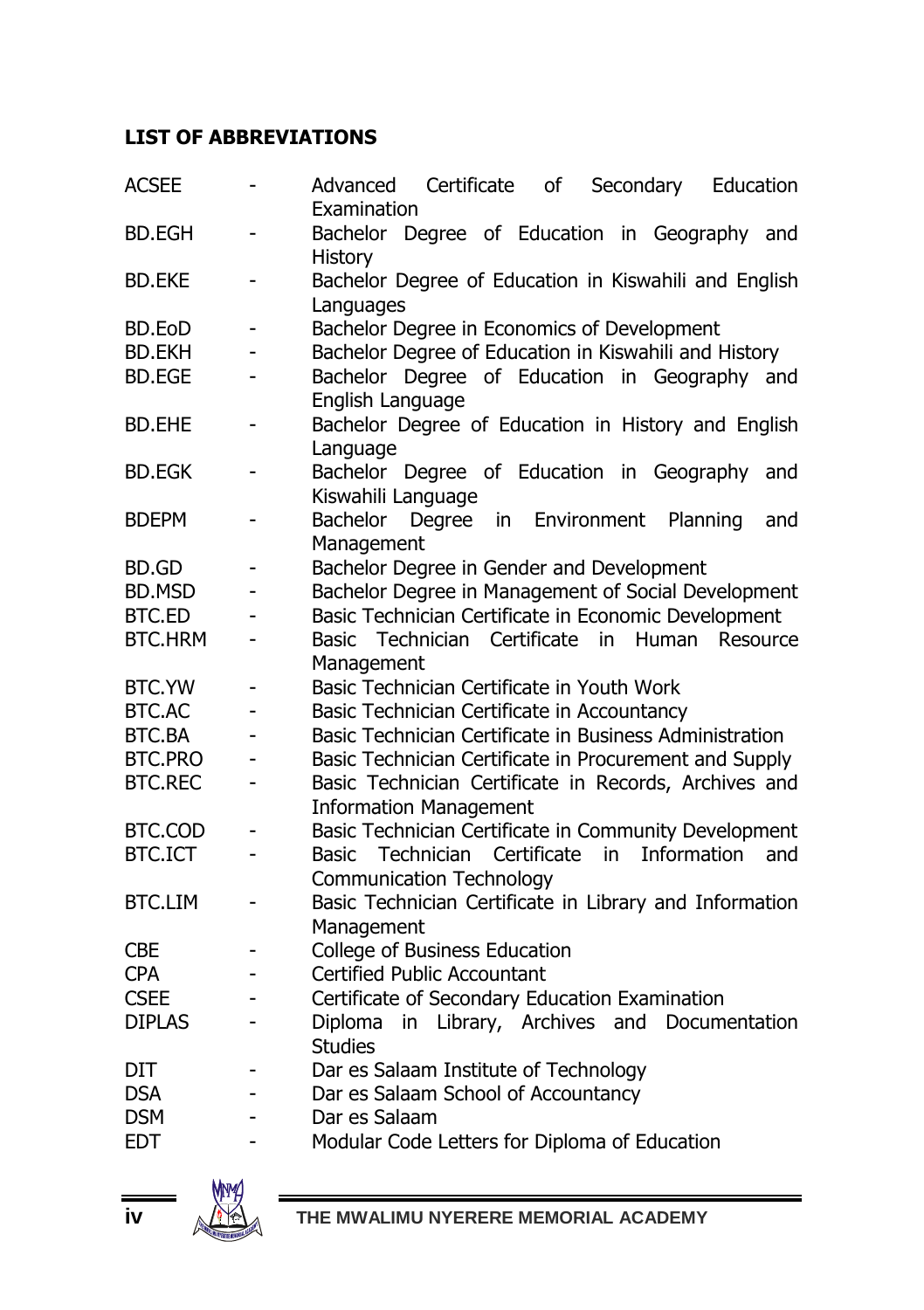| <b>EDU</b>  |                          | Modular<br>Code Letters for Bachelor's Degree<br>οf<br>Education |
|-------------|--------------------------|------------------------------------------------------------------|
| EST         |                          | Modular<br>Letters<br>for<br>Diploma<br>Code<br>in<br>Economic   |
|             |                          | Development                                                      |
| ES          | -                        | Modular Code<br>for<br>Bachelor's<br>Letters<br>Degree<br>in     |
|             |                          | Economics of Development                                         |
| GCCU        |                          | Good Governance Coordination Unit                                |
| GST         |                          | Modular Code Letters for Diploma in Gender Issues and            |
|             |                          | Development                                                      |
| GD          | -                        | Gender and Development                                           |
| GPA         |                          | Grade Point Aggregate                                            |
| HD.EGH      | -                        | Higher Diploma of Education in Geography and History             |
| HD.EKE      | L,                       | Higher Diploma of Education in Kiswahili and English             |
|             |                          | Languages                                                        |
| IAA         | -                        | Institute of Accountancy Arusha                                  |
| ICT         |                          | Information and Communication Technology                         |
| <b>IRDP</b> |                          | Institute of Rural Development Planning                          |
| <b>KASA</b> | L,                       | Kivukoni Academic Staff Association                              |
| <b>KASS</b> |                          | Kivukoni Academy of Social Sciences                              |
| MDA         |                          | Ministries, Departments and Agencies                             |
| <b>MNMA</b> |                          | The Mwalimu Nyerere Memorial Academy                             |
| МA          |                          | Master of Arts                                                   |
| <b>MASO</b> | $\overline{a}$           | The Mwalimu Nyerere Memorial Academy Students                    |
|             |                          | Organisation                                                     |
| MA.HRM      | -                        | Masters of Art in Human Resource Management                      |
| MSc         |                          | Master of Science                                                |
| MU          |                          | <b>Mzumbe University</b>                                         |
| NBAA        | $\overline{\phantom{0}}$ | National Board for Accountants and Auditors                      |
| NBMM        |                          | National Board for Materials Management                          |
| NACTE       |                          | The National Council for Technical Education                     |
| <b>NTA</b>  |                          | National Technical Award                                         |
| ODED        |                          | Ordinary Diploma in Economic Development                         |
| OD.EKE      | L,                       | Ordinary Diploma of Education in Kiswahili and English           |
|             |                          | Languages                                                        |
| ODEGH       | -                        | Ordinary Diploma of Education in Geography and                   |
|             |                          | History                                                          |
| <b>ODGD</b> |                          | Ordinary Diploma in Gender and Development                       |
| OD.HRM      | ٠                        | Ordinary Diploma in Human Resource Management                    |
| OD.SS       |                          | Ordinary Diploma in Social Studies                               |
| OUT         |                          | Open University of Tanzania                                      |
| <b>PCCB</b> |                          | Prevention and Combating of Corruption Bureau                    |
| <b>PGD</b>  |                          | Postgraduate Diploma                                             |
| PSU         |                          | Modular<br>Code<br>Letters<br>for<br>Bachelor's<br>Degree<br>in. |
|             |                          | Management of Social Development<br><b>My4</b>                   |



 $\blacksquare$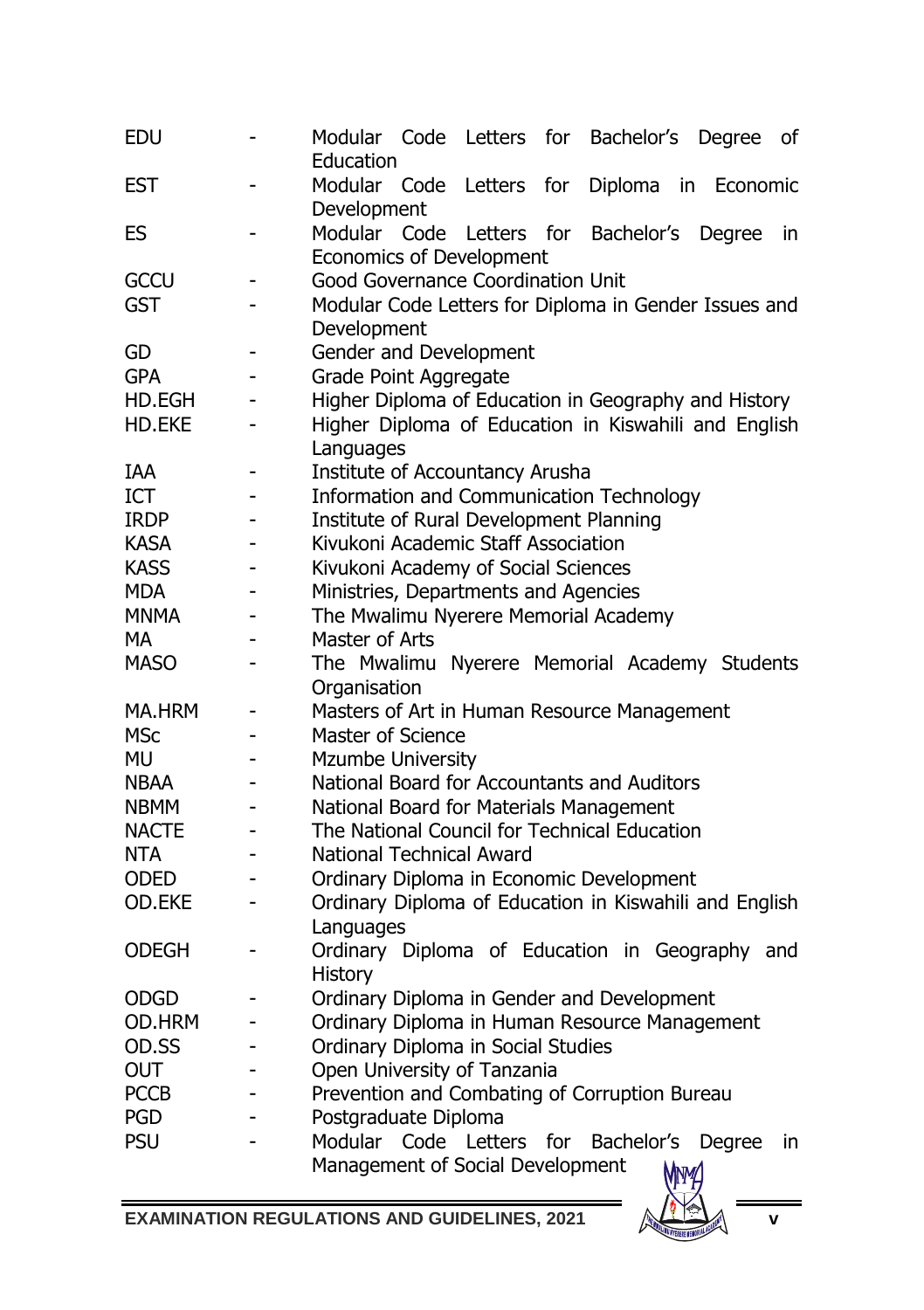| <b>RAAWU</b>  | Researchers, Academicians and Allied Workers' Union    |
|---------------|--------------------------------------------------------|
| <b>SAUT</b>   | St. Augustine University of Tanzania                   |
| <b>SLADS</b>  | School of Library, Archives and Documentation Studies  |
| SS            | Modular Code Letters for Diploma in Social Studies     |
| <b>SUA</b>    | Sokoine University of Agriculture                      |
| <b>UCLAS</b>  | University College of Lands and Architectural Studies. |
| <b>UDSM</b>   | University of Dar es Salaam                            |
| <b>TCED</b>   | Technician Certificate in Economic Development         |
| <b>TC.EKE</b> | Technician Certificate of Education in Kiswahili and   |
|               | English Languages                                      |
| TC.EGH        | Technician Certificate of Education in Geography and   |
|               | History                                                |
| TC.GD         | Technician Certificate in Gender and Development       |
| TC.HRM        | Technician Certificate in Human Resource Management    |
| TC.SS         | Technician Certificate in Social Studies               |
| CA            | Continuous Assessment                                  |
| <b>SE</b>     | Semester Examination                                   |
| FF            | <b>Final Examination</b>                               |

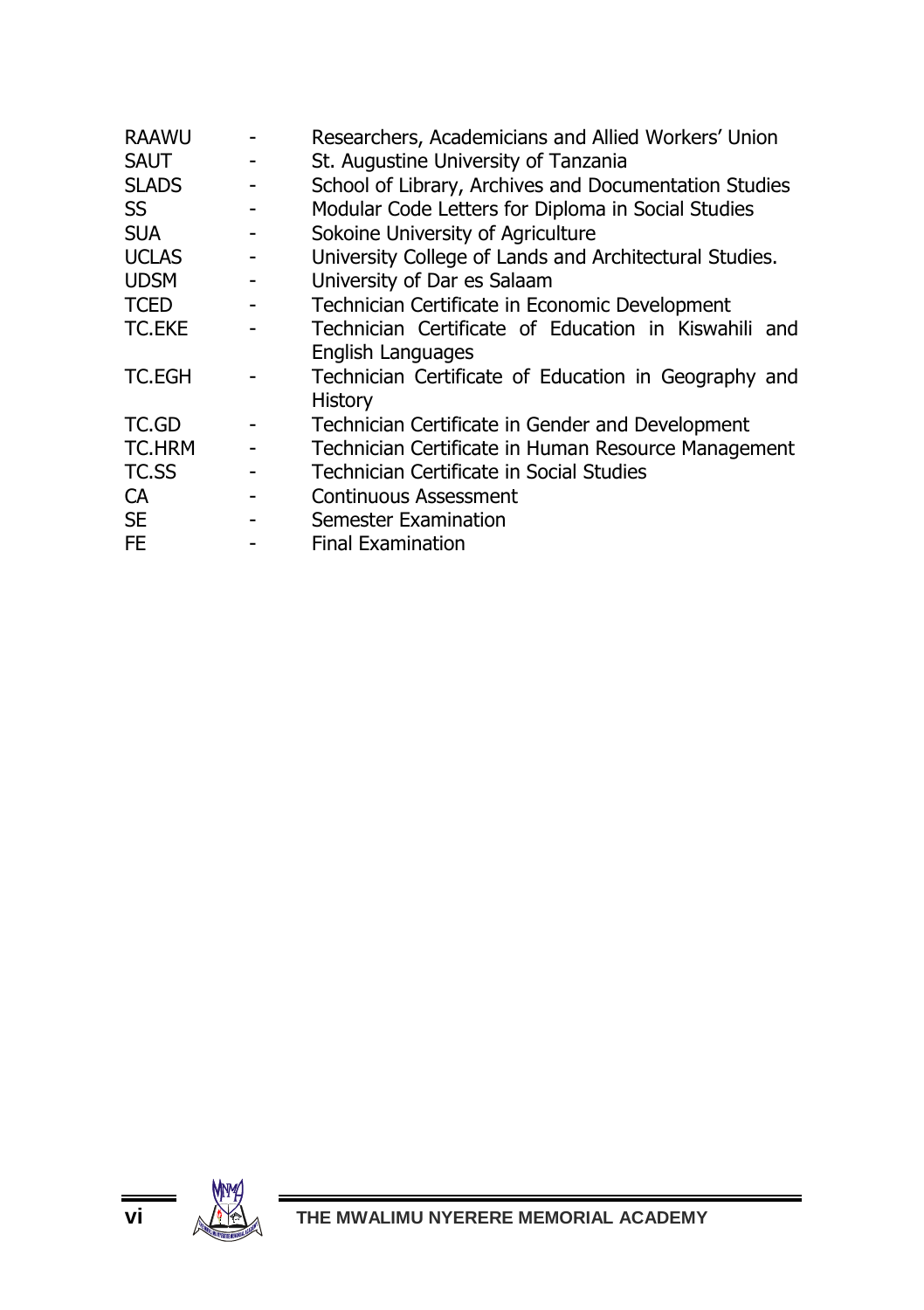# <span id="page-10-0"></span>**1. INTRODUCTION**

# <span id="page-10-1"></span>**1.1. Historical Background of the Academy**

The Mwalimu Nyerere Memorial Academy is initially a product of Kivukoni College. In February, 1958 the National Conference of TANU which was held in Tabora passed a Resolution to establish a college for adults in the lines of Ruskin College of Oxford University. The College was to be a tool for spreading understanding of social, political and economic problems facing underdeveloped countries such as Tanganyika among people who were likely to become leaders in newly independent country but who did not have qualifications necessary to enter educational institutions. The Adult College was formally established on 29<sup>th</sup> July, 1961 as a private company under Companies Ordinance (Cap 212).

The Institution was given the name Kivukoni College. While inaugurating Kivukoni College, Mwalimu Julius Kambarage Nyerere, the President of TANU and the Prime Minister of Tanganyika by then had this to say about the name of the College.

"The name of this College is significant. It is not just the question of the site being of crossing place physically. Tanganyika itself is at the crossing place now; on December 9th, we assume new and great responsibilities. We shall need a strong and able crew to effect a safe journey, and every student must become part of that crew. But first he/she has his/her own crossing to make; a crossing to wide understanding and to new opportunities for service".

Regarding the Adult College, Mwalimu said:

"… Kivukoni College is not intended to be a College for an Elite, it is intended to make a contribution to the development of all the people. To come here as a student is to be given a wonderful opportunity and a privilege. The responsibility is proportionately great. If any student ever tried to divorce himself/herself from the people who indirectly sent him/her here he/she would be abusing the privilege but I do not believe that will happen. The graduates of Kivukoni must be like the yeast in a loaf, effective because it cannot be isolated, its presence being known by the work it had done…."

The College opened with 43 students only. Subjects taught were Political Science, History, Sociology, Literature, Geography, Administration, Law, Modern Languages plus other relevant subjects.

In 1971 Kivukoni College was transformed into an Ideological College. The College was considered best suited to inculcate the Party Ideology of

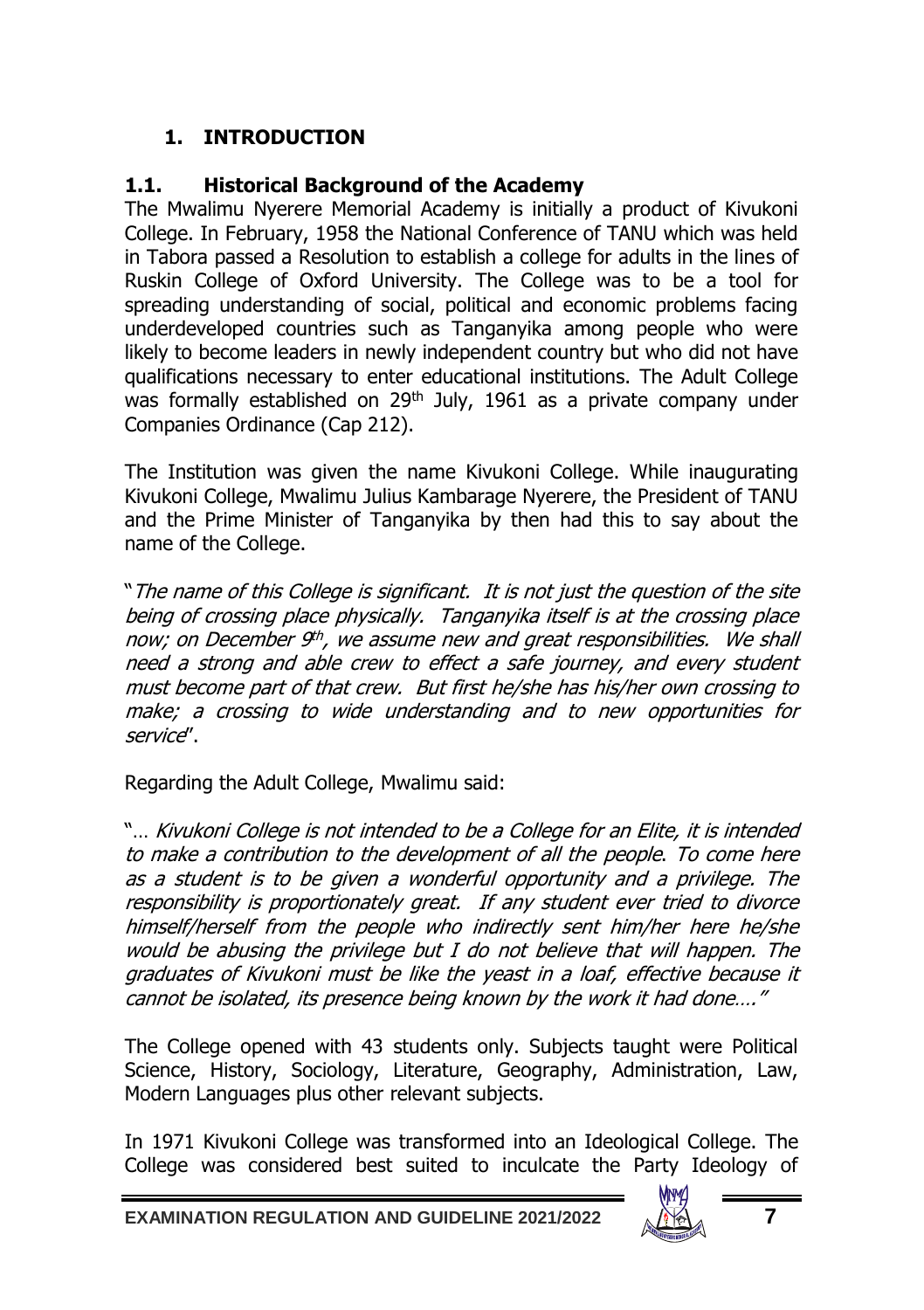Socialism and Self-Reliance. The main functions of Kivukoni Ideological College were:

- a) To spread and reinforce the ideology of the Party (TANU) through interpreting, teaching, analysing and defending it and in so doing raise the level of understanding of leaders and masses at large.
- b) To be a source of ideas to help the Party promote the development of Tanzania.
- c) To be a source of information and an advisory organ on various issues regarding the ideology of the Party.

Kivukoni Ideological College had eight zonal colleges, namely Zanzibar, Lushoto, Murutunguru, Hombolo, Msaginya, Mahiwa, Kihinga and Ilonga.

Kivukoni Ideological College and its zonal colleges offered the following subjects:

- a) Ideology and Politics
- b) History The History of the Party
- c) Political Economy
- d) Management and Administration
- e) People's Combat, and
- f) Social Science Research Methodology.

All zonal colleges except Zanzibar were closed and handed-over to the Government of The United Republic of Tanzania in 1992 due to adoption of the multi-party system which became operational with effect from  $1<sup>st</sup>$  July, 1992.

In order to enable Kivukoni Ideological College to assume a new role under a multi-party system, the college was transformed into an academic institution and named Kivukoni Academy of Social Sciences (KASS).

The Memorandum and Articles of Association which established Kivukoni Academy of Social Sciences gave mandate to the Academy to undertake the following functions:

- a) To take over the assets and liabilities of Kivukoni College
- b) To provide instruction to students in various branches of Social Sciences relevant to the promotion and advancement of social, political, scientific and technological development of a developing country
- c) To provide and assist in the study of Social Sciences and allied subjects through classes, or any other means suitable to that end

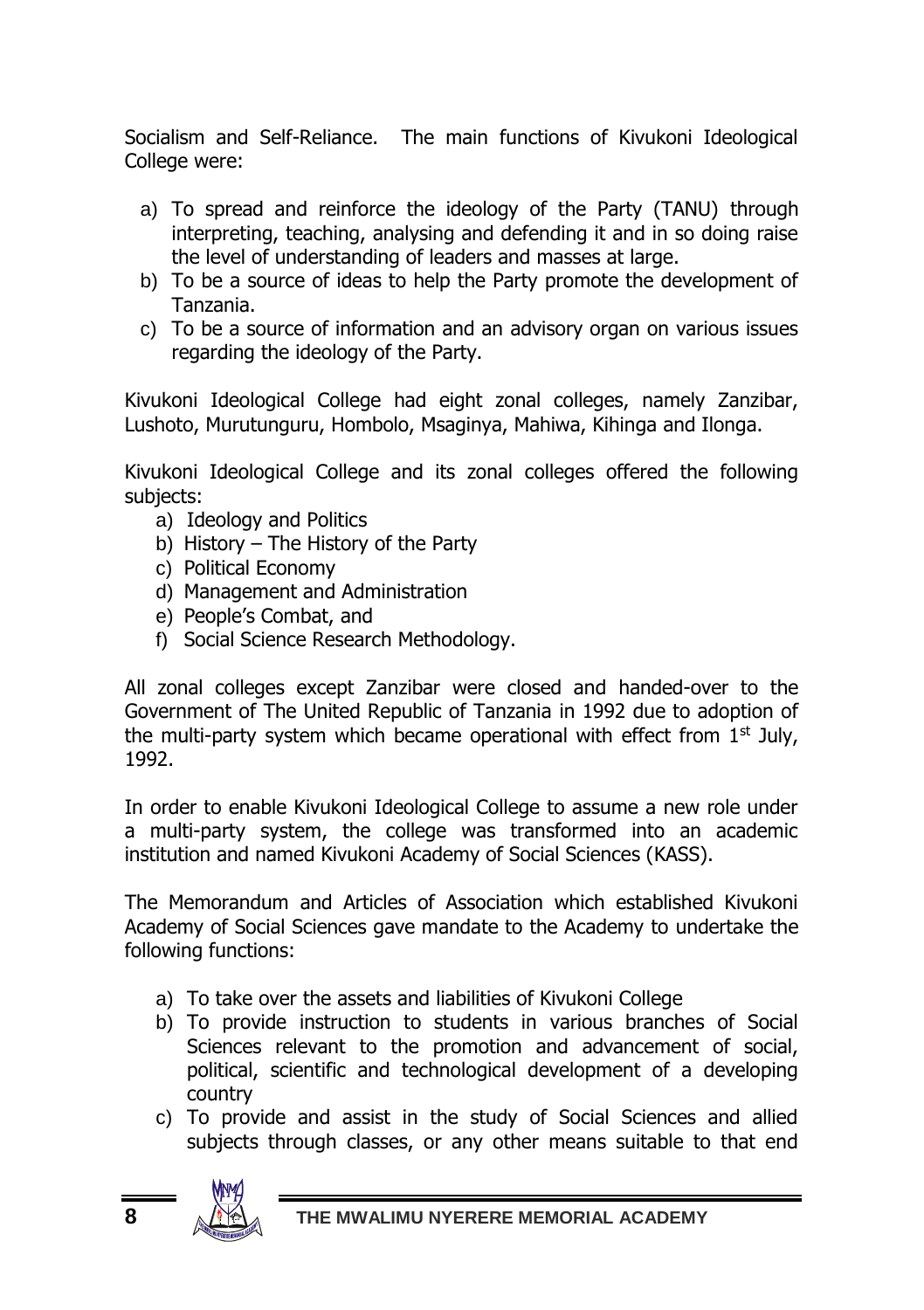and cooperate with any bodies that are or may be doing similar or connected work.

- d) To carry out and or sponsor research activities in various branches of Social Sciences and allied subjects and provide consultancy services.
- e) To award certificates, diplomas, testimonials, transcripts in a manner that shows the results of examinations administered by KASS.
- f) To administer any scholarships or other monies which may become available to KASS, and to conduct tests in a manner likely to assist in the selection of students for whom KASS is designed.

In terms of training programmes, KASS offered a one year Certificate in Youth Work and two year Diploma Programmes in Social Studies, Economic Development and Gender Issues in Development.

A national need for expansion of higher education necessitated Kivukoni Academy of Social Sciences to be transformed into a public higher learning institution. The Mwalimu Nyerere Memorial Academy (MNMA) was established by an Act of Parliament No. 6 of 2005. The Act became operational on 1st October, 2005 by publication of Government Notice No. 433 of 23rd December, 2005. The Academy took-over functions, assets and liabilities of the former Kivukoni Academy of Social Sciences.

The Academy has been renamed after Mwalimu Nyerere in honour and recognition of his contribution as the Father of the Nation and the Founder of Kivukoni College.

# <span id="page-12-0"></span>**1.2. Location of the Academy**

#### <span id="page-12-1"></span>**1.2.1 Kivukoni Campus**

The Academy is located at Kivukoni in Kigamboni District, Dar es Salaam. Its location is along the shores of the Indian Ocean and one kilometre south of the Kigamboni side Ferry gate. From Dar es Salaam city centre, one reaches the Academy by two ways; either by driving through Mwalimu Nyerere bridge which takes about fifteen minutes or by Panton which operates 24 hours on daily basis. The Panton ferries both people and vehicles and it takes about five minutes to cross the Magogoni Creek.

# <span id="page-12-2"></span>**1.2.2 Karume Campus Zanzibar**

The Mwalimu Nyerere Memorial Academy has a Campus in Zanzibar located on Plot No. 75 at Bububu area in West "A" District. The campus is 08 kilometres away from town centre.

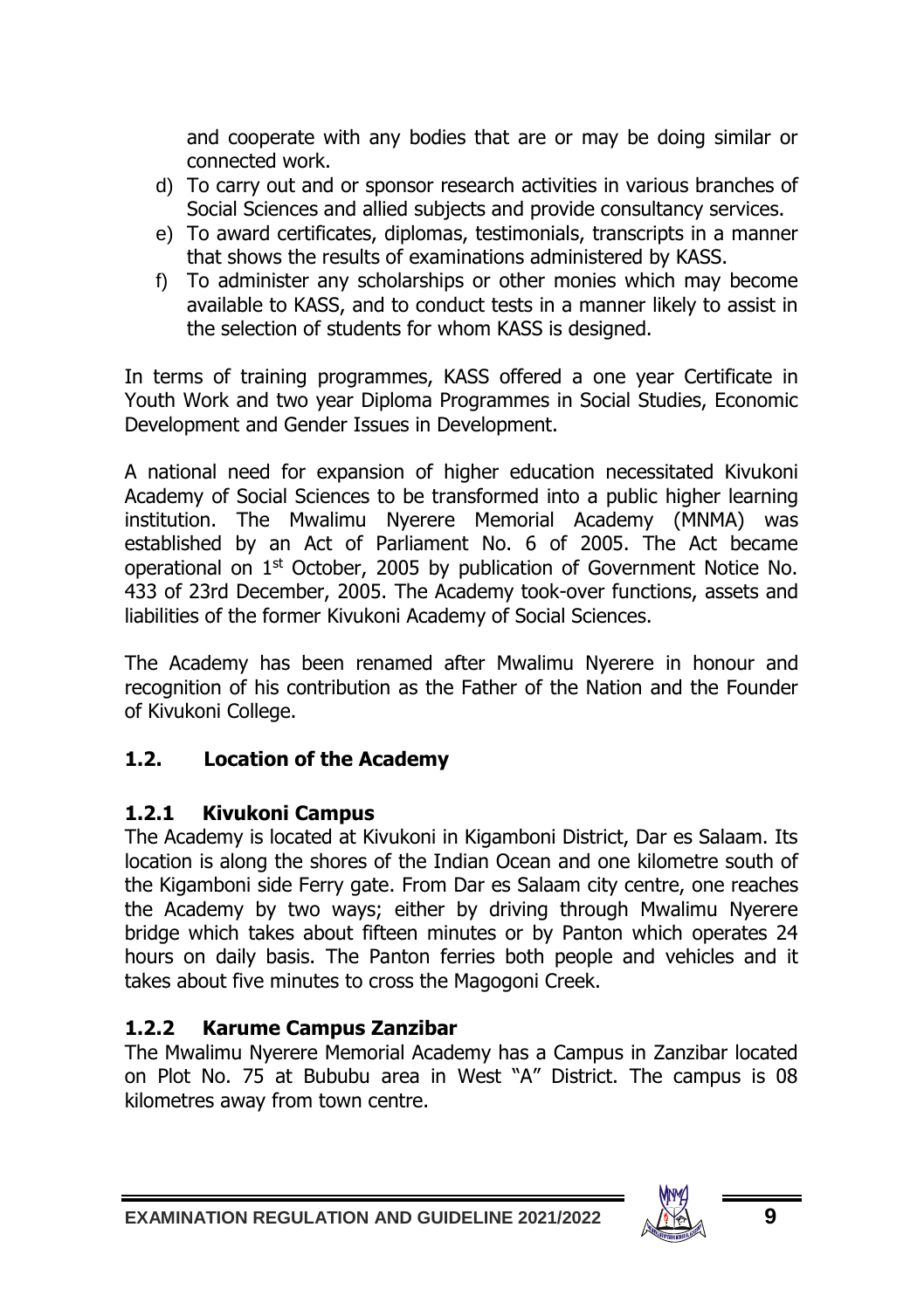# <span id="page-13-0"></span>**1.2.3 Pemba Branch**

The Mwalimu Nyerere Memorial Academy has a Branch in Pemba that operates under the Karume Campus Zanzibar. The Pemba Branch is located in Chake Chake town in Pemba.

# <span id="page-13-1"></span>**1.3. Vision**

The vision of MNMA is to become a centre of excellence for knowledge acquisition and adoption which provides education and training for creativity and innovativeness and promotes peace and national unity.

# <span id="page-13-2"></span>**1.4. Mission Statement**

The Mission of the Academy is to dedicate itself to the advancement of lifelong learning through excellence in teaching, research, consultancy and public service in a challenging and supportive learning environment where the pursuit of knowledge, creative enquiry, critical thinking and applied skills are cultivated and sustained.

# <span id="page-13-3"></span>**1.5. Functions of the Academy**

The Academy has the following functions:

- a) To provide facilities for study and training programmes in social sciences, leadership and continuing education and allied Sciences;
- b) To engage in research and development in the disciplines specified in paragraph (a) and to evaluate the results achieved by the Academy training programmes;
- c) To provide consultancy services to the public and private sectors in specified fields as prescribed in Act No. 6 of 2005;
- d) To sponsor, arrange, facilitate and provide facilities for conferences, symposia, meetings, seminars and workshops for discussion of matters relating to social sciences, leadership and continuing education;
- e) To conduct examinations and grant awards of the Academy as approved by the National Council for Technical Education.
- f) To arrange for publication and general dissemination of materials produced in connection with the work and activities of the Academy.
- g) To engage in income generating activities for effective financing and promotion of entrepreneurship.
- h) To establish and foster close association with Universities and other institutions of higher education and promote international cooperation with similar institutions.

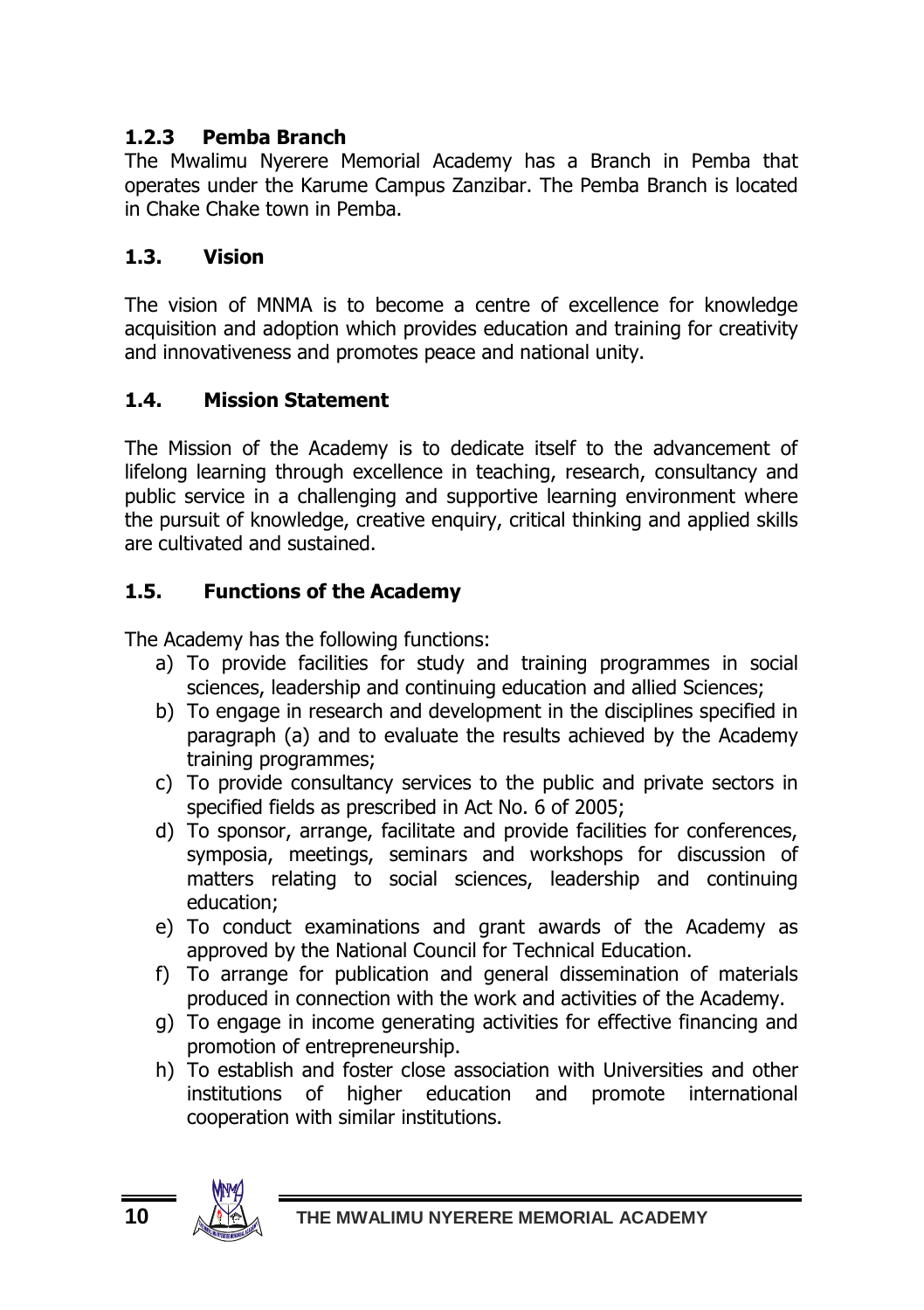- i) To do all such acts and transactions as are in the opinion of the Governing Board expedient or necessary for the proper and efficient discharge of the functions of the Academy.
- j) To perform such other functions as the Minister or the Governing Board may assign to the Academy, or as are incidental or conducive to the exercise by the Academy of all or any of the preceding functions.

### <span id="page-14-0"></span>**1.6. Accreditation Status**

The Academy is a legal and viable institution which was awarded Full Registration and Full Accreditation at NTA Level 9 (Master's degree level) with The National Council for Technical Education (NACTE) on 21<sup>st</sup> May, 2002 and 30<sup>th</sup> November, 2005. It was also re-accredited in 2012 and 2017 respectively.

### <span id="page-14-1"></span>**1.7. Training Programmes**

MNMA conducts training in ten (10) degree programmes, eleven (11) diploma programmes, eleven (11) technician certificates programmes and ten (10) basic technician certificate programmes and one Master's programme.

The three years degree programmes lead to the following awards to candidates who successfully complete their studies:

- i) Bachelor Degree in Economics of Development
- ii) Bachelor Degree of Education in Geography and History
- iii) Bachelor Degree of Education in Geography and Kiswahili Language
- iv) Bachelor Degree of Education in Geography and English Language
- v) Bachelor Degree of Education in History and English Language
- vi) Bachelor Degree of Education in History and Kiswahili Language
- vii) Bachelor Degree of Education in Kiswahili and English Languages
- viii) Bachelor Degree in Gender and Development.
- ix) Bachelor Degree in Management of Social Development
- x) Bachelor Degree in Human Resource Management

The Academy has the following one-year diploma training programmes:

- i) Ordinary Diploma in Economic Development
- ii) Ordinary Diploma in Accountancy
- iii) Ordinary Diploma in Business Administration
- iv) Ordinary Diploma in Procurement and Supply
- v) Ordinary Diploma in Community Development

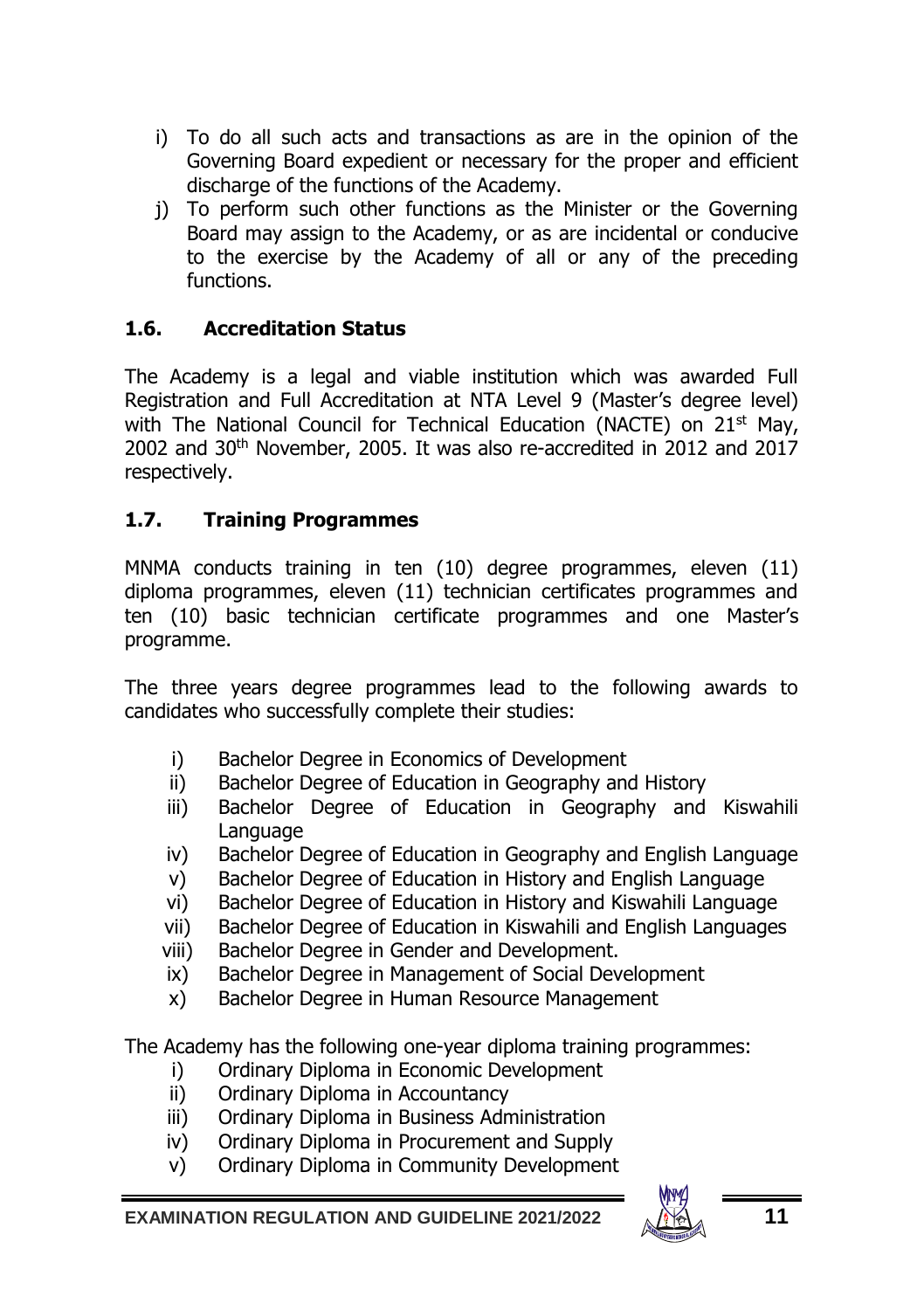- vi) Ordinary Diploma in Information and Communication Technology
- vii) Ordinary Diploma in Records, Archives and Information **Management**
- viii) Ordinary Diploma in Gender Issues in Development
- ix) Ordinary Diploma in Human Resource Management
- x) Ordinary Diploma in Library and Information Management
- xi) Ordinary Diploma in Social Studies

The Academy has the following one-year training programmes leading to the award of:

- i) Technician Certificate in Economic Development
- ii) Technician Certificate in Accountancy
- iii) Technician Certificate in Business Administration
- iv) Technician Certificate in Procurement and Supply
- v) Technician Certificate in Community Development
- vi) Technician Certificate in Information and Communication **Technology**
- vii) Technician Certificate in Records, Archives and Information Management
- viii) Technician Certificate in Gender Issues in Development
- ix) Technician Certificate in Human Resource Management
- x) Technician Certificate in Library and Information Management
- xi) Technician Certificate in Social Studies

The Academy also offers one-year training programmes leading to the award of:

- i) Basic Technician Certificate in Economic Development
- ii) Basic Technician Certificate in Human Resource Management
- iii) Basic Technician Certificate in Youth Work
- iv) Basic Technician Certificate in Accountancy
- v) Basic Technician Certificate in Business Administration
- vi) Basic Technician Certificate in Community Development
- vii) Basic Technician Certificate Procurement and Supply
- viii) Basic Technician Certificate in Records, Archives and Information Management
- ix) Basic Technician Certificate in Library and Information **Management**
- x) Basic Technician Certificate in Information and Communication **Technology**

The Academy also offers two-year training programme leading to the award of:

i) Master degree in Human Resource Management

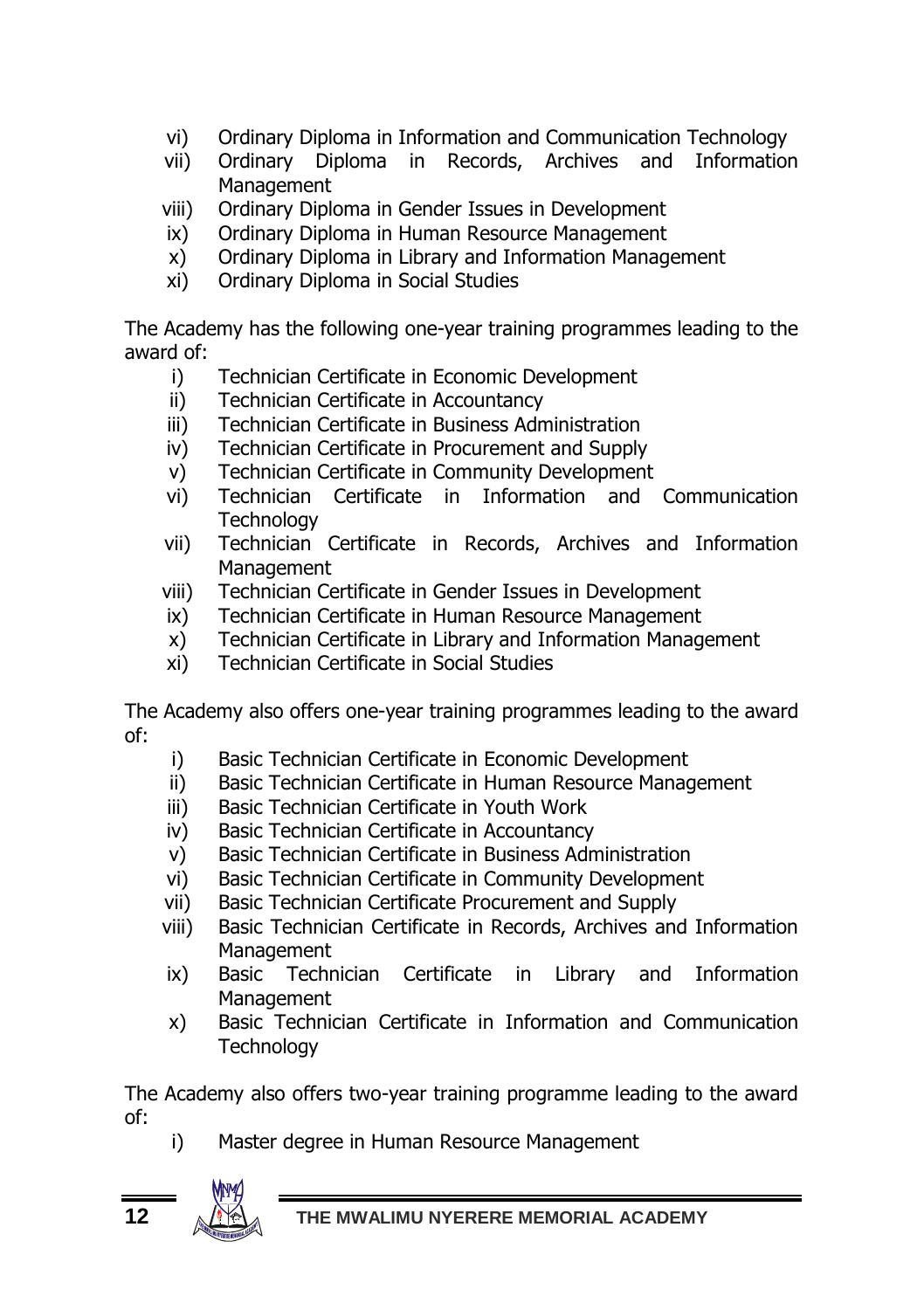Besides the above-mentioned training programmes, the Academy runs tailor-made courses related to Social Sciences and Leadership.

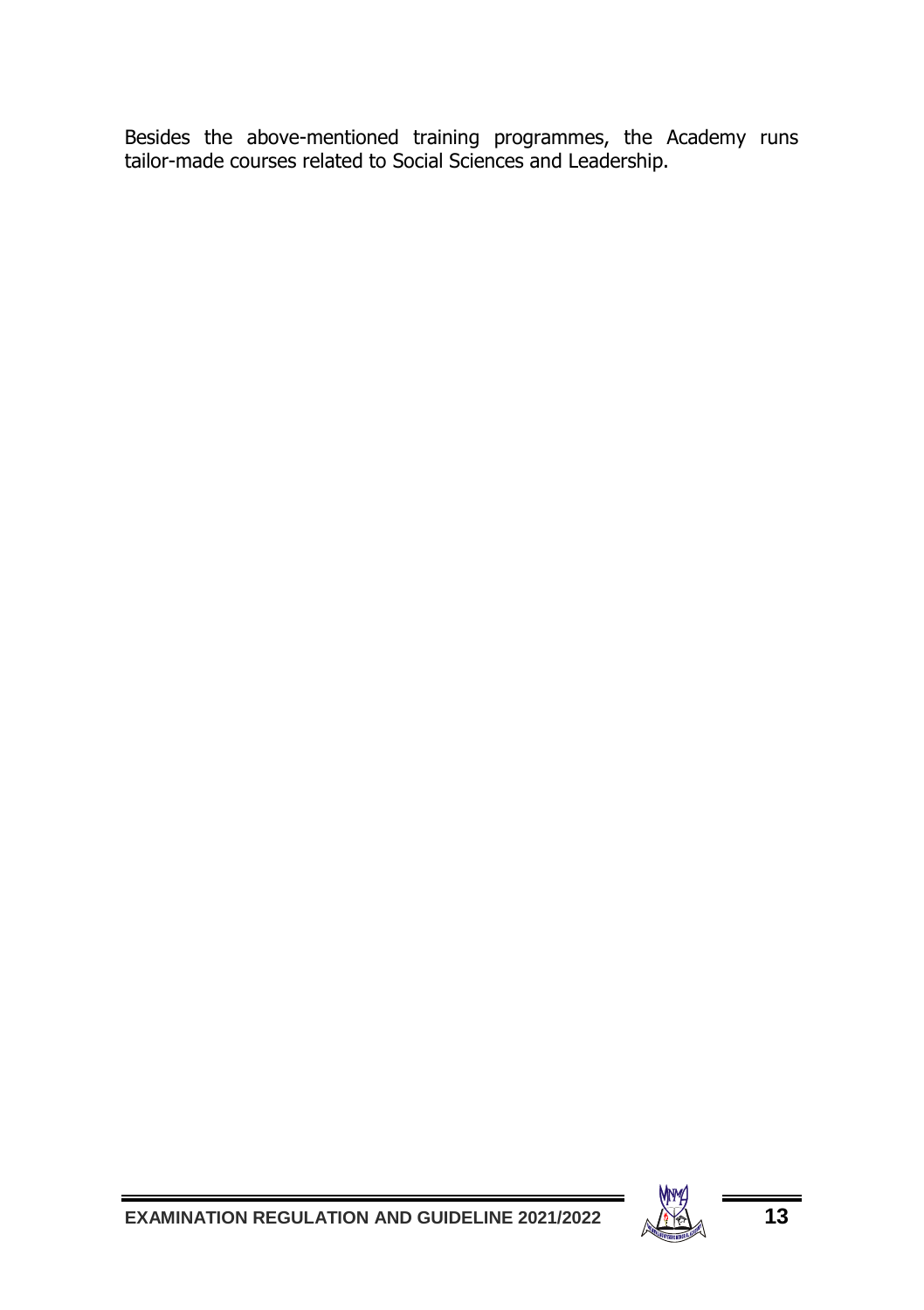# <span id="page-17-0"></span>**2. GENERAL EXAMINATION REGULATIONS AND GUIDELINES**

# <span id="page-17-1"></span>**2.1 Background**

Section 4 (1) (f) of Act No. 6 of 2005 that established the Academy provides that the Academy shall conduct examinations and grant awards of the Academy as shall be approved by the National Council for Technical Education. Section 10 (1) and (2) of the same Academy Act empowers the Academic Committee to make decisions for proper administration of the academic matters of Academy, including making regulations (Section 10(2) (b - c)). These Regulations provide the general examination regulations which set the course of actions to be pursued by the Academy on all matters related to the conduct of examinations and its awards.

# <span id="page-17-2"></span>**2.2 Definition of Terms**

- a) "Academy" means the Mwalimu Nyerere Memorial Academy established under Act No. 6 of 2005
- b) "Academic Committee" shall mean a committee established by Section 9 of "The Act" as defined in these regulations.
- c) "Act" means the Mwalimu Nyerere Memorial Academy Act No. 6 of 2005
- d) "Class Tests" means a written examination in a particular module conducted in class at any period during the module but before end of semester examination session.
- e) "Core Module" means an independent package of learning matters specifically related to the programme of study.
- f) "Coursework" means an aggregate of a student's scores in class tests, quizzes, assignments, case studies and any other mode of assessment except final/supplementary examination.
- g) "Examination" shall include continuous assessment, end of semester examination or supplementary examination.
- h) "Examination Season" means the period designated by the Management of the Academy for conducting tests, end of semester examination, Special /supplementary examinations.
- i) "External Examiner" means an expert, other than a person working at the Academy appointed by the Academy and approved

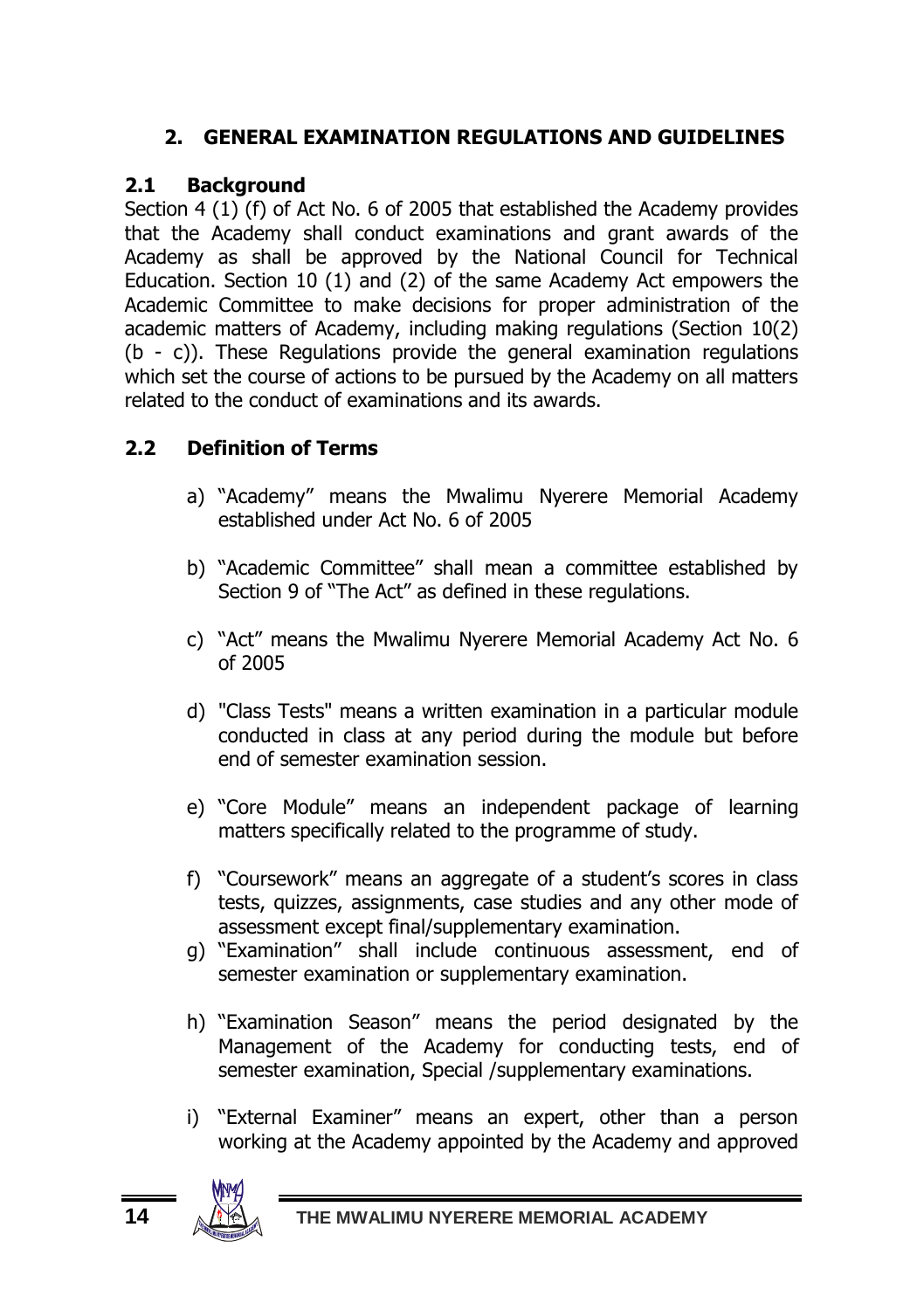by the Academic Committee to moderate the Academy's examinations.

- j) Fundamental Module (none core) means a package of learning matters which is not directly related to the programme of study.
- k) "Graduate" is a person who has satisfied examination requirements for any award offered by the Academy.
- l) "Principal Internal Examiner" means any person who sets or participates in setting an examination of the Academy.
- m) "Module" is a subject taught in a semester that together with other such subjects counts towards a qualification.
- n) "Module Description" entails the detailed information about the module.
- o) "NTA Level" stands for National Technical Award which is a competence-based and designed to testify that the holder of the award is able to apply competently the knowledge, skills, understanding and wider attributes described in the relevant occupational sector.
- p) "Programme" means the totality of all modules offered for the purpose of award of any qualification.
- q) "Student" means any person admitted to undertake any course of study conducted by the Academy.
- r) "Special Examination" means an examination administered to a student who did not do a specified number of modules during the regular end of semester examinations.
- s) "Supplementary examination" means examination done by a student who failed in the first sitting to get the minimum pass mark of the semester examination as per regulations governing supplementary examinations.
- t) "Unauthorized Materials" means any form of materials which are not allowed into the examination hall/room as shall be determined from time to time by the Academy.

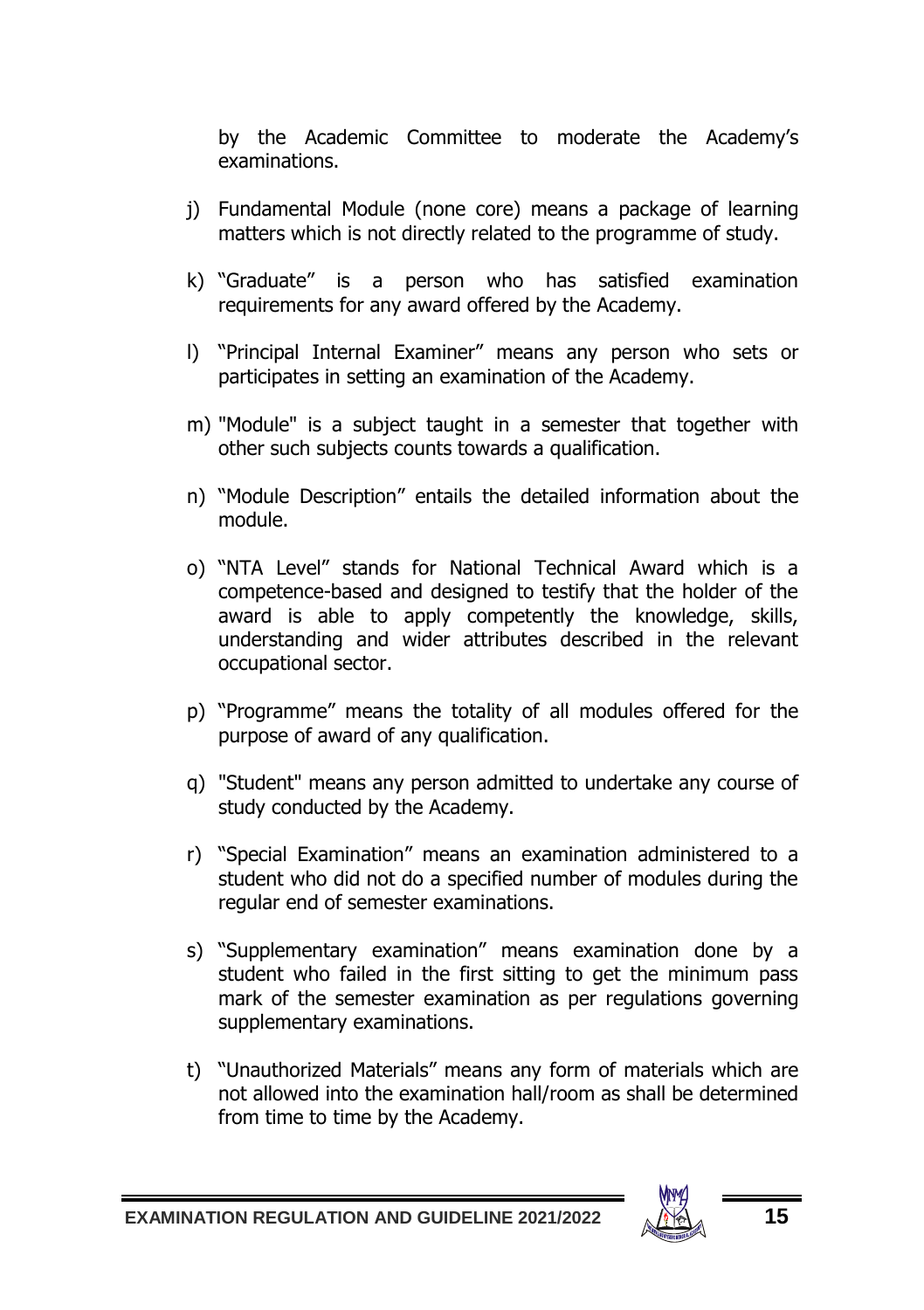# <span id="page-19-0"></span>**2.3 Administration of Continuous Assessments**

Continuous assessment is an ongoing process that measures a learner's achievement during the course of a grade or level, providing information that is used to support a learner's development and enable improvements to be made in the learning and teaching process.

- 2.3.1 For each module, a minimum of two (2) class tests shall be administered along with quizzes, assignments and/or other forms of assessment the module lecturer(s) may consider appropriate. **Note that the number of class tests indicated is the minimum**. The module lecturer is free to administer more tests.
- 2.3.2 The administration of these assignments and assessed work shall be the duty of the relevant module lecturer.
- 2.3.3 The first test for each module shall be conducted in the **6 th**week while the second test shall be conducted in the **10th** week of the semester. During the test week there will be no lectures. Tests shall be conducted for at least one hour under the supervision of module lecturer(s) or any other academic/administrative staff.
- 2.3.4 Continuous assessment results shall be prepared in duplicate and submitted to both the Head of Department and Examinations Officer prior to commencement of semester examinations. It should be noted that the follow-up of continuous assessment results is primarily a task of the Head of Department.
- 2.3.5 While each module assessment carries maximum of 100 per cent, the breakdown for continuous assessment (class tests and class assignments) and end of semester examination shall be as indicated in Table 2.1 and Table 2.2.
- 2.3.6 Continuous assessment results for each module shall be completed and released to students at least one week before the beginning of semester examinations.
- 2.3.7 A candidate failing in a Continuous Assessment (CA) shall be required to re-take the module(s) when next offered, provided that he/she passes at least 50% of the total modules.
- 2.3.8 Students are required to sign against their names and/or scores when informed about their performances in the continuous

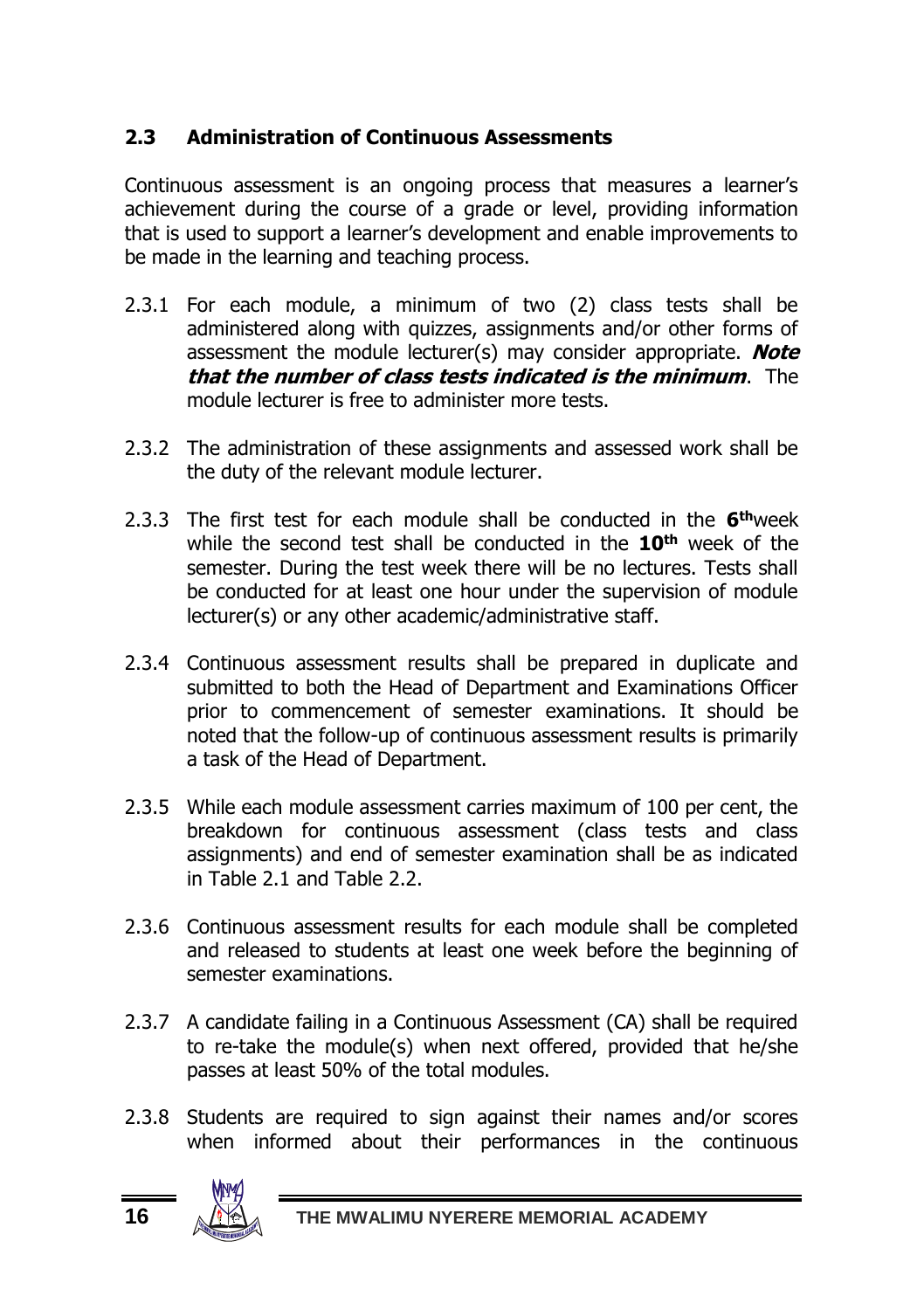assessment prior to commencement of end of semester examinations.

| Table 2.1: Breakdown of Continuous Assessment and Semester |  |
|------------------------------------------------------------|--|
| Examination for ED, LIM, GI, SS, HRM and YW                |  |

| <b>Programme</b>                          | <b>Continuous Assessment</b> |                    |               | End of                                 | <b>Total</b> |
|-------------------------------------------|------------------------------|--------------------|---------------|----------------------------------------|--------------|
|                                           | <b>Tests</b>                 | <b>Assignments</b> | <b>Others</b> | <b>Semester</b><br><b>Examinations</b> |              |
| <b>Basic</b><br>Technician<br>Certificate | 30                           | 20                 |               | 50                                     | 100          |
| Technician<br>Certificate                 | 30                           | 20                 |               | 50                                     | 100          |
| Ordinary<br>Diploma                       | 30                           | 15                 |               | 55                                     | 100          |
| Higher<br>Diploma                         | 25                           | 15                 |               | 60                                     | 100          |
| Bachelor's<br>Degree                      | 25                           | 15                 |               | 60                                     | 100          |

**Table 2.2: Breakdown of Continuous Assessment and Semester Examination for COD, BA, REC, ICT, PRO and AC Programme**

| Programme                                 |       | <b>Continuous Assessment</b> | End of        | <b>Total</b>                    |              |
|-------------------------------------------|-------|------------------------------|---------------|---------------------------------|--------------|
|                                           | Tests | <b>Assignments</b>           | <b>Others</b> | Semester<br><b>Examinations</b> | <b>Marks</b> |
| <b>Basic</b><br>Technician<br>Certificate | 30    | 25                           | Portfolio5    | 40                              | 100          |
| Technician<br>Certificate                 | 30    | 25                           | 5             | 40                              | 100          |
| Ordinary<br>Diploma                       | 30    | 25                           | 5             | 40                              | 100          |

#### <span id="page-20-0"></span>**2.4 Procedures for Setting of End of Semester Examinations**

- 2.4.1 All examinations of the Academy shall be set by internal examiners of the Academy
- 2.4.2 The Examinations Officer in consultation with Heads of Departments shall compile a schedule of examination papers to be set.

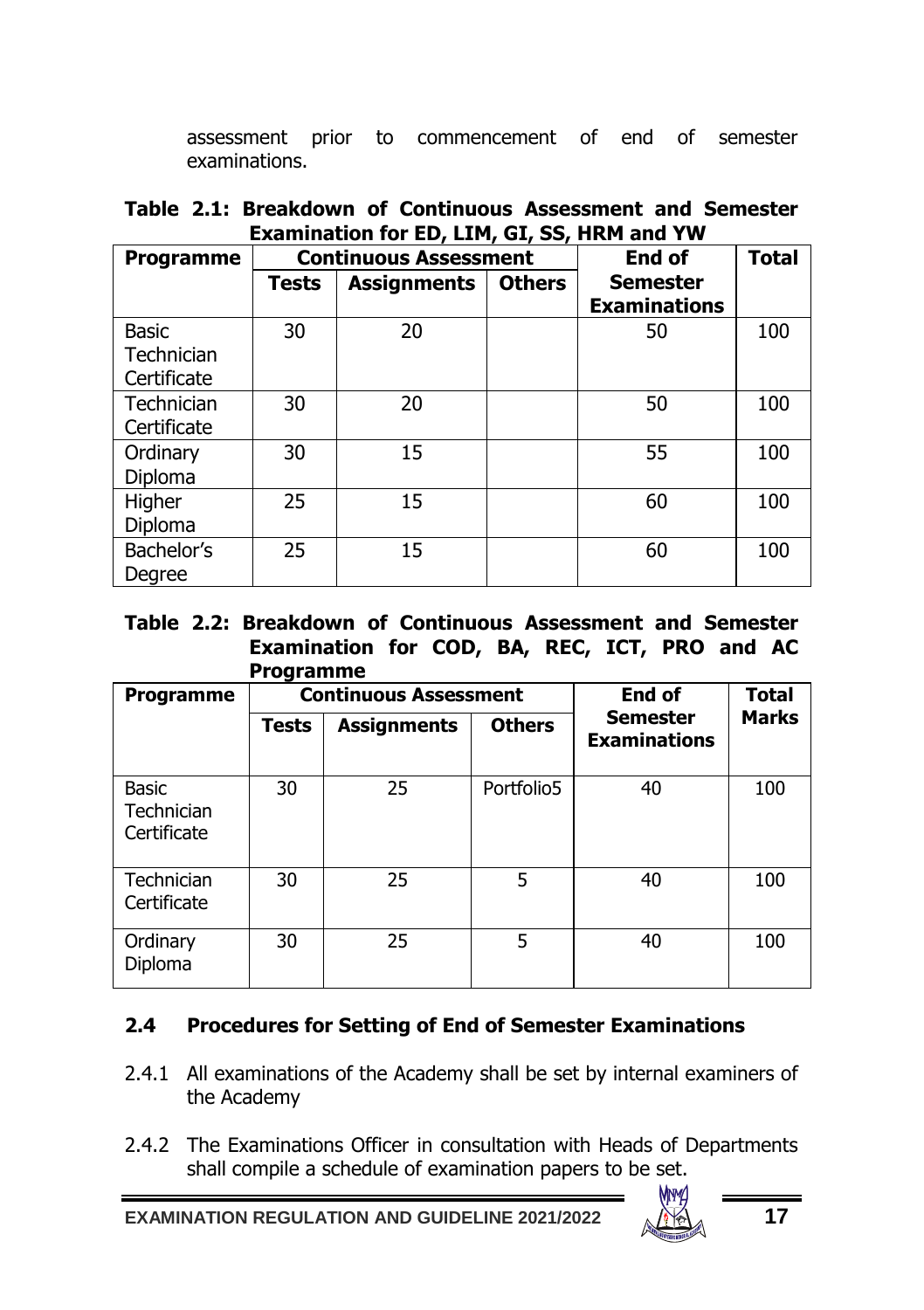- 2.4.3 The Heads of Departments and Examinations Officer shall compile a list of Internal Examiners (PIE) who may be the module or course lecturer against each module/course whose examination is to be set.
- 2.4.4 For cases where modules have more than one lecturer, it is the duty of the Head of Department to designate one PIE for the module(s).
- 2.4.5 The Examinations Officer after consultation with the Deputy Rector (ARC) shall set a deadline for submitting proposed examination papers by the respective examination setters.
- 2.4.6 Every end of semester examination paper must be accompanied with a recommended special/supplementary paper.
- 2.4.7 Internal examiners shall set and submit end of semester examination papers together with model solutions; suggested marking schemes; course outlines and/or assessment plans to the Head of Department offering the module. It should be noted that the follow-up of the timely setting of these papers, model solutions/marking outlines is primarily a task of both the Head of Department and the Examinations Officer(s).

#### <span id="page-21-0"></span>**2.5 Moderation of End of Semester Examinations**

- 2.5.1 Every end of semester examination of the Academy shall be moderated at a designated time and place by an external examiner.
- 2.5.2 Head of Departments shall simultaneously submit both end of semester examination and special/supplementary examination papers with their corresponding attachments mentioned in Regulation 2.4.6 to the respective External Examiners for pre-moderation.
- 2.5.3 External examiners shall review critically and recommend modifications to the questions, model answers and the marking scheme.
- 2.5.4 Internal examiners shall ensure that comments and recommendations by external examiners are incorporated in the semester examinations.
- 2.5.5 Immediately after marking, The Head of Departments shall simultaneously submit the Examination Paper, Marking Scheme,

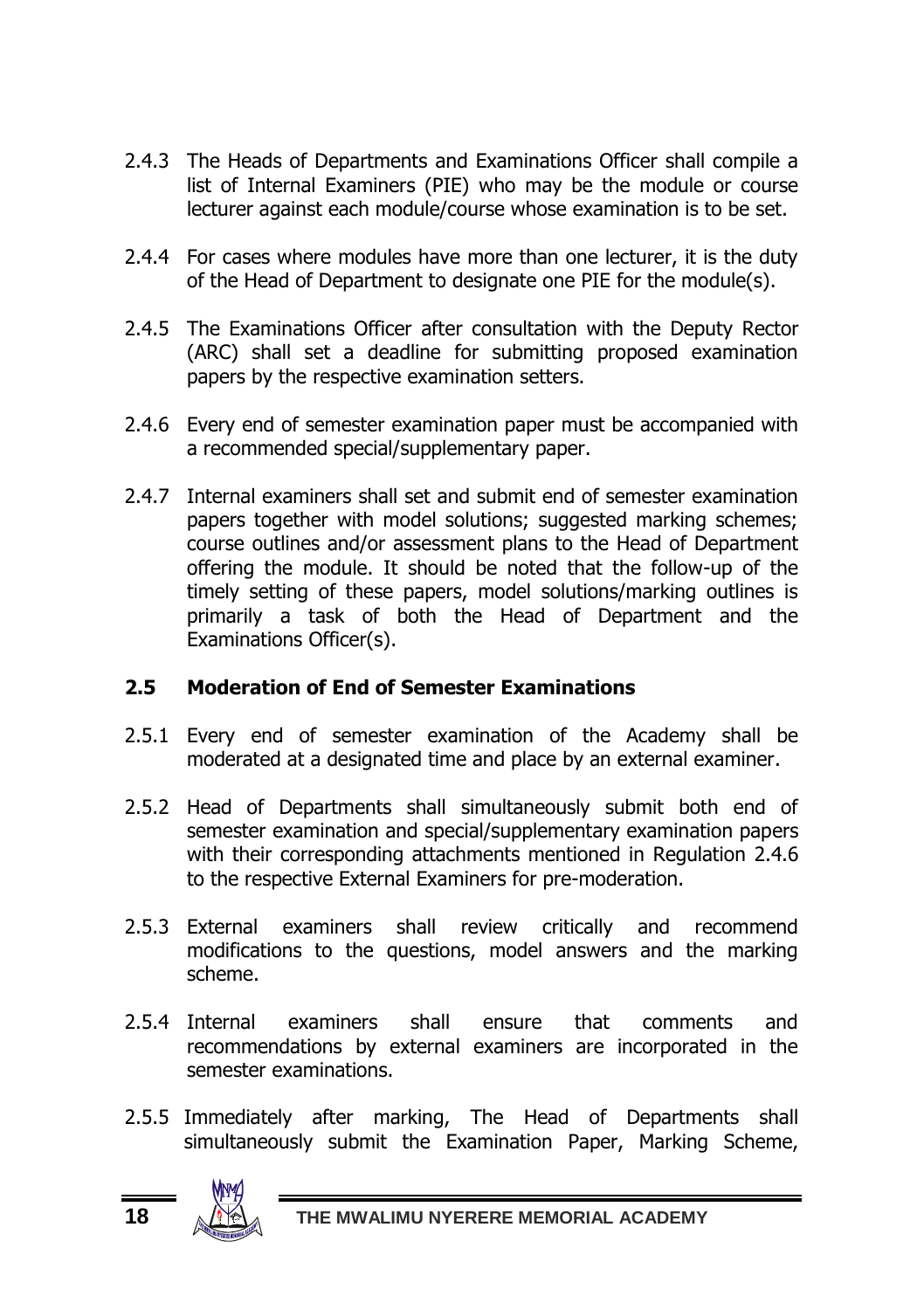Answer Booklets, and score sheets to the respective External Examiners for post-moderation.

2.5.6 External examiners shall fill the forms provided by NACTE and comment on the question papers, individual questions, and students' performance and recommend improvement for future examinations.

#### <span id="page-22-0"></span>**2.6 Examinations Seasons**

- 2.6.1 There shall be three (3) examination seasons namely, End of First Semester, End of Second Semester, and Supplementary/Special Examinations in each year of the study unless directed otherwise by the Academy.
- 2.6.2 There shall be no special end of the semester or supplementary Examinations; all examinations shall be confined to the specified examination seasons.

#### <span id="page-22-1"></span>**2.7 Registration and Eligibility for End of Semester Examinations**

- 2.7.1 At the beginning of each semester, each student in any programme of study shall be required to register. Registration shall be subject to payment of tuition fee and fulfilling any other obligations as provided for by the Academy. Every person registered as a student at the Academy shall be deemed to be also registered for the appropriate examinations in his/her programme of study.
- 2.7.2 A student pursuing any programme at the Academy shall be eligible for examination on the condition that he/she:
	- i) Has paid tuition fees in respective semester and does not owe other financial dues.
	- ii) Has passed continuous assessment as defined in Regulation  $2.3$
	- iii) Has attained a minimum attendance of 80% of the time allocated to each module in that semester.
	- iv) Has not been barred by any lawful order or law.
- 2.7.3 Only a student who meets the examination eligibility criteria under regulation 2.7.2 (i), 2.7.2 (ii), 2.7.2 (iii) and 2.7.2 (iv) shall be allowed to sit for examinations.
- 2.7.4 If a student fails to meet the conditions set under regulation 2.7.2(i), 2.7.2 (ii), 2.7.2 (iii) and 2.7.2 (iv) he/she shall not be allowed to sit

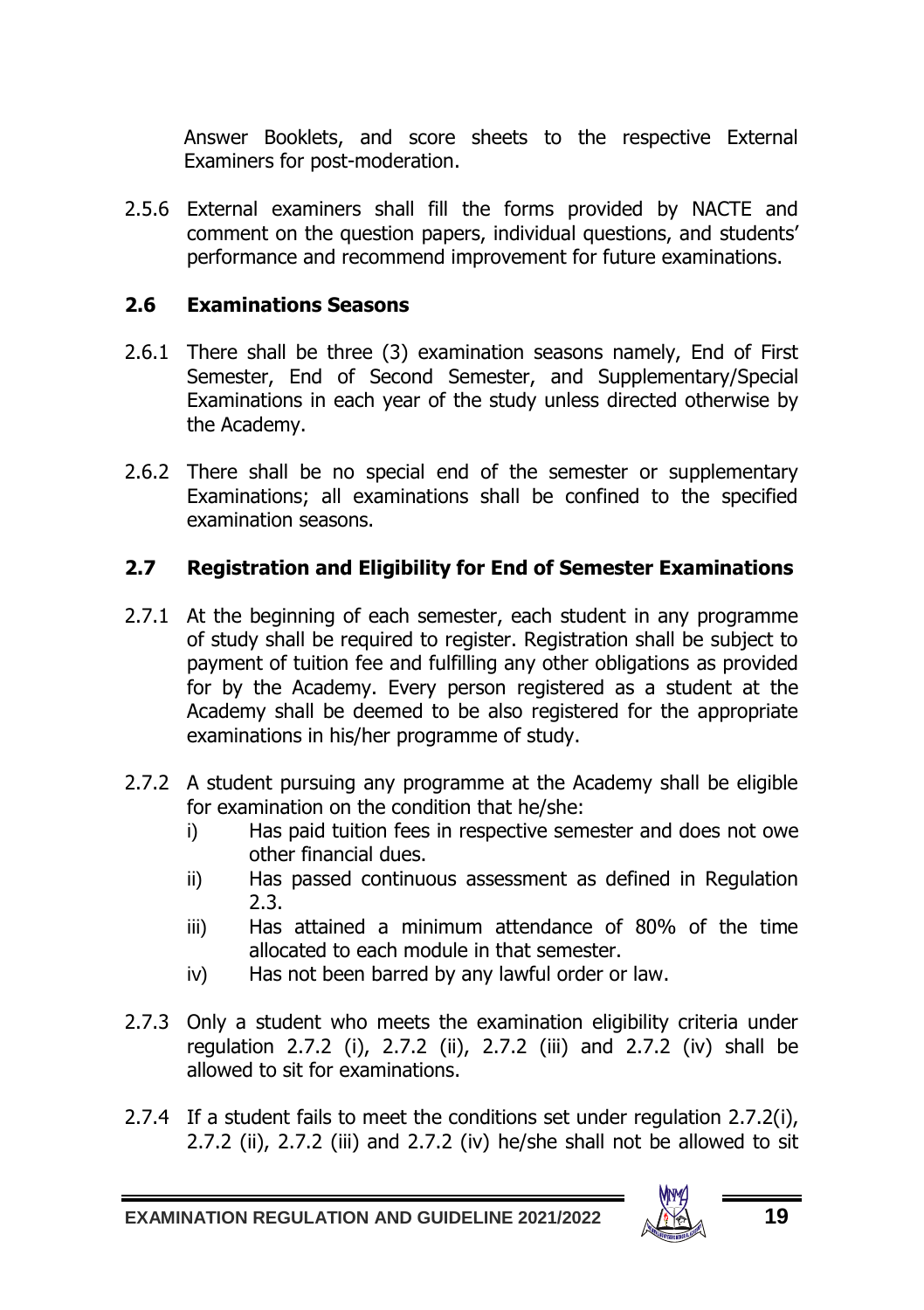for examinations and shall have to repeat module(s) in the respective semester or repeat a semester depending on the circumstances.

2.7.5 When a student, who has been barred, enters the examination room and sits for examinations, his/her results in that paper/exam shall be declared null and void. Such a candidate shall be discontinued from studies.

#### <span id="page-23-0"></span>**2.8 Postponement of End of Semester Examinations/Studies**

- 2.8.1 A student may in extenuating circumstances approved by the Deputy Rector (Academic) postpone examinations or studies.
- 2.8.2 The student shall report the matter in writing, as soon as is practical, to the Deputy Rector through the Head of Department. Such a report shall be accompanied with supporting documents.
- 2.8.3 No student shall postpone examinations without a written permission from the Deputy Rector.
- 2.8.4 A student may be allowed to postpone studies for a reason, which in the opinion of the Deputy Rector is strong enough to prevent one from pursuing studies effectively. Such postponement shall be for a semester or an academic year as the case may be. The maximum period for a student to postpone studies shall be two academic years. Otherwise he/she shall have to start the programme afresh.
- 2.8.5 A student may be allowed to postpone examinations/studies on medical grounds provided that the postponement has been recommended by a registered medical practitioner from a registered or recognised hospital and approved by the Deputy Rector. With the exception of emergency cases, such requests must be submitted to the Deputy Rector or Principal at least forty-eight (48) hours before commencement of a respective examination.
- 2.8.6 Re-admission of a student who has postponed studies on medical grounds is subject to a recommendation by a registered medical practitioner and approval of the Deputy Rector or Principal. Where practical, such a student shall be allowed to continue with his or her studies from the point at which he or she was when he/she felt sick.

# <span id="page-23-1"></span>**2.9 Interpretation of Examination Regulations**

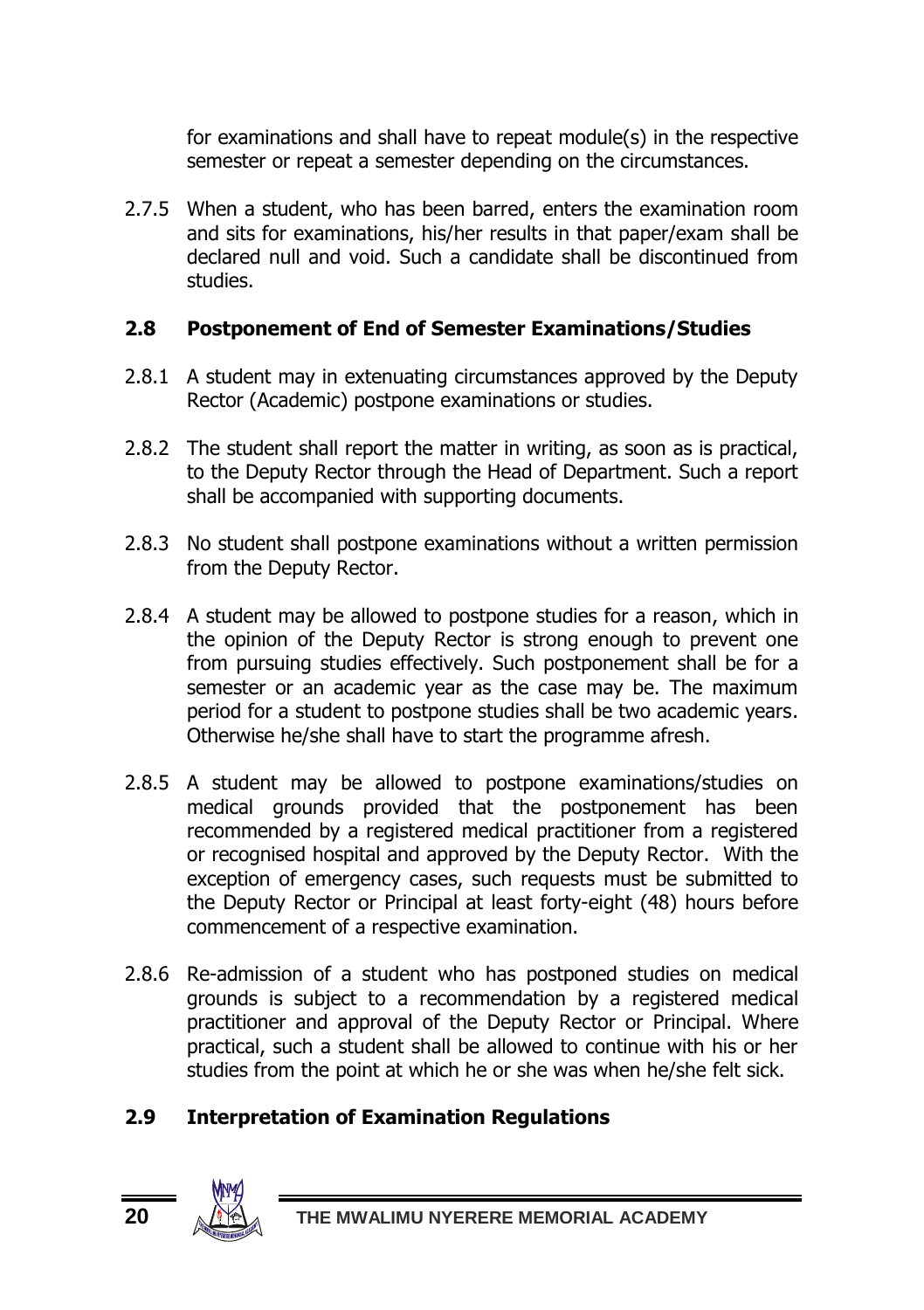The examination regulations stated in these guidelines shall be harmonised with other Academy's rules and regulations which shall be promulgated by the Academic Committee of the Academy from time to time. In case of ambiguity in the interpretation of the Examination Rules and Regulations, the interpretation of the Academic Committee shall be final and conclusive.

### <span id="page-24-0"></span>**2.10 Incomplete Work**

- 2.10.1 A student who absents oneself from any continuous assessment or fails to submit assignment(s) given during the semester without compelling or justifiable reasons shall be considered to have attempted such assignment(s) and shall be awarded a zero mark.
- 2.10.2 The Deputy Rector (Academic) or Principal shall bar any student from being admitted to any examination in any module where he/she is satisfied that the student has not satisfactorily completed, by attendance or otherwise, the requirements of the module.
- 2.10.3 If a student has been barred from sitting for an examination and decides to sit for examination without permission, then his/her examination paper in that examination shall be considered null and void.
- 2.10.4 Students who fail to meet the prescribed time to submit their research papers may request an extension of time through their supervisors. The extension of time shall not exceed 30 days. The request must state the reasons for the extension and must be received by the Head of Department ten (10) days before the paper is due for submission. Papers, which are submitted late without acceptable reasons, shall receive a zero (0) grade.

#### <span id="page-24-1"></span>**2.11 Examination Irregularities**

- 2.11.1 All the parties involved in the examination process are obliged to maintain academic integrity and ethical conduct so as to ensure smooth conduct of the examinations. Violations of examination regulations shall be subject to disciplinary action.
- 2.11.2 For the purpose of these regulations, examination irregularities include but not limited to:
	- a) Cheating before the examination, which mostly involves leakage. Examination is said to have leaked if its contents or any part of it is disclosed prior to taking the examination;

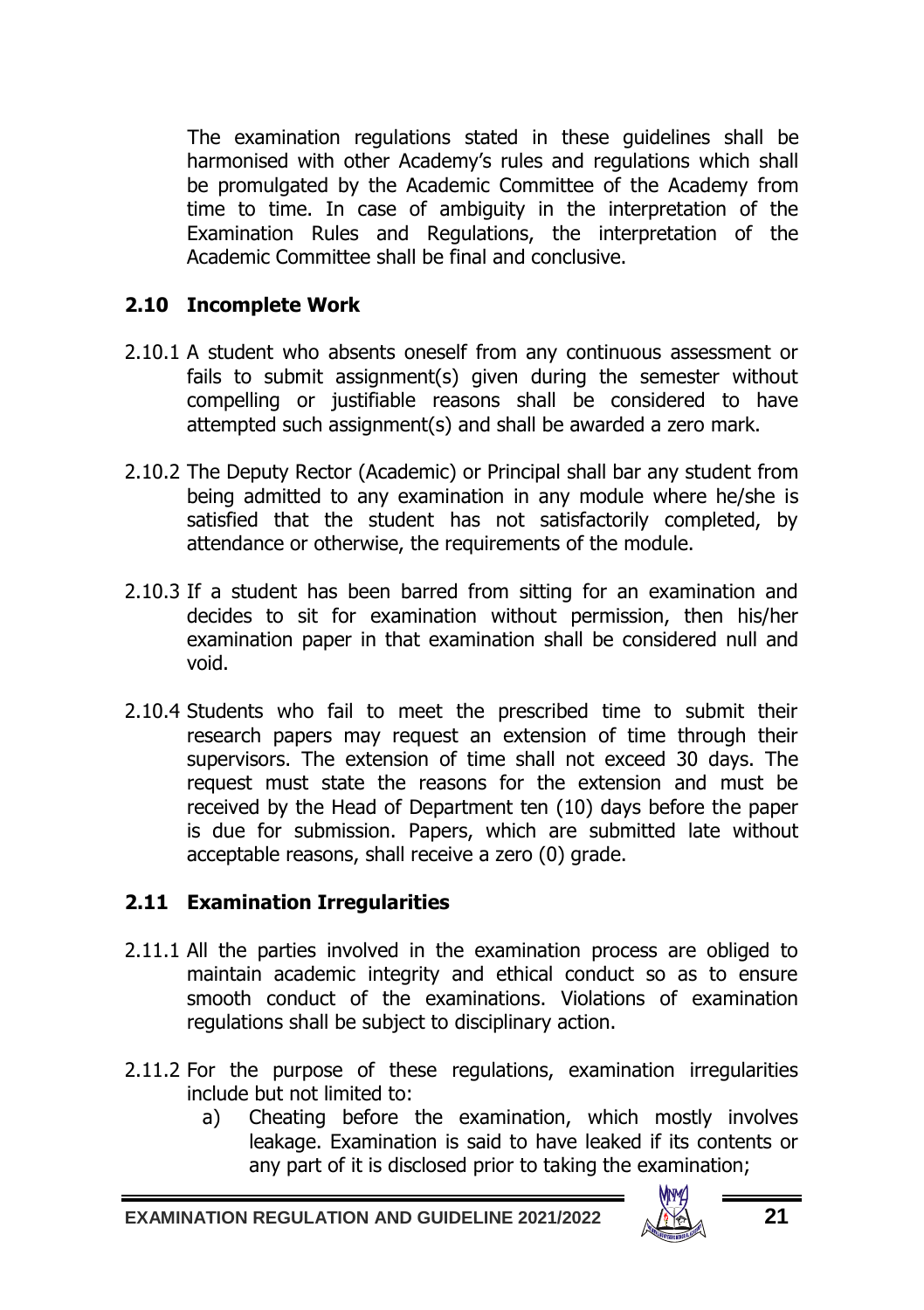- b) Cheating during marking. Marker malpractice is deliberate alteration of mark designed to inflate or deflate a candidate's original mark. This can be initiated by examination officials, by students making contact with markers, or markers making contact with students.
- c) Cheating during the examination which involves acts like impersonation, carrying unauthorized materials like mobile phones and the likes as described under regulation 2.11.3 of this Examination Regulation Guidelines, external assistance, smuggling of foreign materials, access to foreign materials, copying, collusion, intimidation and substitution of scripts;
- d) Attempting to copy or to make references to unauthorized materials in the examination room;
- e) Communicating with other students, either verbally or through other means, during the examination without permission from the invigilator;
- f) Permitting a student to copy from another student's paper;
- g) Obtaining, or endeavouring to obtain assistance from any other person directly or indirectly or endeavouring to give assistance to any student;
- h) Removing examination answer book/sheet from the examination room;
- i) Starting to attempt the examination before being authorized to do so;
- j) Continuing to attempt the examination after being ordered to stop;
- k) Failing to comply with any other examination rules, regulations, or directions given by the invigilator(s);
- l) Destroying or attempting to destroy evidence relating to any suspected irregularity;
- m) Reproducing the works of another person or persons in course work assignments or research report without acknowledgement and with the intention to deceive (Plagiarism).
- n) Leaving the examination room to read at pre-hidden notes
- o) Drunkenness or doing any disorderly conduct or unbecoming behaviour in the examination room.
- 2.11.3 For the purpose of these regulations, unauthorized materials include but not Limited to:
	- a) Any written or printed material
	- b) Crib note (Answers)
	- c) Cellular or mobile phone and its accessories
	- d) Smart watch, pen or any smart technological materials

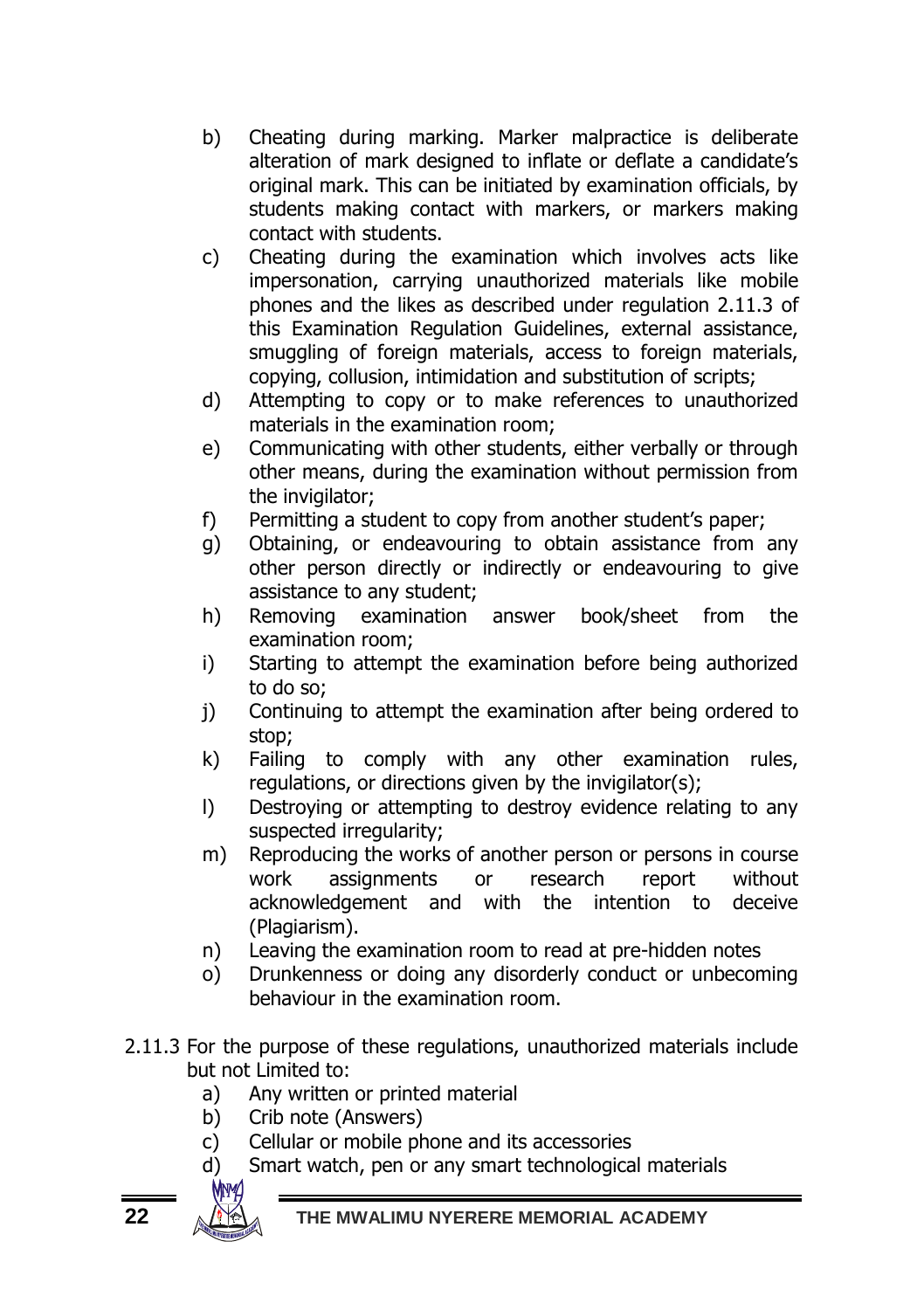- e) Pager
- f) Radio
- g) Radio cassette or any type of cassette players
- h) CD Player
- i) VCD/DVD
- j) Computer, I pads and Tablets
- k) Magazines
- l) Any kind of drinks, food stuffs and drugs
- m) Purse, bag and wallet
- n) Jacket, coat, head piece/cover, Kanga, and any form of cloth assisting in hiding unauthorized materials
- o) Programmable calculator
- p) Expired or Forged student Identity Card
- q) Any kind of material that may assist a candidate to cheat or disturb other candidates in the examinations
- r) Any other material as may be specified by the Academic Committee from time to time.

Any Candidate found with any of the unauthorized materials listed above (a-r) in the examination room shall be guilty with examination irregularities and his /her results shall be nullified or discontinued from studies or both of them.

- 2.11.4 No candidate shall be allowed to borrow any examination tool/material such as calculator, ruler, pen or any others materials from any student during examination. Borrowing any tool or material from other student during examination is interpreted as cheating. Where borrowing is necessary, the respective student shall communicate with an invigilator.
- 2.11.5 Examination irregularities and their penalties for are summarised in  $Table 2.3$

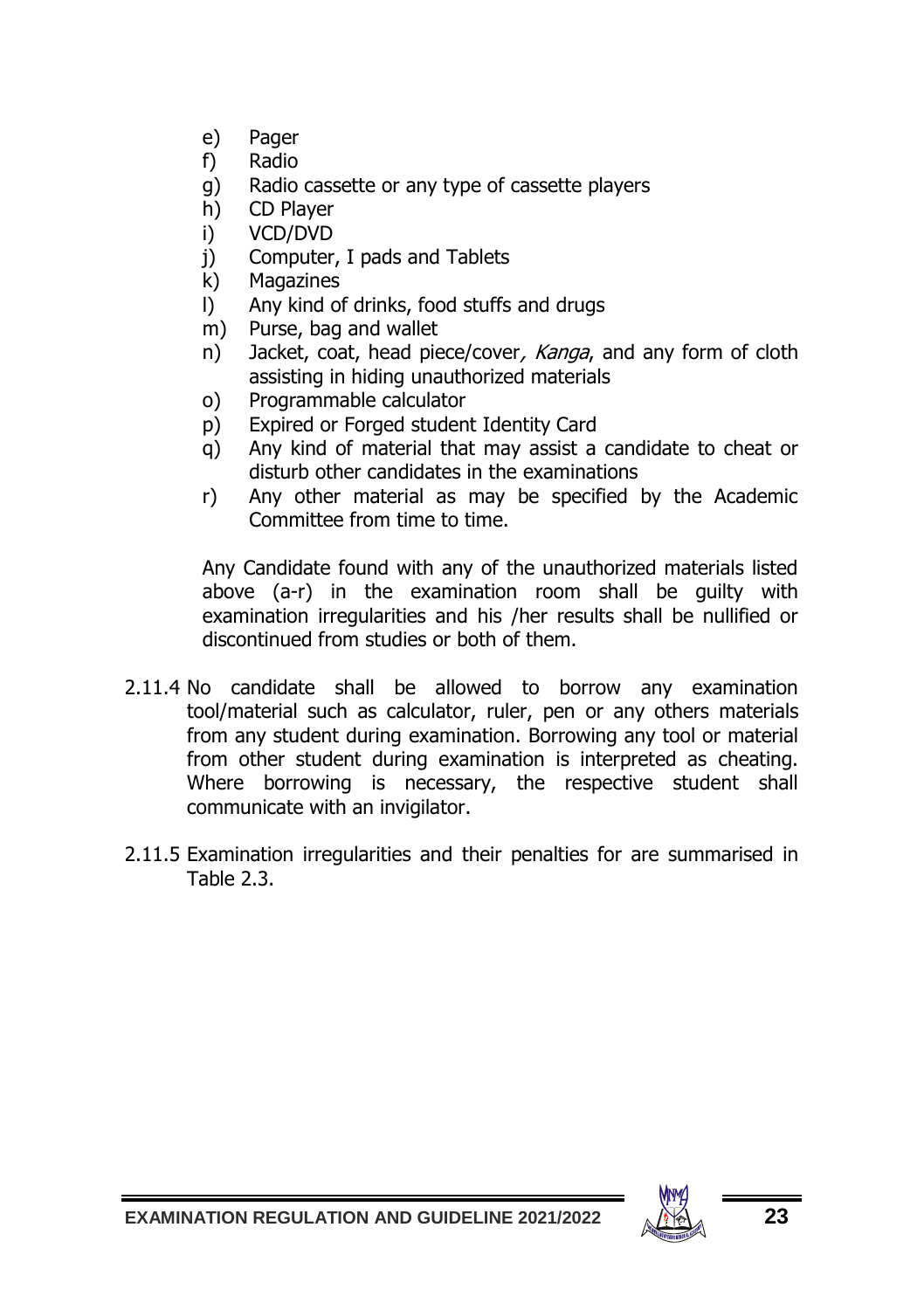| No. | renaiues<br><b>Examination Irregularity</b> | <b>Penalty</b>              |
|-----|---------------------------------------------|-----------------------------|
| 1.  | Cheating before the examination,            | (i) Nullification of the    |
|     | which mostly involves leakage.              | candidate's examination     |
|     | Examination is said to have leaked if       | results at the level of     |
|     | its contents or any part of it is           | study, or                   |
|     | disclosed prior to taking the               | (ii) Discontinuation from   |
|     | examination.                                | studies for a period of six |
|     |                                             | (6) Semesters or both of    |
|     |                                             | them.                       |
| 2.  | Cheating during marking. Marker             | (i) Nullification of the    |
|     | malpractice is deliberate alteration        | candidate's examination     |
|     | of mark designed to inflate or              | results at the level of     |
|     | deflate a candidate's original mark.        | study or                    |
|     | This can be initiated by examination        | (ii) Discontinuation from   |
|     | officials, by students making contact       | studies for a period of six |
|     | with markers, or markers making             | (6) Semesters or both of    |
|     | contact with students                       | them.                       |
| 3.  | Cheating during the examination             | (i) Nullification of the    |
|     | which involves acts like                    | candidate's examination     |
|     | impersonation, carrying                     | results at the level of     |
|     | unauthorized materials like mobile          | study, and                  |
|     | phones and the likes as described           | (ii) Discontinuation from   |
|     | under section 2.11.3 of this                | studies for a period of six |
|     | prospectus, external assistance,            | (6) Semesters.              |
|     | smuggling of foreign materials,             |                             |
|     | access to foreign materials,                |                             |
|     | copying, collusion, intimidation and        |                             |
|     | substitution of scripts.                    |                             |
| 4.  | Attempting to copy or to make               | Nullification of the<br>(i) |
|     | references to unauthorized                  | candidate's examination     |
|     | materials in the examination room           | results at the level of     |
|     |                                             | study, and                  |
|     |                                             | (ii) Discontinuation from   |
|     |                                             | studies for a period of six |
|     |                                             | (6) Semesters.              |
| 5.  | Communicating with other students,          | Nullification of the<br>(i) |
|     | either verbally or through other            | candidate's examination     |
|     | means, during the examination               | results at the level of     |
|     | without permission from the                 | study, or                   |
|     | invigilator                                 | (ii) Discontinuation from   |
|     |                                             | studies for a period of six |
|     | <b>MW</b>                                   | (6) Semesters or both of    |

# **Table 2.3. Summary of Examination Irregularities and Their Penalties**

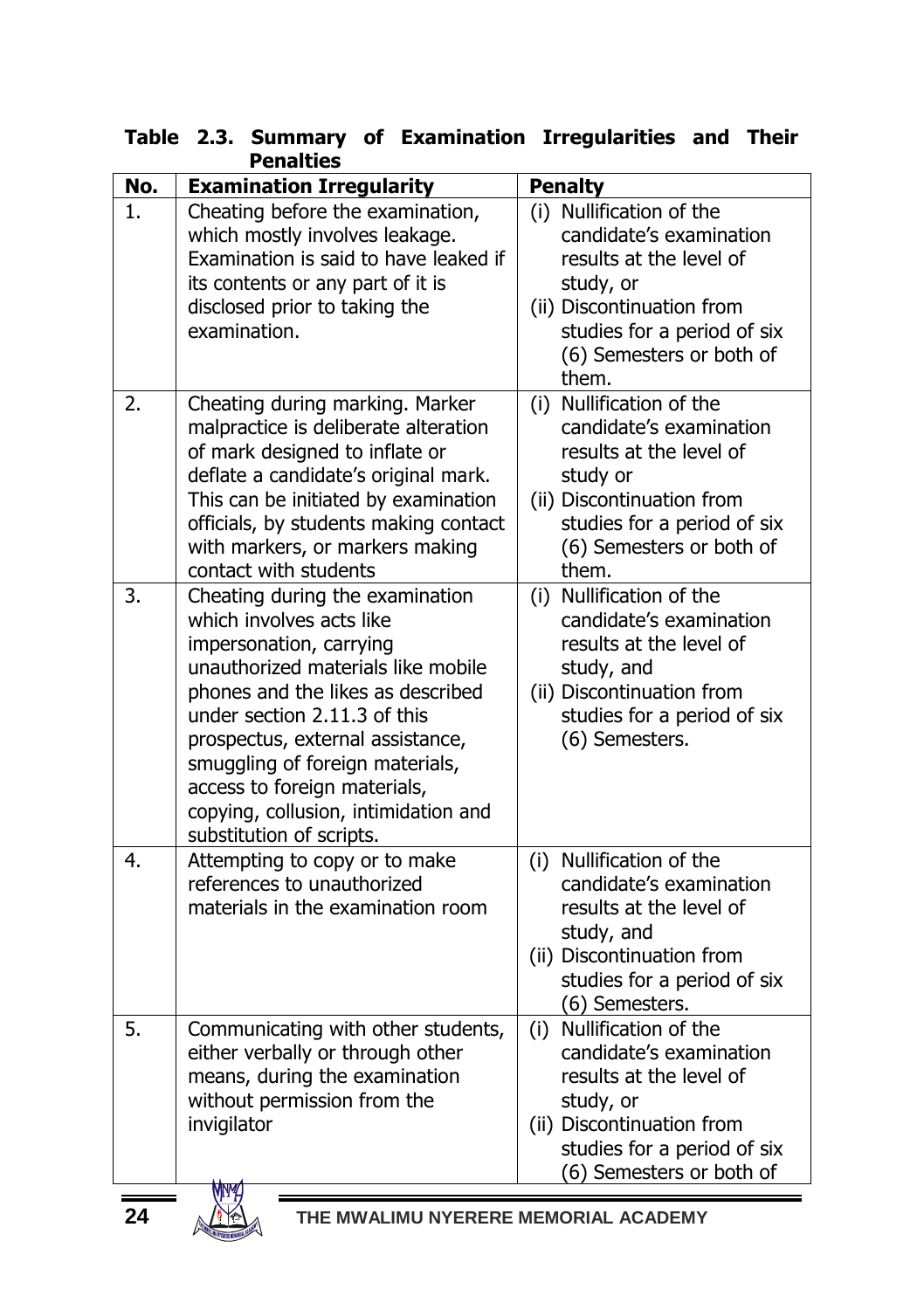| No.               | <b>Examination Irregularity</b>                                                                                                                            | <b>Penalty</b>                                                                                                                                                                              |
|-------------------|------------------------------------------------------------------------------------------------------------------------------------------------------------|---------------------------------------------------------------------------------------------------------------------------------------------------------------------------------------------|
|                   |                                                                                                                                                            | them.                                                                                                                                                                                       |
| 6.                | A student permitting another<br>student to copy his/her work                                                                                               | (i) Nullification of the<br>candidate's examination<br>results at the level of<br>study, and<br>(ii) Discontinuation from<br>studies for a period of six<br>(6) Semesters.                  |
| 7.                | Obtaining, or endeavouring to<br>obtain assistance from any other<br>person directly or indirectly or<br>endeavouring to give assistance to<br>any student | (i) Nullification of the<br>candidate's examination<br>results at the level of<br>study or<br>(ii) Discontinuation from<br>studies for a period of six<br>(6) Semesters or both of<br>them. |
| 8.                | Removing examination answer<br>book/sheet from the examination<br>room                                                                                     | (i) Nullification of the<br>candidate's examination<br>results at the level of<br>study, and<br>(ii) Discontinuation from<br>studies for a period of six<br>(6) Semesters.                  |
| 9.                | Starting to attempt the examination<br>before being authorized to do so;                                                                                   | Nullification of the candidate's<br>examination results of the<br>respective module                                                                                                         |
| 10.               | Continuing to attempt the<br>examination after being ordered to<br>stop                                                                                    | Nullification of the candidate's<br>examination results of the<br>respective module                                                                                                         |
| $\overline{11}$ . | Failure to comply with any other<br>examination rules, regulations, or<br>directions given by the<br>invigilator(s);                                       | Nullification of the candidate's<br>examination results of the<br>module                                                                                                                    |
| 12.               | Destroying or attempting to destroy<br>evidence relating to any suspected<br>irregularity.                                                                 | (i) Nullification of the<br>candidate's examination<br>results at the level of<br>study, and<br>(ii) Discontinuation from<br>studies for a period of six<br>(6) Semesters.                  |
| 13.               | Any student who will be proven to<br>have cheated, including being                                                                                         | (i) Nullification of the<br>candidate's examination                                                                                                                                         |



 $\overline{\phantom{0}}$ 

 $\overline{a}$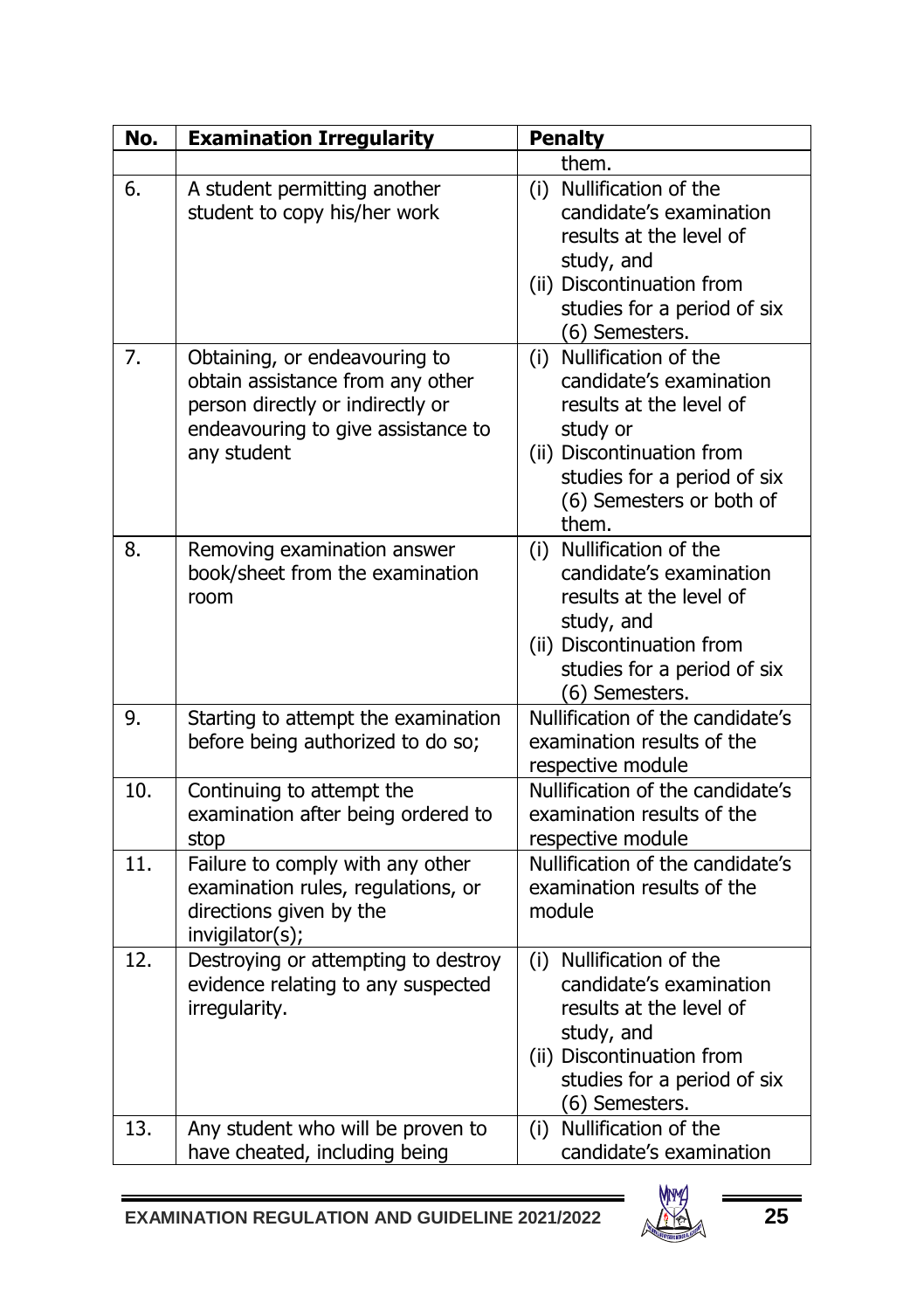| No. | <b>Examination Irregularity</b>                                                                                                                                                     | <b>Penalty</b>                                                                                                                            |
|-----|-------------------------------------------------------------------------------------------------------------------------------------------------------------------------------------|-------------------------------------------------------------------------------------------------------------------------------------------|
|     | involved in plagiarism, in any part<br>of the examination shall be deemed<br>to have failed in the whole<br>examination for the semester and<br>shall be discontinued from studies. | results, and<br>(ii) Discontinuation from<br>studies.                                                                                     |
| 14. | Drunkenness or doing any<br>disorderly conduct or unbecoming<br>behaviour in the examination room.                                                                                  | Nullification of the<br>candidate's examination<br>results, or<br>(ii) Discontinuation<br>from<br>studies, or<br>(iii) Both (i) and (ii). |

# <span id="page-29-0"></span>**2.12 Procedures for Dealing with Examination Irregularities**

### <span id="page-29-1"></span>**2.12.1 Students**

- i) It shall be the responsibility of an invigilator to report immediately all suspected cases of cheating to the Examinations Officer. When an invigilator has reason(s) to believe that a student has been cheating or has aided in cheating, he/she shall immediately inform the student and follow up with a written report of the charges to the Examinations Officer.
- ii) The Examinations Officer shall immediately forward the report to the Deputy Rector.
- iii) The Deputy Rector shall set up an Investigation Committee which shall complete the investigation within seven (7) working days. The Investigation Committee shall submit the report to the Deputy Rector, who shall in turn table the matter before the Academy's Examiners' Committee.
- iv) The Examiners' Committee shall have the powers of summoning student(s) and invigilator(s), as it deems necessary.
- v) The Examiners' Committee shall submit a report of its findings and recommendations to the Rector who will decide what further action to be taken. However, the final decision is vested with the Academic Committee.

# <span id="page-29-2"></span>**2.12.2 Academicians and Other Employees**

Any member of the staff of the Academy who is found to have participated and/or involved in cheating of examinations will be dealt with in accordance with the Employment and Labour Relations

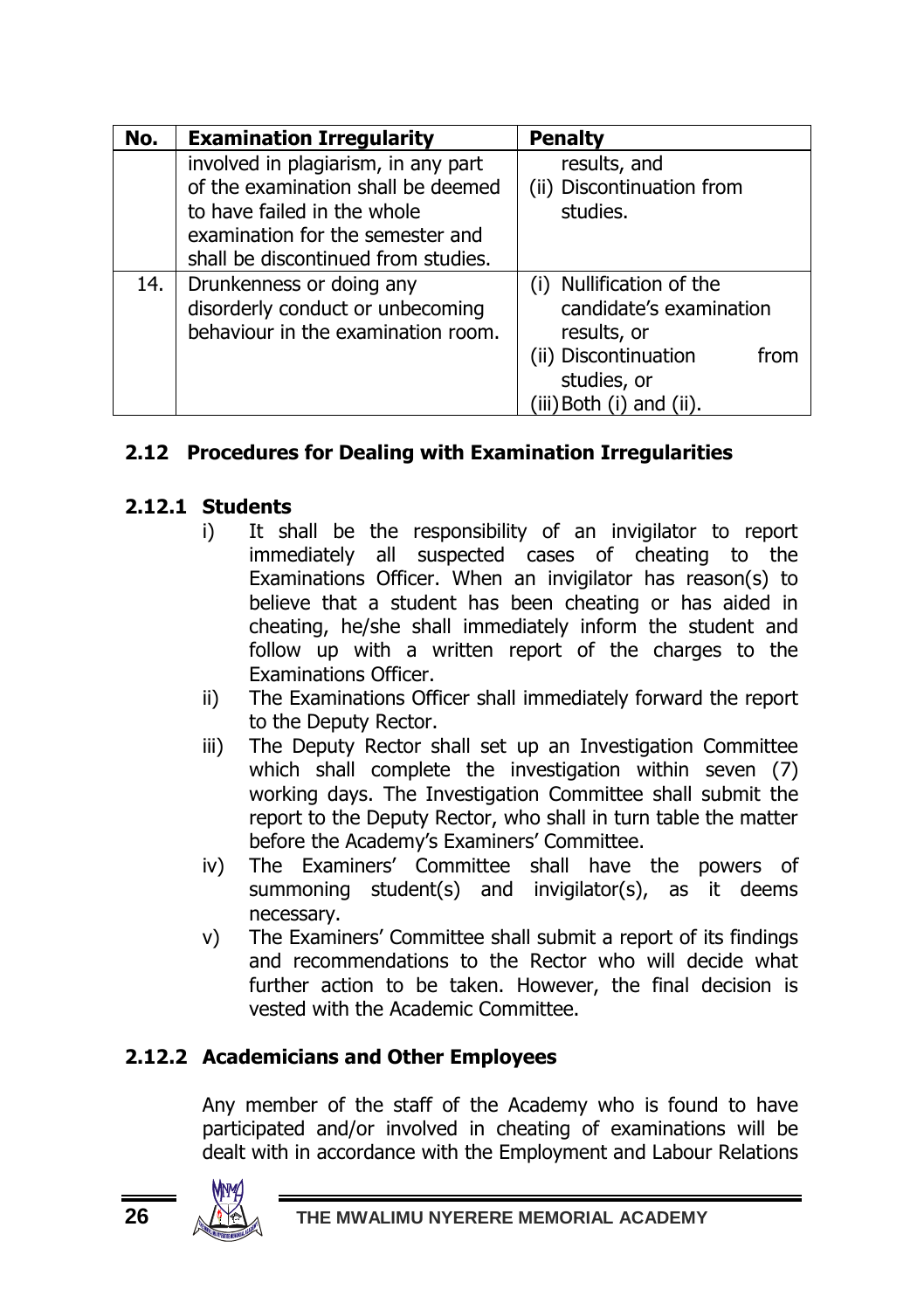Act, 2004, the Academy's Staff Service Regulations, and Standing Orders for the Public Service.

#### <span id="page-30-0"></span>**2.12.3 Examination Instructions to Candidates**

- 2.12.3.1 For each examination, a student shall be responsible for checking the date, time and venue and presents himself/herself for the examination at the approved time and place.
- 2.12.3.2 A student shall be allowed to enter the examination room 30 minutes prior to the time prescribed for the commencement of end of semester examination.
- 2.12.3.3 In any end of semester examination, no student shall be allowed to enter the examination room for more than half an hour after the examination has started and no student shall be permitted to leave the examination room until half an hour has elapsed from the start of the examination.
- 2.12.3.4 No direct communication (verbal or otherwise) between candidates is allowed during the examination. If any student needs to communicate, he/she must do so by raising his/her hand to attract attention of the Invigilator.
- 2.12.3.5 Smoking and drinking alcohol and or being in a condition of alcohol influence in the examination room is completely prohibited.
- 2.12.3.6 Candidates, subject to the permission of the invigilator, are allowed to go out of the examination room, one at a time, with an escort for not more than ten minutes and only for the purpose of a call of nature.
- 2.12.3.7 A student shall make sure that he/she has been issued with examination number before end of semester examinations begin after being registered by the Academy.
- 2.12.3.8 Students should use their examination numbers only for the end of semester examinations. As such names, initials or any other mark that may distinguish one student from another should never be written on script papers or answer books for the end of semester examinations.
- 2.12.3.9 Using any other student's examination number is considered as a case of dishonesty that is liable for disciplinary action as shall

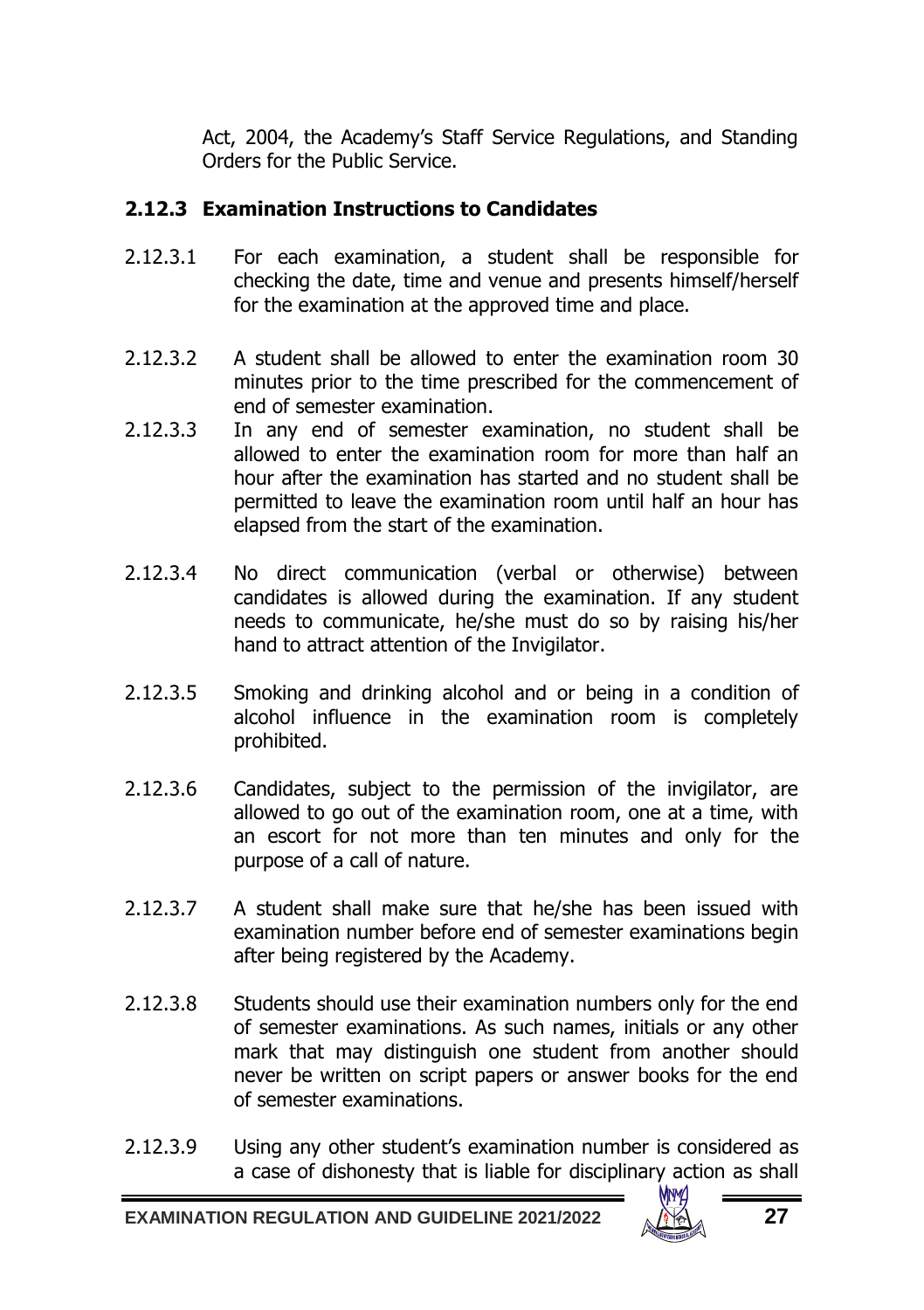be determined by examinations decisions bodies. Such dishonesty may lead to discontinuation from studies subject to confirmation by Academic Committee.

- 2.12.3.10 A candidate who may wish to attract the attention of the invigilator shall do so by raising his/her hand without disturbing other students.
- 2.12.3.11 Candidates are not allowed to chew anything while in the examination room unless granted permission under special circumstances. A candidate found to be doing so and refuses to produce the material being chewed shall be deemed to have destroyed evidence of possession of unauthorized materials while in the examination venue and thus cheating.

### <span id="page-31-0"></span>**2.13 Invigilation of End of Semester Examination**

#### <span id="page-31-1"></span>**2.13.1 Responsibilities of the Invigilators before the start of the examination**

The responsibilities of the Invigilators before the start of the examination shall be as follows:

- a) Invigilators shall be physically present in the examination premise/room **at least thirty minutes** before the commencement of the examination.
- b) Invigilators will be provided with the following items by the Academy's Examinations Officer:
	- i) The question papers to be attempted by students. **Sealed** envelopes containing question papers must be **personally** collected by each Chief Invigilator from the office of the Examinations Officer **at least thirty minutes** before the examination time.
	- ii) A list showing the names of the papers to be attempted in the examination room. This will be distributed to Invigilators in advance in a form of timetable for the Academy's examinations.
	- iii) Invigilators must also ensure that **ONLY ONE** answer book is provided to each candidate unless the rubric on the question papers requires otherwise. **The answerbooklet must be filled before any additional paper is provided**.

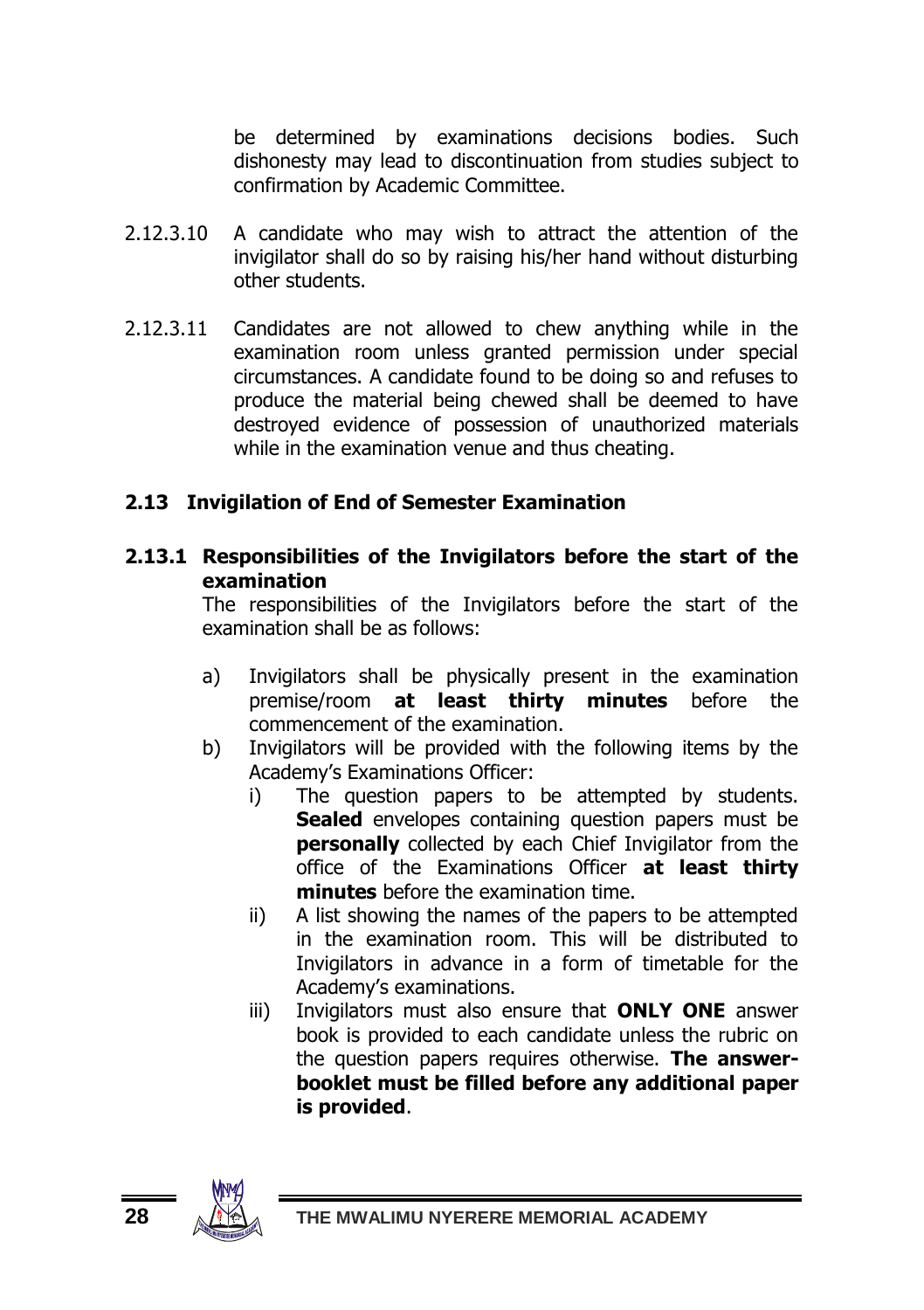- iv) Question papers and any other materials prescribed in the rubric (e.g. log tables, charts, etc.) shall be set out by the Invigilators.
- c) All students must show their identity cards and examination numbers to the respective invigilators before entry into the examination room. Students who fail to show examination numbers and identity cards shall not be allowed to sit for the examinations.
- d) Invigilators may search/check students to ensure that they do not enter the examination premise/room with unauthorized materials.
- e) Invigilators shall admit students to the Examination room thirty minutes before the commencement of the examination and they shall ensure that students take the right places. Handbags, purses, sweaters, pullovers, jackets, overcoats, books, papers and other similar articles shall not be allowed in the examination premise.
- f) During the first ten minutes before the commencement of an examination the Invigilator(s) shall
	- i) Make an announcement to the effect that students satisfy themselves that they are in possession of the correct paper.
	- ii) Call for an attention to anything that seems to require attention.
	- iii) Announce that, where it is practicable, both sides of the paper must be used;
	- iv) Tell students when they may begin writing. Students will normally be allowed for five minutes to read through the examination paper;
- g) Invigilators shall not admit students to the examination room after thirty minutes from the commencement of the examination and shall not permit students to leave the room until thirty minutes have elapsed.

#### **2.13.2 Responsibilities of the internal examiner(s) before the start of an examination**

<span id="page-32-0"></span>Every internal examiner shall be in the examination room at the commencement of examination of the module in which he/she lectures. His/her presence is meant at assisting the invigilators to clarify issues which may be raised by the students concerning the examination. Instructions which the internal examiner may wish to be given shall be announced by the Invigilators. Internal examiner

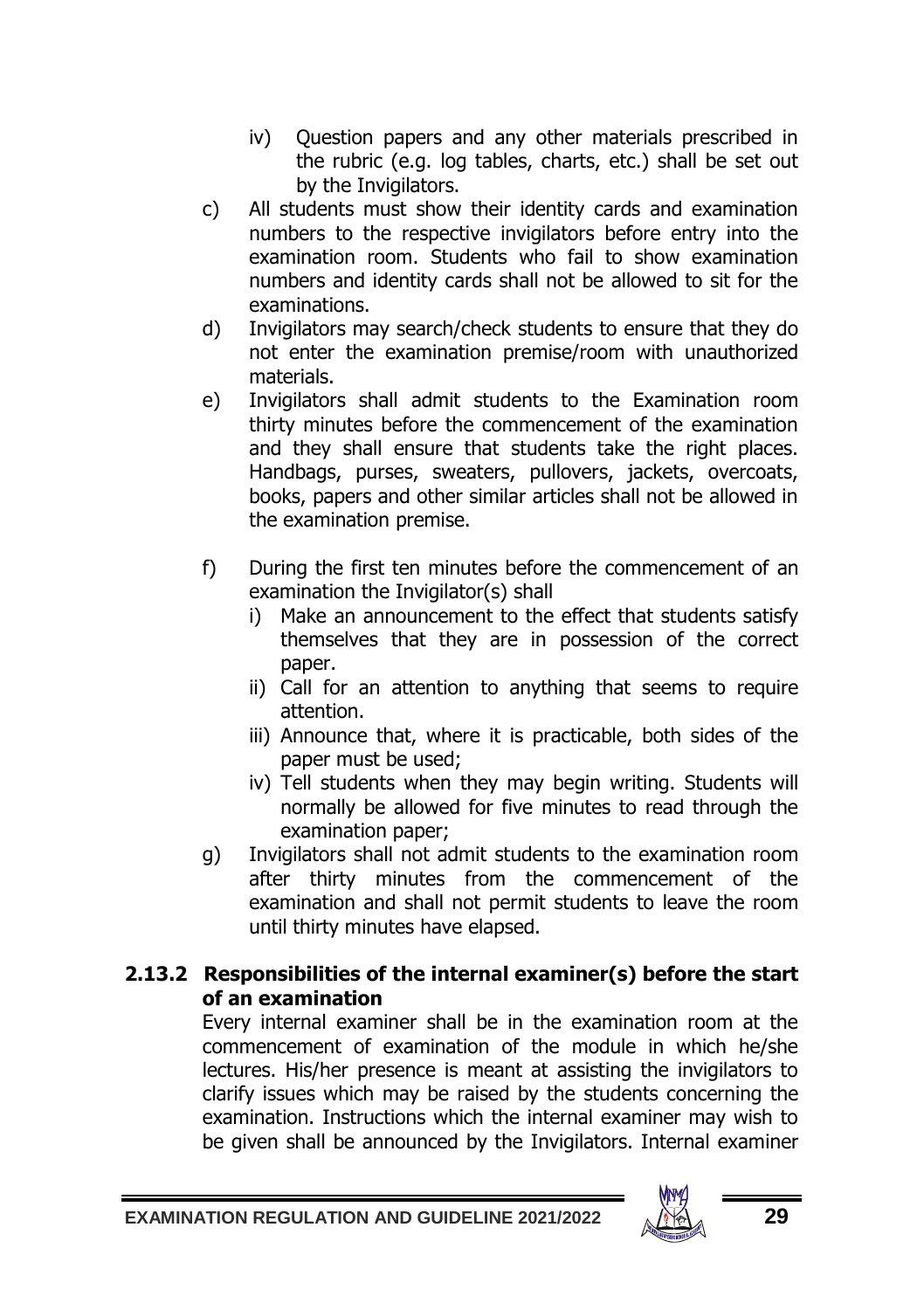may leave the examination room after having settled all the raised issues.

#### <span id="page-33-0"></span>**2.13.3 During Examinations**

- a) At the commencement of the examination, the Chief Invigilator shall remind candidates to ensure that they are attempting the right examination paper.
- b) Invigilators shall ensure that candidates are provided with additional requirements, depending on the nature of the examination. Candidates are permitted to do rough work on the inside covers of the answer scripts on the understanding that this is crossed out at the end of the examination. Candidates will not be allowed to do rough work on the examination papers. No candidate shall be permitted to leave his/her place during the examination.
- c) At the end of the first thirty minutes the total number of candidate's present shall be recorded. Invigilators shall then collect the answer books from all vacant places. Spare question papers shall be returned to the correct envelopes for collection by the Chief Invigilator.
- d) Invigilators shall not sit in one place; rather they shall walk around and strategically observe candidates from the back.
- e) Random checks of answer booklets shall be done to search for unauthorized materials usually hidden within the answer booklets.
- f) Invigilators shall not in any circumstances do any activity not related to the assigned task of invigilation. Such activities which are not allowed to be done by invigilator(s) include: reading newspapers, novels, chatting with mobile phones or using laptop or computer and that invigilator(s) shall be fully responsible for any act which hinder effective invigilation of an examination.
- g) Invigilators shall have the authority to confiscate any unauthorized material brought into the examination room.
- h) To make sure that no candidate leaves the examination room/hall with examination paper and answer sheets.

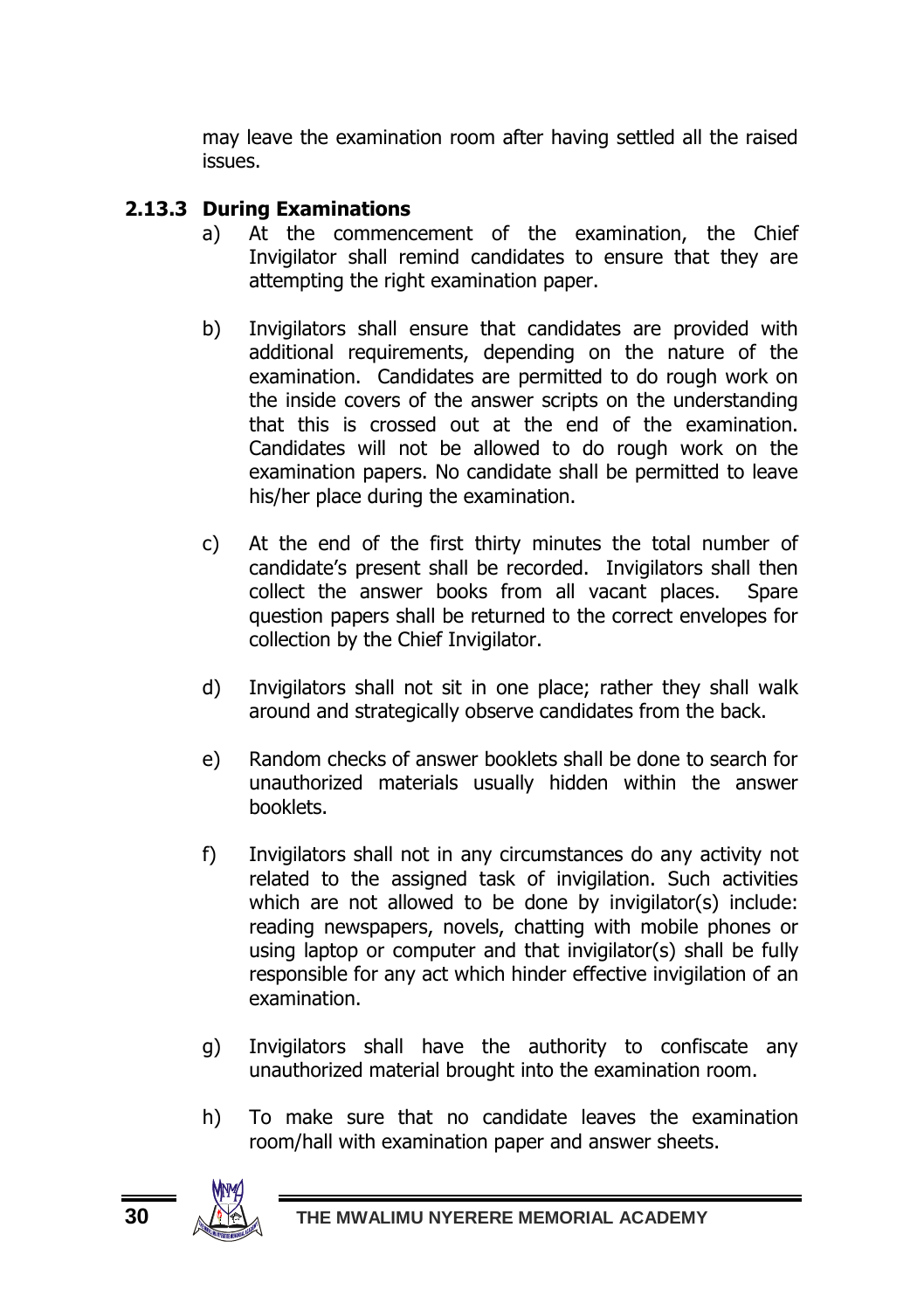- i) To obtain clarification or guidance from the module lecturer or respective department where there is a misprint or missing information in the examination paper. The candidate should be advised to carry on with the rest of the questions.
- j) To take appropriate measures where the Invigilator(s) notice that a candidate is in breach of examination regulations in the examination room/hall or premises of the examination against such candidate which will include to require the candidate to write a statement about the incident and sign the statement. The candidate shall not be allowed to continue with examination until being proved not guilt.
- k) To report in a prescribed form incident of breach of examinations to the head of examinations Units immediately after the end of the respective examination.
- l) To make announcements concerning the conduct of the examination or any other important information to the candidate.
- m) Students shall use either black or blue pens in writing their examinations and pencils for sketches and drawings.

#### <span id="page-34-0"></span>**2.13.4 At the End of Examinations**

- a) Invigilators shall not permit candidates to leave their places until examination scripts have been collected. Candidates who wish to leave the examination room before the end of the examination shall hand in their scripts to the Invigilator before leaving the examination room.
- b) No candidate shall leave the examination room during the last thirty minutes of the time allocated for the examination except in case of emergency. At the end of the examination Invigilators shall instruct the candidates to stop writing and then collect all the scripts.
- c) To require candidates to remain seated until all answer books and/or answer sheets have been collected.
- d) To make any announcement to ensure orderly collection of examination answer books and /or answer sheets

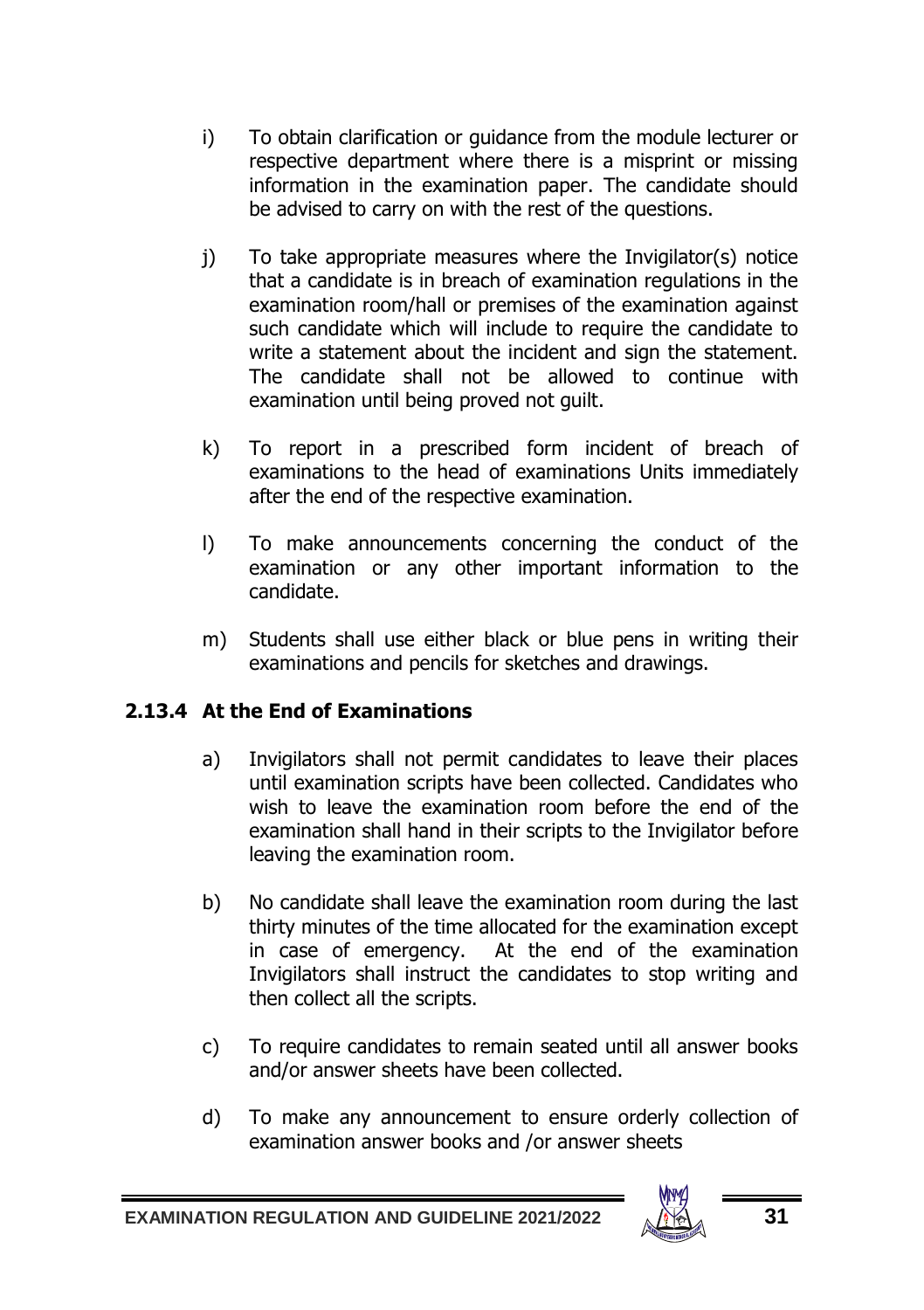- e) To make sure that all examination answers books and /or answer sheets have been collected and verified against the attendance sheet.
- f) To make sure that all examination answer books and /or answer sheets are serially arranged according to their examination numbers
- g) Invigilators shall enter the number of examination scripts collected from the candidates on the attendance sheet provided by the Examinations Officer at the time of collecting the Examination papers.
- h) Invigilators shall sign the Attendance Sheet before handling over all the scripts to the Head of Department. On receipt of the scripts, the Head of Department shall check them and sign on the collection form.

### <span id="page-35-0"></span>**2.14 Marking of End of Semester Examinations**

- a) Marking of the end of semester examinations shall be done in marking panels as may be determined by the relevant authority.
- b) The markers shall countercheck and convince themselves that the model answers are correct. Within a question, marks shall be allocated according to the mark distribution indicated on the question paper and the marking criteria as agreed with the external examiner;
- c) The marker shall use a pen (not a pencil), which writes in red ink. The External Examiner shall use a pen that writes in green ink.
- d) The overall total marks on a script must be a whole or in one decimal point. All marks that are less than 10 must be preceded by a 0, e.g. 03, 07, etc. The total for each question shall be ringed where it appears inside the script, and transcribed onto the front of the script;
- e) For each examination script, the External Examiner must ensure that all pages have been marked, all additions are correct, the student's marks have been appropriately allocated in the light of the examination rubric, and all totals have been correctly

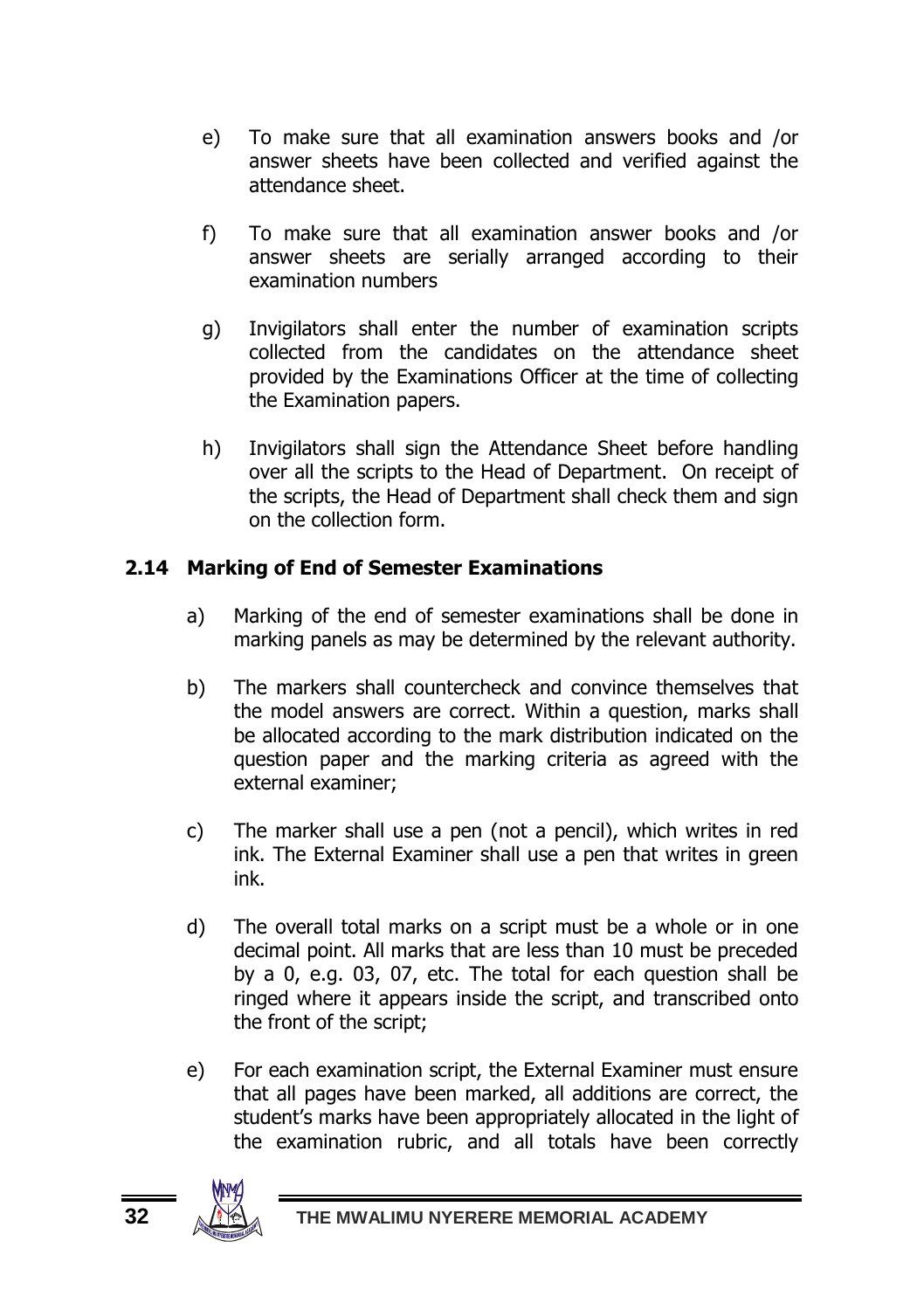transferred to the cover of the examination booklet and to module mark sheet,

- f) Each page that has been considered by the External Examiner (including all rough work and the front cover) must have some clear indication (in green ink) to this effect, preferably a tick in the top corner,
- g) The Internal Examiners shall be required to submit all mark sheets (scripts) for final examinations to the Head of Department immediately after the marking exercise is over.

#### <span id="page-36-0"></span>**2.15 Examination Approval Procedures**

To ensure that academic standards, quality and integrity are maintained, the examination results shall be discussed at the Departmental Examinations' Committee and Examiners' Committee before being approved by the Academic Committee. The decision of the Academic Committee shall be final and conclusive.

#### <span id="page-36-1"></span>**2.16 Release of End of Semester Examination Results**

#### <span id="page-36-2"></span>**2.16.1 Release of Provisional Results**

- a) Provisional examination results refer to those which have received an official endorsement of the Examiners' Committee. Provisional end of semester examination results in every semester shall be released by the Deputy Rector Academic,
- b) The Deputy Rector shall release the provisional examination results within 7 days after having been confirmed by the Examiners' Committee.
- c) The release of provisional examination results shall be through the Academy's website.
- d) Each student shall access his/her released examination results by using his/her user name and password. The Academy is not responsible for keeping (or any loss of) the student user name and/or password. No case of negligence and irresponsibility on the part of the student shall be entertained.

#### <span id="page-36-3"></span>**2.16.2 Procedures for Appeals**

a) As soon as the Examiners' Committee confirms the provisional examination results and after the Deputy Rector or Principal has released the provisional examination results, a student

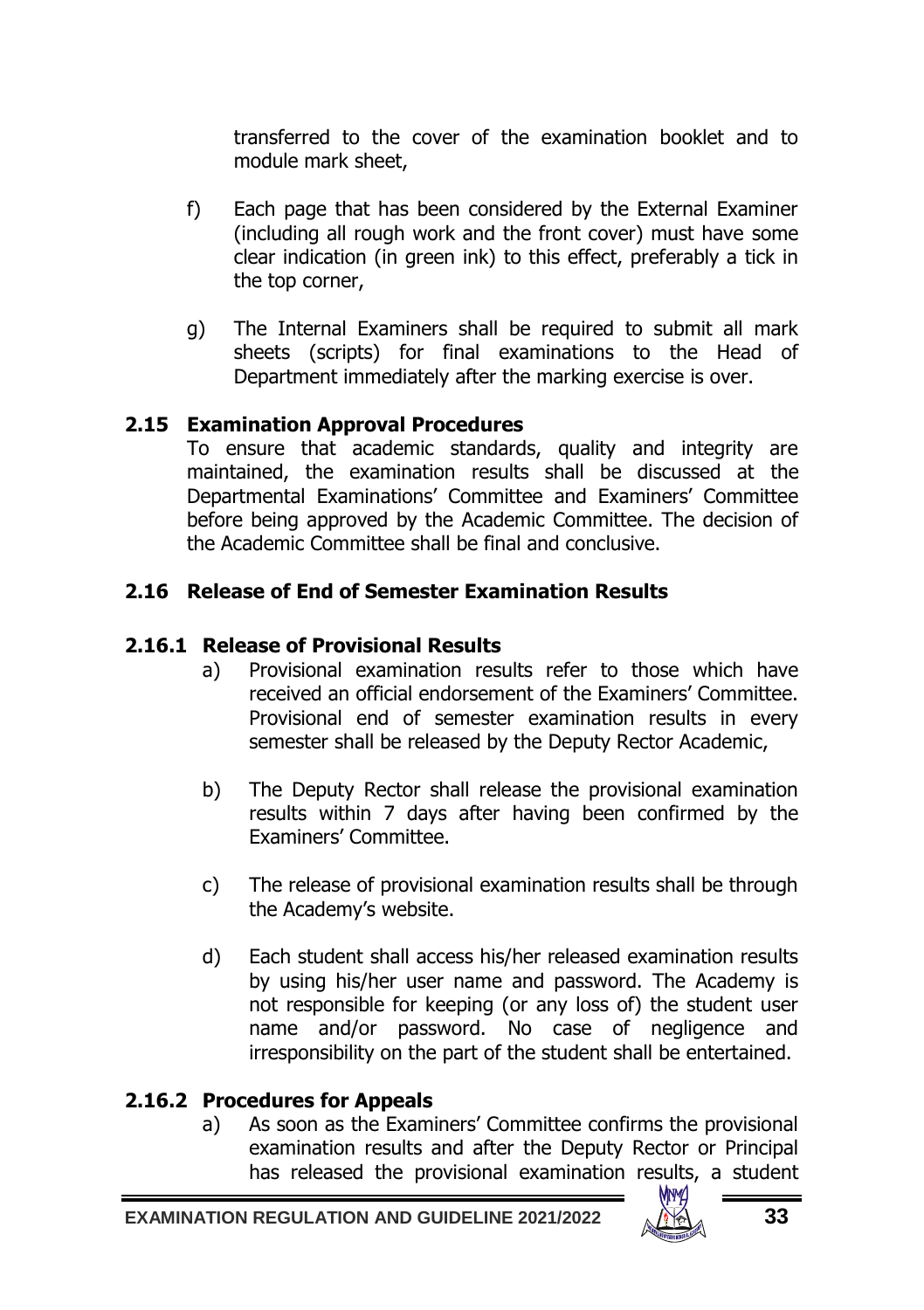who would like to appeal against the result/paper shall appeal within the seven (7) days from the date of release of result (counted from the day of release of provisional results) to lodge his/her appeal regardless of the results being withheld or not.

- b) Any appeal shall have to be on material issues and shall be in written form accompanied with all relevant and substantive evidence documented and addressed to the Deputy Rector (Academic).
- c) An appeal shall be accompanied with a non-refundable fee of TShs. 50,000/= per script. Such fee shall be revised from time to time.
- d) Examination scripts shall be re-marked by External Examiner and the marks given by the External Examiner shall be final,
- e) The Deputy Rector or Principal shall submit the appeal results to the Examiners' Committee which shall recommend to the Rector action to be taken.
- f) If one is not satisfied with the appeal results then he/she may appeal to the Academic Committee.

#### **2.16.3 Release of Final Examination Results**

- <span id="page-37-0"></span>a) Final examination results shall be approved by the Academic Committee.
- b) The Deputy Rector (Academic) or Principal shall publish examination results after they have been approved by the Academic Committee.
- c) Approved results shall show letter scores obtained in each course of the academic year, the annual GPA and cumulative GPA of each student.
- d) Issues of results and awards shall be entirely to the discretion of the Academy. The Academy shall reserve the right to reduce the classification, withhold or cancel an award of any student, in proved cases of substantial and significant copying, plagiarism or other fraud or to revoke any certificate it has issued and to require the issued certificate to be returned.

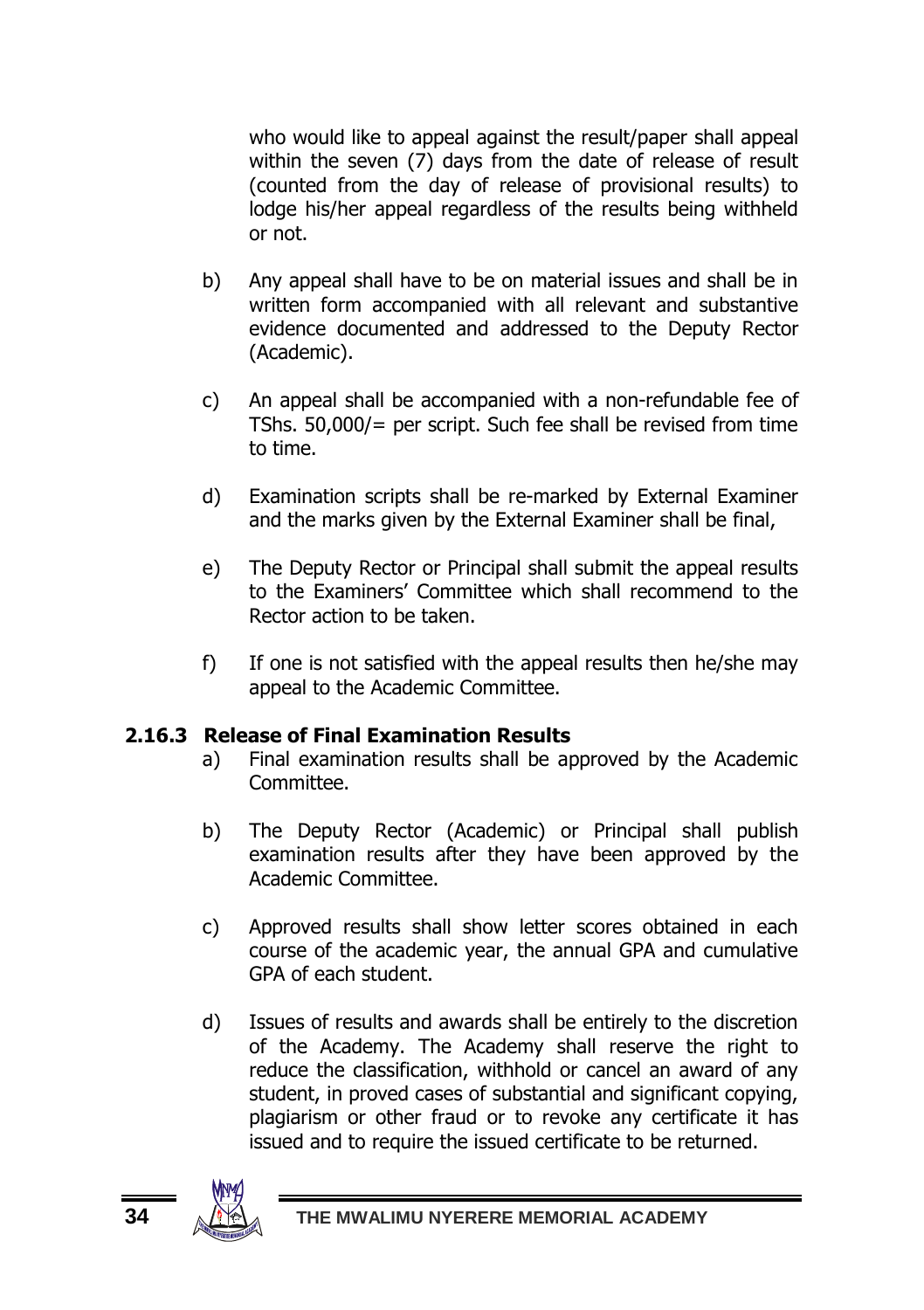e) The Academy may withhold or cancel the results of a student if it satisfies itself that such student has been involved in irregularities before, during or after examination.

#### <span id="page-38-0"></span>**2.17 Withholding Examination Results or Barring Candidate from Doing Examination**

The Deputy Rector or Principal in consultation with the Rector may, where a student has failed to fulfil a fundamental contractual or legal obligation with the Academy or a breach of same (for example, where there is dishonesty or fraud), bar him/her from doing examination or withholding examination results until he/she discharges the obligation or is exonerated from the wrong.

#### <span id="page-38-1"></span>**2.18 Conditions for progressing from Semester to Semester and from year to year**

- a) A student shall be allowed to proceed to the next semester of any year of study if he/she passes all modules examined in the preceding semester or if he/she meets the conditions for supplementing as stipulated under regulation 2.19.
- b) A student shall be allowed to proceed from one year of study to another if
	- i) He/she passes all modules examined in the two semesters of the preceding year of study.
	- ii) He/she meets the conditions for carrying forward the modules failed as stipulated under Regulation 2.21.

# <span id="page-38-2"></span>**2.19 Supplementary Examinations**

There shall be supplementary examinations for students in all programmes. The purpose of supplementary Examination is to provide a second chance to the student who has failed in the first sitting.

# <span id="page-38-3"></span>**2.20 Conditions for Doing Supplementary Examinations**

1) A candidate who fails in semester examination, that is, scoring below pass mark, shall be required to sit for supplementary examination for the failed module(s), provided that he/she does not fail in more than half of the modules examined during that academic year; for example, for a candidate who sat for examination in seven (7) modules should not fail in more than three (3) modules.

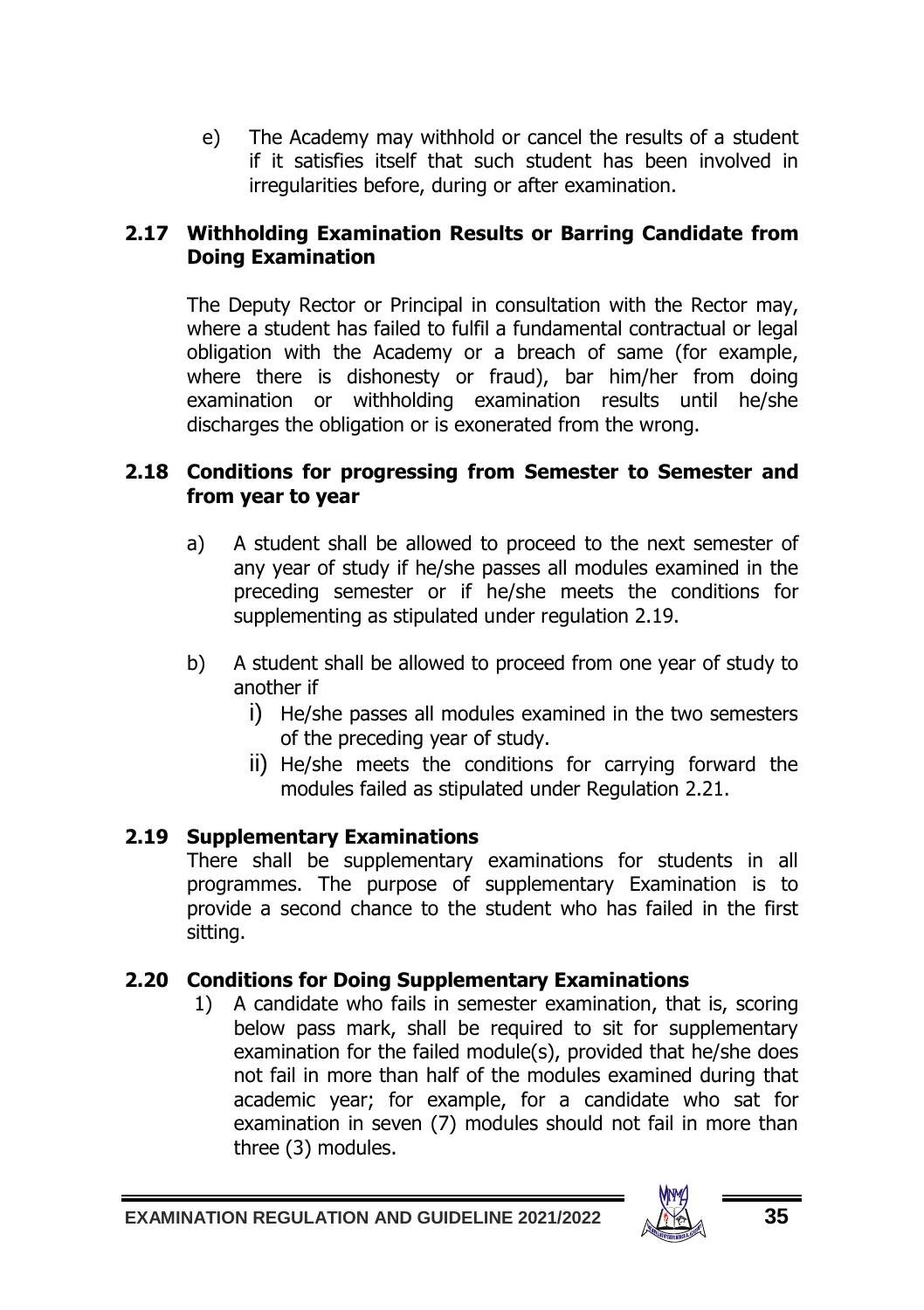- 2) A supplementing student shall be assessed exclusively on the basis of his or her supplementary examination results and his/her continuous assessment scores shall not be taken into account.
- 3) Where a student has passed by virtue of a supplementary examination, his/her results shall be recorded as a passing grade "C".
- 4) Supplementary examinations will be held once in each year prior to the commencement of the subsequent academic year.
- 5) Supplementary examinations shall be conducted three weeks before the commencement of the next academic year.

#### <span id="page-39-0"></span>**2.20.1 Rules which Shall Apply if a Student Fails in a Supplementary Examination**

- a) A student who fails in supplementary examination shall REPEAT the failed module(s) and pass for NTA Level 4, 5, 6, and 7 (second year), provided that the overall GPA is 2.0 and above, shall not be allowed to proceed to the next level.
- b) A student who fails supplementary in NTA Level 7 first year shall CARRY forward the failed module(s) into the second year and pass, provided that the overall GPA is 2.0 and above.
- c) A student who fails supplementary for NTA Level 8 shall REPEAT the failed module(s) and pass.

# <span id="page-39-1"></span>**2.21 Conditions for Repeating the Failed Module(s)**

In repeating the failed module(s) the following rules shall apply:

- i) Repeating shall be allowed only once.
- ii) A student eligible for repeating a module(s) has to register for the same by filling in the registration form at the beginning of the semester. The registration should be approved by respective head of department.
- iii) Repeating shall be according to the semester in which the module is offered.

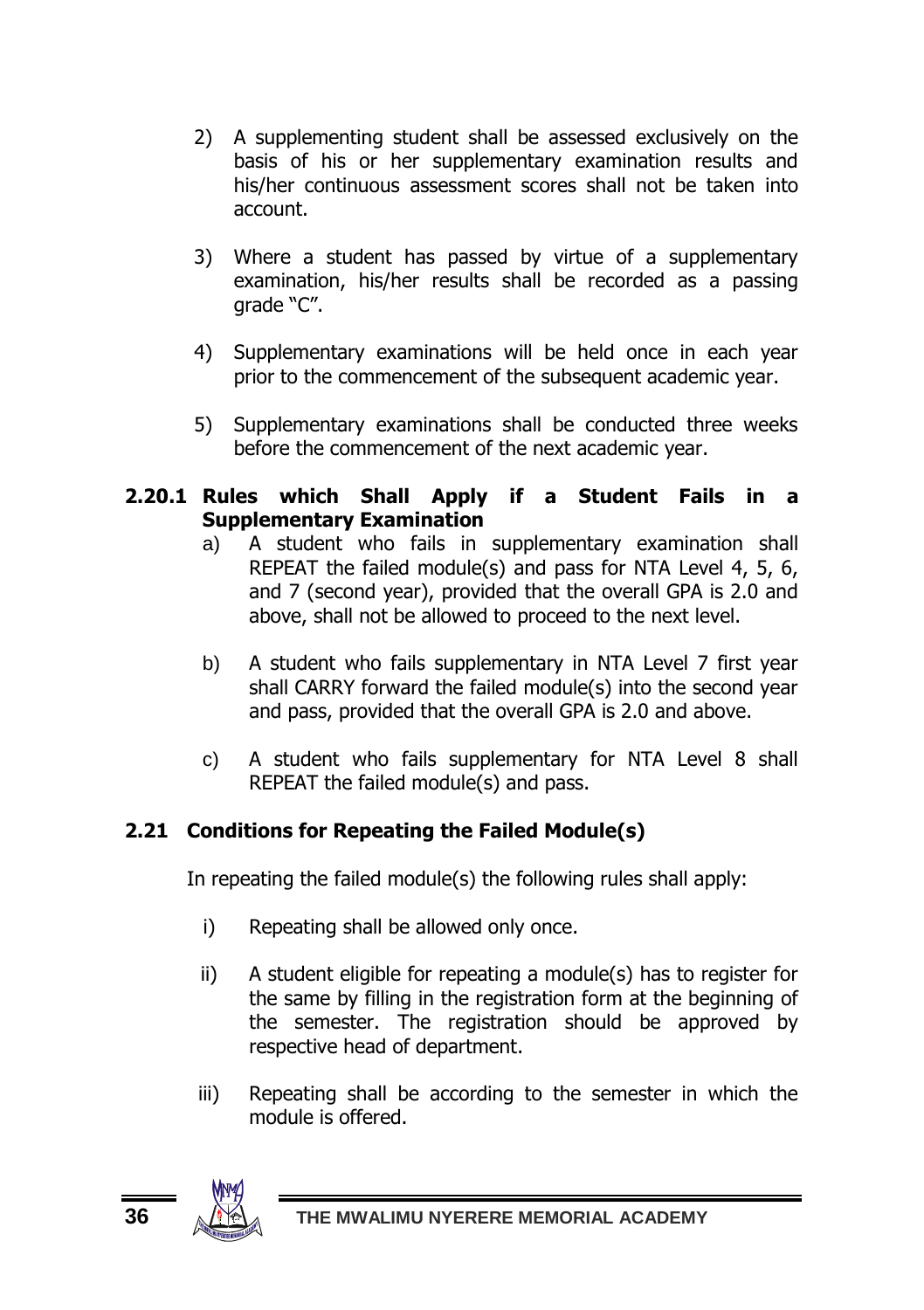- iv) Course work shall be considered in assessing the repeated module(s). A student shall attend lectures of the failed module(s) and fulfil all its coursework requirements, and pay fees for the period of study.
- v) The fees for repeating the failed module(s) shall be 50 percent of the total annual fees regardless of the number of the modules to be repeated.
- vi) A student failing in the first repeat has to supplement and if he/she fails the supplementary examination of the repeated module he has to repeat the respective semester(s) in which his/her repeated module(s) falls.
- vii) Examinations for repeated module will take place during the end of semester examination season, while the supplementary of the same will take place during the supplementary season.

### <span id="page-40-0"></span>**2.22 Conditions for Carrying Forward the Failed Module**

In carrying forward the failed modules the following conditions shall be observed:

- a) NTA level 7 students are allowed to carry-over a maximum of two (2) modules of the first academic year (first and second semesters) while undertaking second academic year modules.
- b) NTA level 7 students who have failed more than two (2) modules in the first academic year (first and second semesters) shall re-take the failed modules and pass before undertaking second academic year modules (third and fourth semester).
- c) A student eligible for carrying forward a module has to register for the same by filling in the registration form. The registration should be approved by the respective Head of Department.
- d) Non-degree and NTA Level 7 (Second Year) student is not eligible to carry forward, rather he/she shall repeat and clear the failed modules so as to qualify for moving to the next NTA level or qualify for the award of a certificate in that level.
- e) A student shall be eligible for carry forward within the same NTA level only.

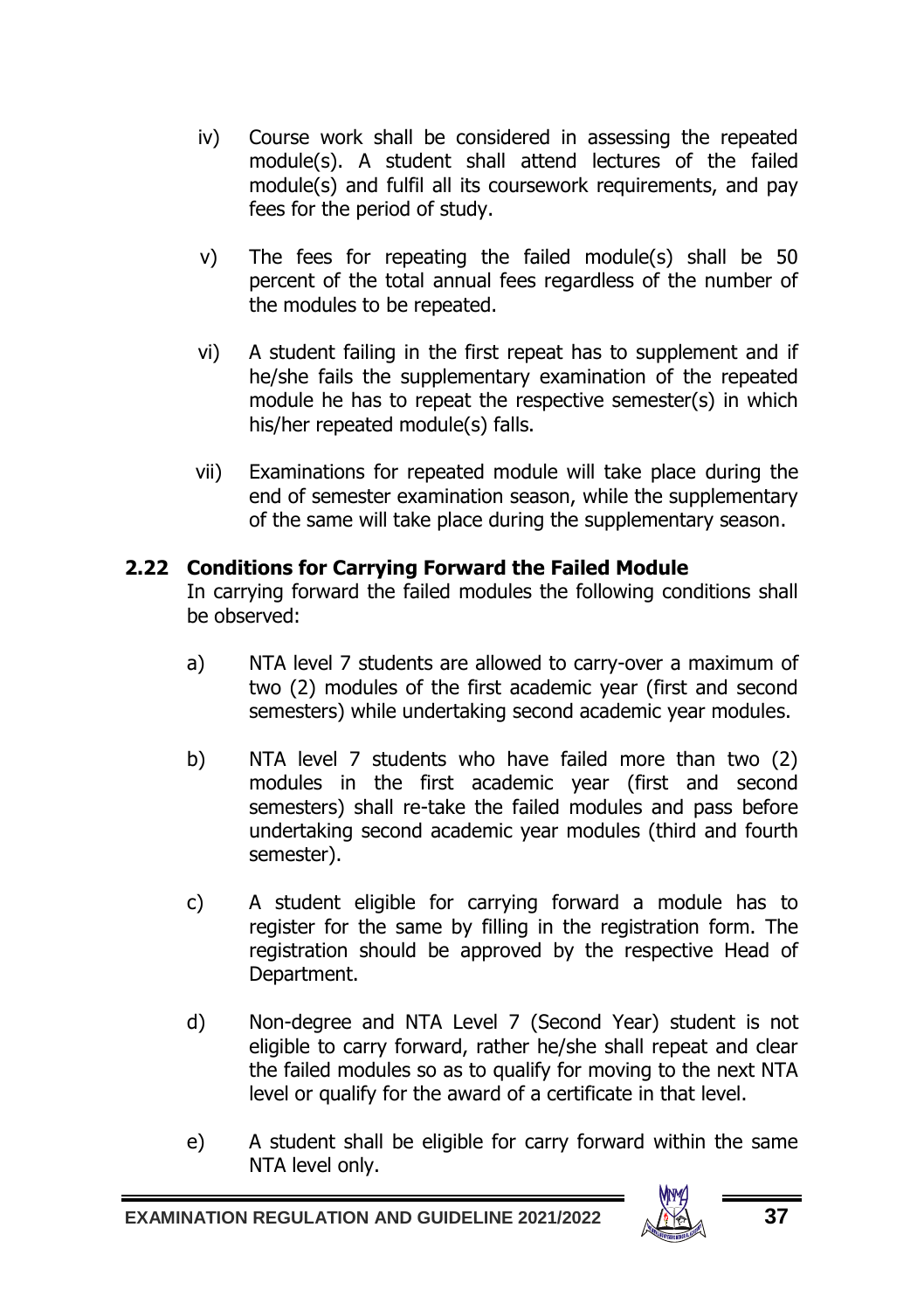- f) Carrying over failed courses into subsequent years shall imply repeating the failed courses in the subsequent years by fulfilling all requirements of the course.
- g) The maximum grade for a carried over course shall be the minimum passing grade i.e. 'C'.
- h) Examinations for carried forward modules shall be done during the semester examination season.
- i) A student will have to attend lectures of the failed module(s).
- j) No coursework shall be considered in assessing the carried forward module(s).
- k) Attending lectures requirements of the failed modules is only meant for making sure that a student is well prepared before sitting for the carried forward module(s).
- l) There will be no extra payments for carrying forward models.
- m) The grade for the carried forward module shall be C for any score equal to or above the pass mark.

# <span id="page-41-0"></span>**2.23 Eligibility for Special Examinations**

- a) Where a student pursuing any programme of study at the Academy fails to attend the whole or part of an examination under circumstances which are beyond his/her control, such a student may, subject to production of authentic evidence approved by the Deputy Rector or Principal, be allowed to sit for special examination in the module(s) which he/she did not sit.
- b) A student who appears for special examination under sub regulation 2.23 (a) of this section shall be treated as if he/she is sitting for examinations for the first time.
- c) Special examinations shall be conducted at a time and date coincident with supplementary examinations as provided for under these regulations.

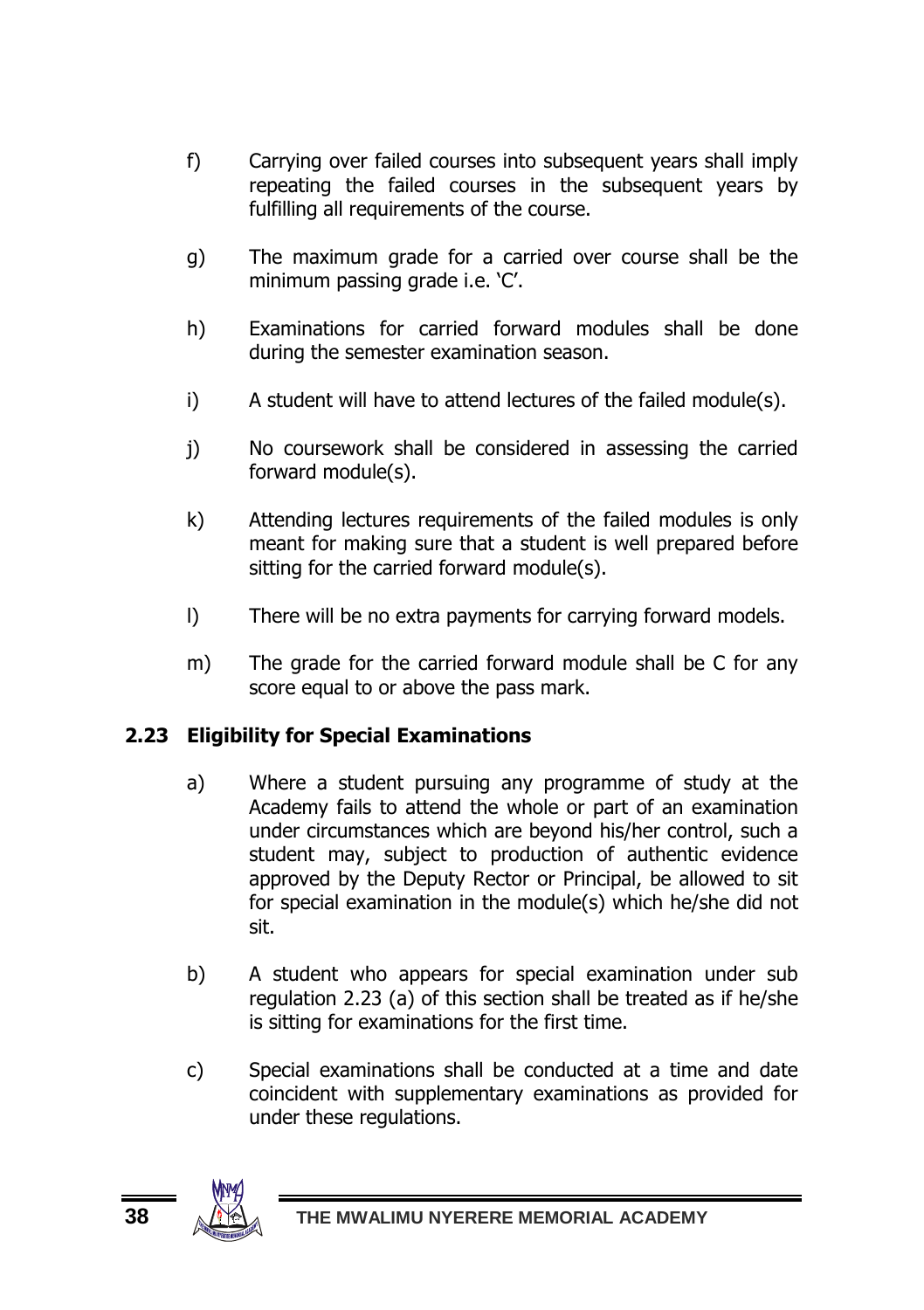d) A student who fails special examination(s) shall sit for supplementary examinations in the next academic year and shall not be allowed to continue to the next level.

#### <span id="page-42-0"></span>**2.24 Circumstances under which a Student Shall Repeat a Semester**

A student shall be allowed to repeat the respective semester if he/she:

- a) Fails more than half of the modules examined during the academic year.
- b) Fails in the supplementary examination of any repeated module(s).
- c) Fails in the module(s) carried forward.
- d) A student who scores less than a minimum coursework of a particular module(s).
- e) Fails to attain 80% class attendance in every module in a particular semester.
- f) A student shall only repeat the respective semester(s) in which his/her failed module falls.

#### <span id="page-42-1"></span>**2.25 Maximum Registration Periods for various programmes**

a) The maximum periods of registration for various programmes allowed for Repeating Semester are indicated in Table 2.4.

#### **Table 2.4. Maximum Registration Periods allowed for Repeating Semester**

| No | <b>Programmes</b>            | <b>Normal</b><br><b>Duration</b><br>(Years) | <b>Maximum</b><br>Registration<br><b>Period (Years)</b> |
|----|------------------------------|---------------------------------------------|---------------------------------------------------------|
|    | Basic Technician Certificate |                                             |                                                         |
|    | Technician Certificate       |                                             |                                                         |
|    | Ordinary Diploma             |                                             |                                                         |
|    | <b>Bachelor Degree</b>       |                                             |                                                         |

b) A student who, for various reasons, cannot complete his/her studies within the maximum period of registration indicated in Section 2.25 (a) may have his/her registration cancelled and may have to re-apply for fresh admission if he/she still meets the admission requirements.

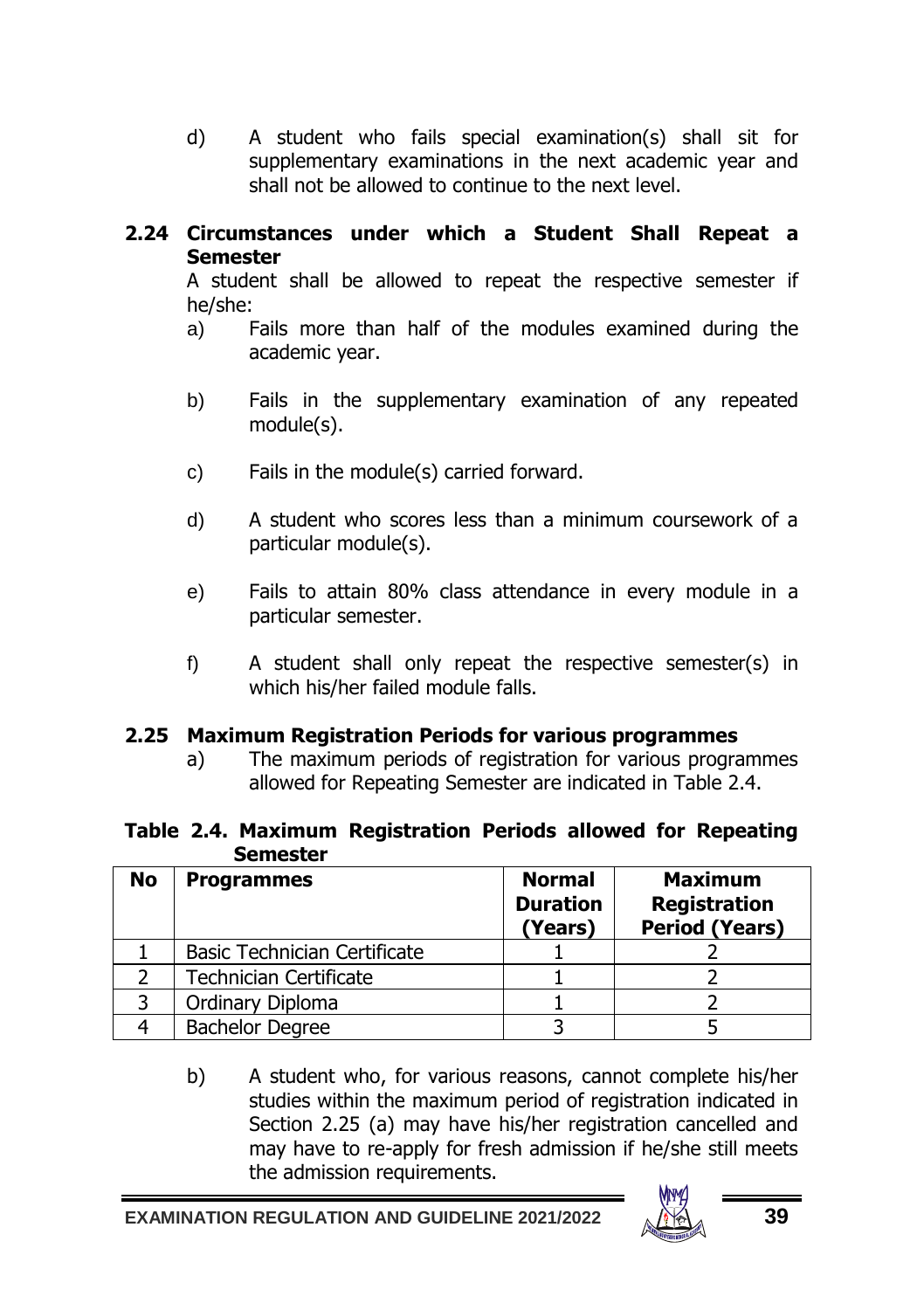# <span id="page-43-0"></span>**2.26 Circumstances under which a Student Shall Be Discontinued from Studies**

- a) A student shall be discontinued from studies at the Academy if he/she:
	- i) Absents himself/herself from the end of semester/ special/ supplementary examination without permission of the Deputy Rector (Academic) or Principal;
	- ii) Absconds from studies;
	- iii) Fails to submit the research proposal and/or research report;
	- iv) Fails to attend a Fieldwork placement allocated to him/her without acceptable reason(s) approved by the Deputy Rector (Academic) or Principal;
	- v) Is found guilty of examination/academic irregularities as provided for under these regulations;
	- vi) Has been involved in great misconduct as provided under Students' by-laws of the Academy;
	- vii) Is convicted of criminal offence;
	- viii) Is found to have joined the Academy using forged certificates;
	- ix) Is found guilty in cheating in relation to field work/field attachment training report/dissertation.
- b) A student who has been discontinued from a programme of study on academic grounds other than involvement in an examination irregularity may be enrolled again to his/her former programme or any other programme offered by the Academy after a lapse of one year, subject to having satisfied the applicable entry requirements. Re-admission in the same programme shall be done only once.
- c) A student who was discontinued from any course on disciplinary grounds or involvement in an examination irregularity shall not be re-admitted to the Academy in any course.

# <span id="page-43-1"></span>**2.27 Preservation of Examination Scripts**

The Academy shall preserve students' examination scripts for the purpose of reference for a period of five (5) academic years counted from the date examination results to which they relate were approved by the Academic Committee.

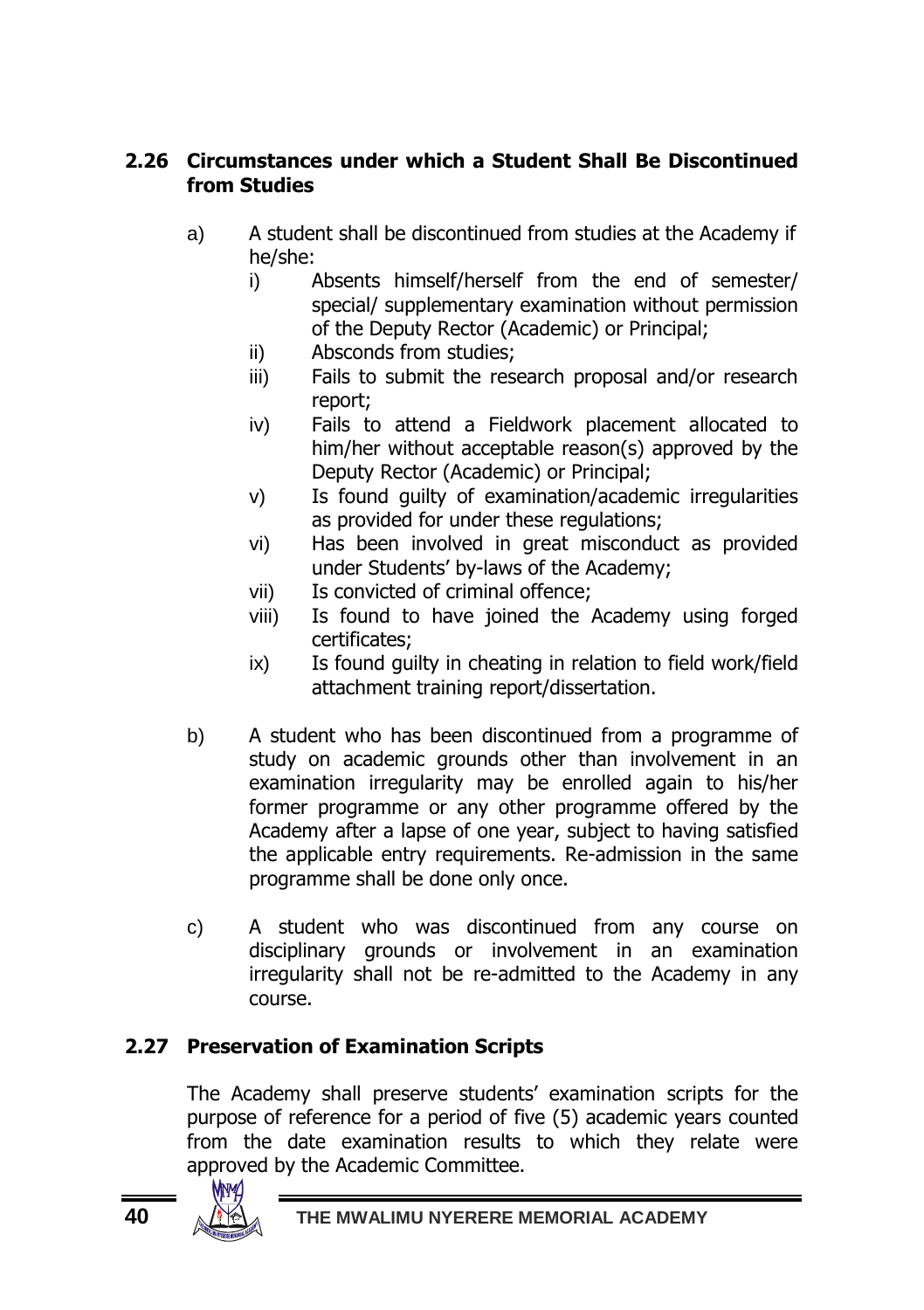# <span id="page-44-0"></span>**2.28 Procedures for Field Attachment Training**

- a) Field Attachment Training (FAT) shall be an essential part of NTA Level 4, 5 and 7. For NTA Level 7 FAT shall be conducted at the end of the second  $(2^{nd})$  year of studies. The Field Attachment Training for all programmes shall last for a period of eight (8) weeks.
- b) Prospective FAT's students shall be required to identify and select/suggest placements for field attachment training within four (4) weeks of the beginning of the first semester of the subsequent year. The name and address of selected/suggested placement shall be submitted to the respective Head of Academic Department within the period mentioned above.
- c) Students shall be supervised by the Field Supervisor and Academy's Supervisor.
- d) A student who deliberately does not report to the field placement shall be deemed to have failed in FAT and absconded from studies, hence shall be awarded zero mark.
- e) The department hosting the FAT's students shall make the assessment of the field attachment training reports. (Format of the report shall be indicated in the FAT Logbook).
- f) A student who attended FAT and fails to submit the FAT report in time without compelling reasons will be deemed to have failed, hence awarded zero mark.
- g) A student who fails to submit FAT report with compelling reasons shall be required to submit the report within three (3) weeks after his/her request has been accepted.
- h) A student who fails to attain minimum grades on FAT shall not be allowed to continue to the next level of study and will be required to repeat FAT within three (3) months.
- i) A pass in the Field Attachment Training shall be required before a candidate is allowed to graduate or proceed to next level.

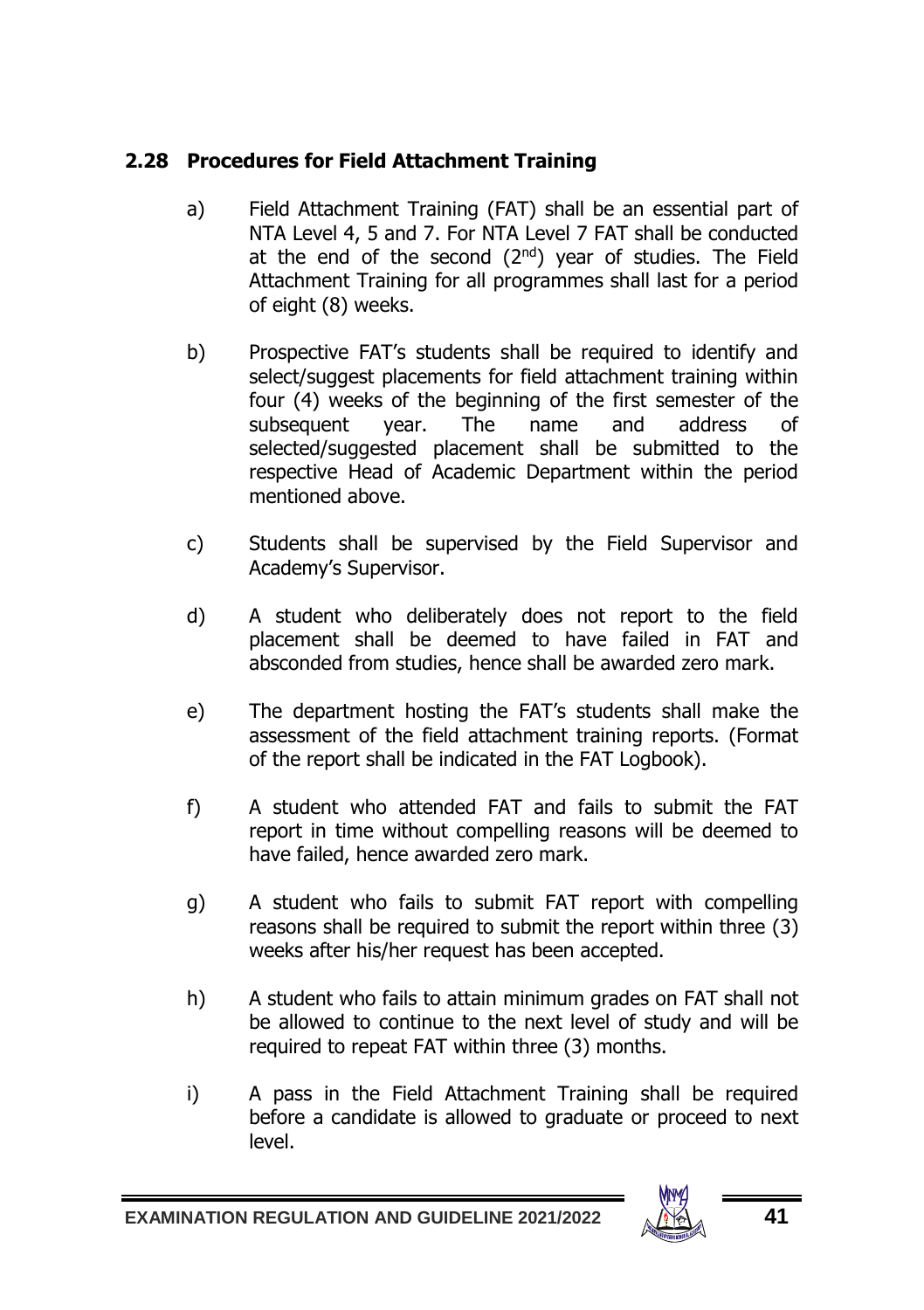# <span id="page-45-0"></span>**2.29 Research Project/Dissertation**

- a) Diploma and Bachelor's Degree students shall be required to undertake an independent research on a topic relevant to the field of study.
- b) The research proposal followed by research report/dissertation shall be prepared during the last year of his/her programme of study as indicated in the guidelines for writing research projects and dissertations.
- c) The Research Project report and dissertation shall be marked. Passing in Research Project report and dissertation is a requirement for the award of a diploma and degree respectively.
- d) Students shall be required to pass this module separately and shall be assessed out of 100% marks.
- e) Any candidate whose Research Proposal, Research Report or dissertation will not be submitted for assessment within the specified date of the deadline as indicated in the Academy's Almanac shall be considered to have failed the module; hence zero mark will be awarded.
- f) A student who fails in Research Project proposal shall be required to re-submit the research project proposal within one month of the release of the results.
- g) A student who fails either in Research Project report or dissertation will be allowed to re-submit the report or dissertation within three (3) months from the date of the release of examination results or within such period as shall be recommended by the Examiners' Committee.

### <span id="page-45-1"></span>**2.30 Teaching Practice (TP) for Bachelor Degree of Education Programmes**

- a) Teaching Practice (TP) forms an integral part for all students undertaking Bachelor's Degree in Education.
- b) All Bachelor's Degrees of Education students shall be required to do a total of 16 weeks of supervised teaching practice

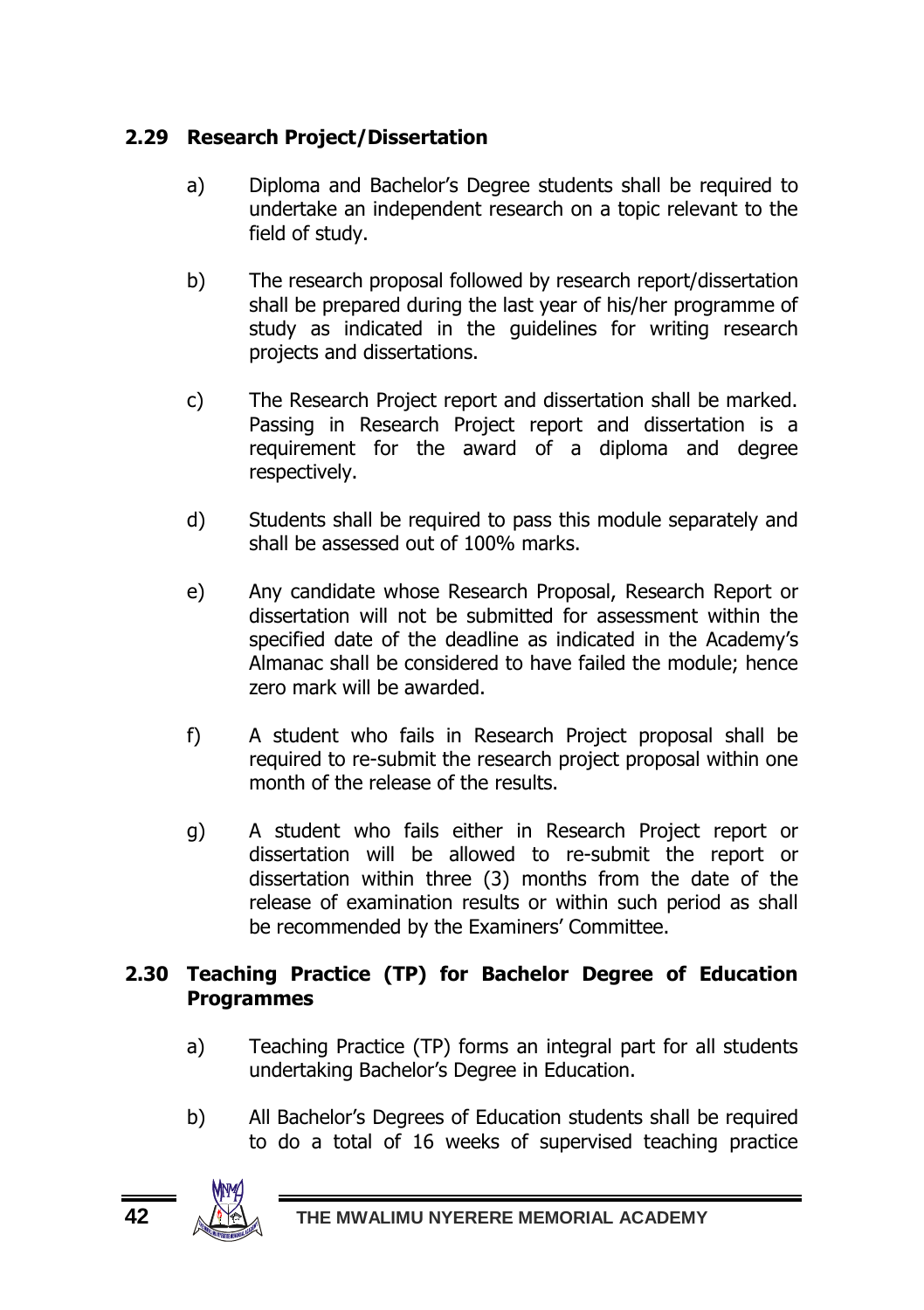throughout their training, the manner of which is prescribed in this Teaching Practice Regulations and Procedures.

### <span id="page-46-0"></span>**2.30.1 General Rules and Regulations of Teaching Practice**

- a) For a student to pass teaching practice, he/she must have taught for the whole of teaching practice period.
- b) Each student on Teaching Practice shall be assessed by Internal Examiner or both Internal and External Examiners at a minimum of two times for each of the teaching subject.
- c) A student in NTA Level 7 (First or Second Year) who fails to attain pass mark in teaching practice units shall do supplementary teaching practice and shall not be allowed to proceed to the next level (NTA Level 8).
- d) A student in NTA Level 7 (First or Second Year) who fails to do teaching practice on acceptable grounds shall do special teaching practice and shall not be allowed to proceed to the next level (NTA Level 8).
- e) A student who deliberately does not report to his/her teaching practice station shall be discontinued from studies.
- f) A Student who will commit or involve in breaching TP regulations, teachers ethics and morals or commit any offence which is punitive by the laws of Tanzania will be reported to the coordinator of Teaching Practice and Dean of Faculty of Education who will form an investigative committee that will submit their recommendations to Deputy Rector Academic or Principal, who after consultations with other bodies submit the matter to the Academic Committee for decision or approval.
- g) All actors involved in Teaching Practice should observe morals and ethics of teachers and demonstrate the highest level of integrity and professionalism. Violation of ethics and integrity that aims at spoiling the good name of the Academy will be dealt accordingly.

#### <span id="page-46-1"></span>**2.30.2 First Year Teaching Practice for Bachelor's Degree Programmes**

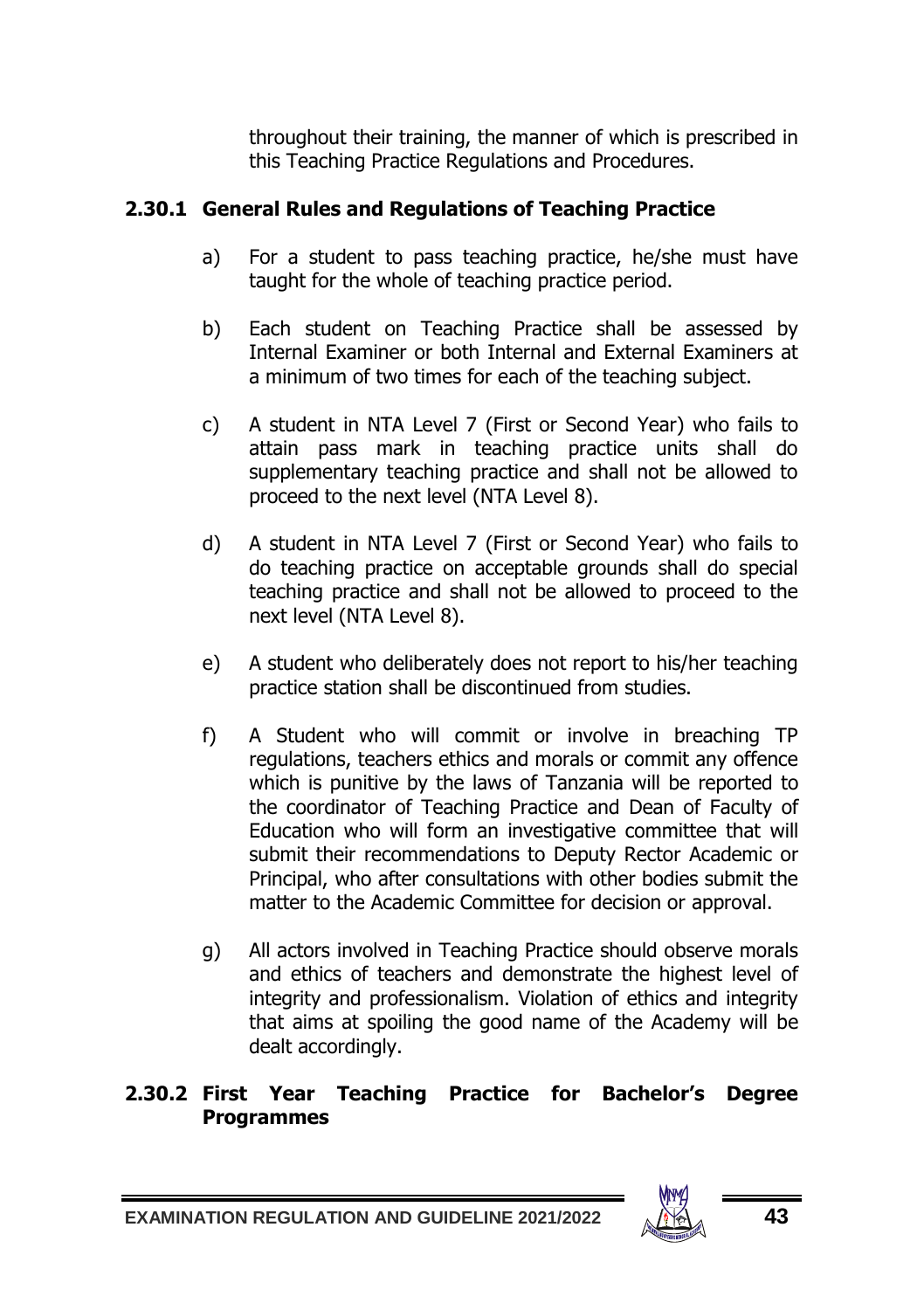- a) All students shall have 8 weeks of teaching practice in the first year.
- b) During the first (1) week there shall be an orientation programme to teaching for Bachelor students which exposes students to the fundamental principles of teaching in the broadest term of the profession.
- c) The remaining 7 weeks shall be spent in the field where students get stationed at institutions of their specialization. These institutions are:
	- i) Adult Education Centres where students are usually attached to District Education Officer;
	- ii) Secondary Education where students do their teaching practice in secondary schools;
	- iii) Teachers Education where students are attached to teachers' colleges or primary schools.
- d) Students shall be supervised by the heads of institutions to which they are attached and assessed by MNMA lecturers and coordinated by the Faculty of Education.

# **2.30.3 Second Year Teaching Practice for Bachelor's Degree**

- <span id="page-47-0"></span>a) Second year teaching practice for Bachelor of Education students shall run for 8 weeks in which the first week will be spent in the Academy being oriented for macro teaching and other skills for teacher's professional growth.
- b) Second year teaching practice shall be assessed by subject specialists in pedagogy from Faculty of Education, other departments of the Academy and by external examiners appointed by the Academic Committee.

# <span id="page-47-1"></span>**2.31 POSTGRADUATE REGULATIONS**

#### <span id="page-47-2"></span>**2.31.1 Conflict Resolution during Supervision**

- (a) In the course of the student's research, a situation may develop where one or more of the following may happen:
	- (i) A breakdown in communication between the student and the supervisor;
	- (ii) Personal clashes and conflicts between the student and the supervisor;

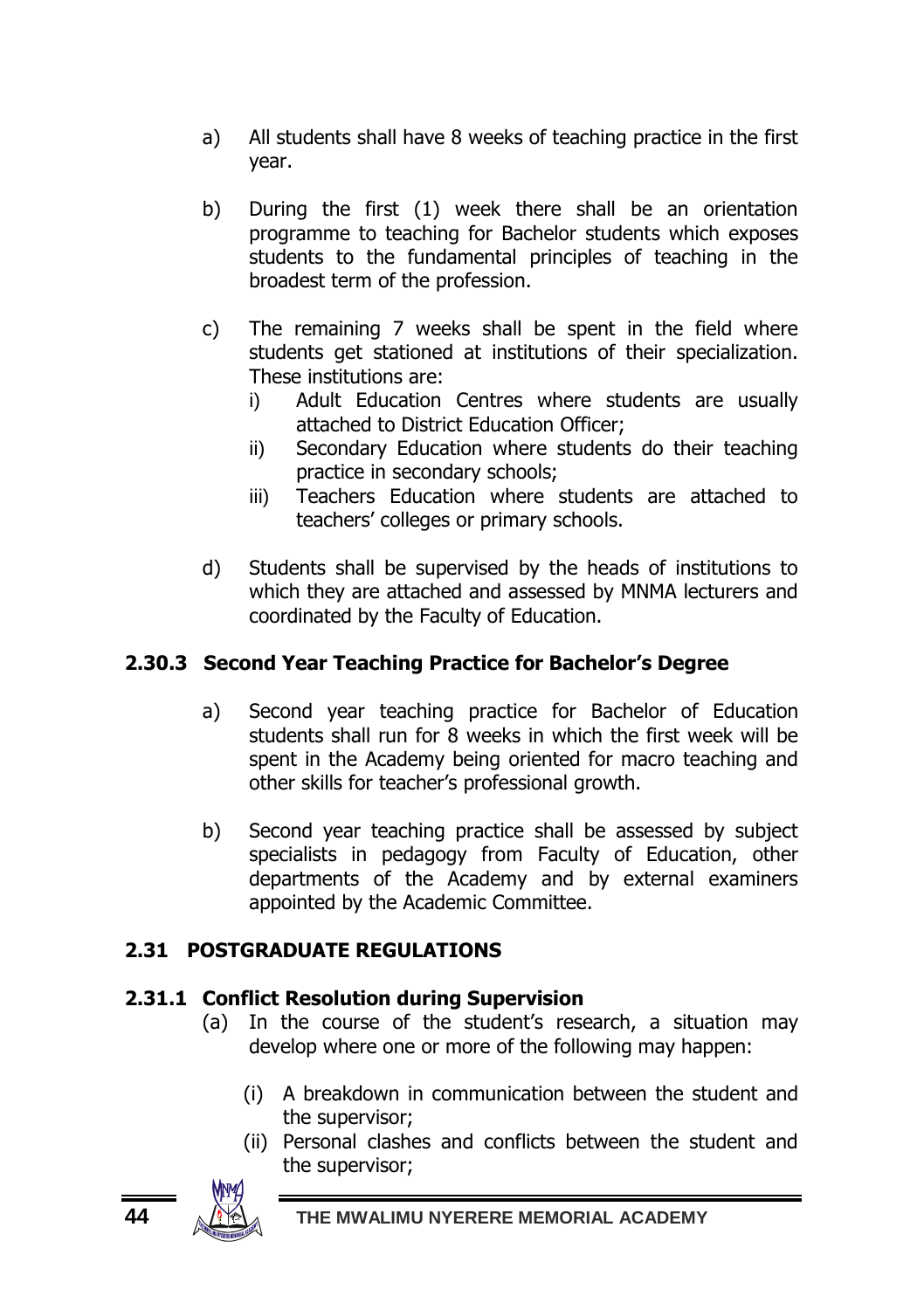- (iii) A hostile relationship between the student and the supervisor;
- (iv) Refusal by the student to follow the supervisor's advice;
- (v) The competence of supervisor is not reflecting the student's research.
- (b) When any of the above situations occurs, the supervisor and/or the student shall report the problem, in writing, to the respective Head of the Department, with a copy to the Faculty Dean and the Deputy Rector – Academic, Research and Consultancy.
- (c) The Head of Department shall study the nature of the problem and recommend to the Deputy Rector – Academic, Research and Consultancy, through the Faculty Dean, one of the following actions:
	- (i) The student be warned, in writing, about his/her weaknesses or conduct (if it is established that he/she is the cause of the problem);
	- (ii) The student be transferred to another supervisor (where necessary);
	- (iii) The supervisor shall be informed about his/her weaknesses (if it is established that the supervisor is the source of the problem). Depending on the severity of the problem, the supervisor may continue to guide the student, or alternative (ii) above may be followed;
	- (iv) An advisory panel be established by the Head of Department to guide the student, if there is no any other person in the Department who has the expertise to supervise the student;
	- (v) Any other reasonable action, including instituting disciplinary proceedings against the student and/or supervisor.

#### <span id="page-48-0"></span>**2.31.2 Assessment of Master's Dissertations/Theses**

a) Every student shall defend his/her dissertation/thesis before being examined in a panel of at least five experts to be appointed by the respective department. The expert shall assess the ownership and understanding of the

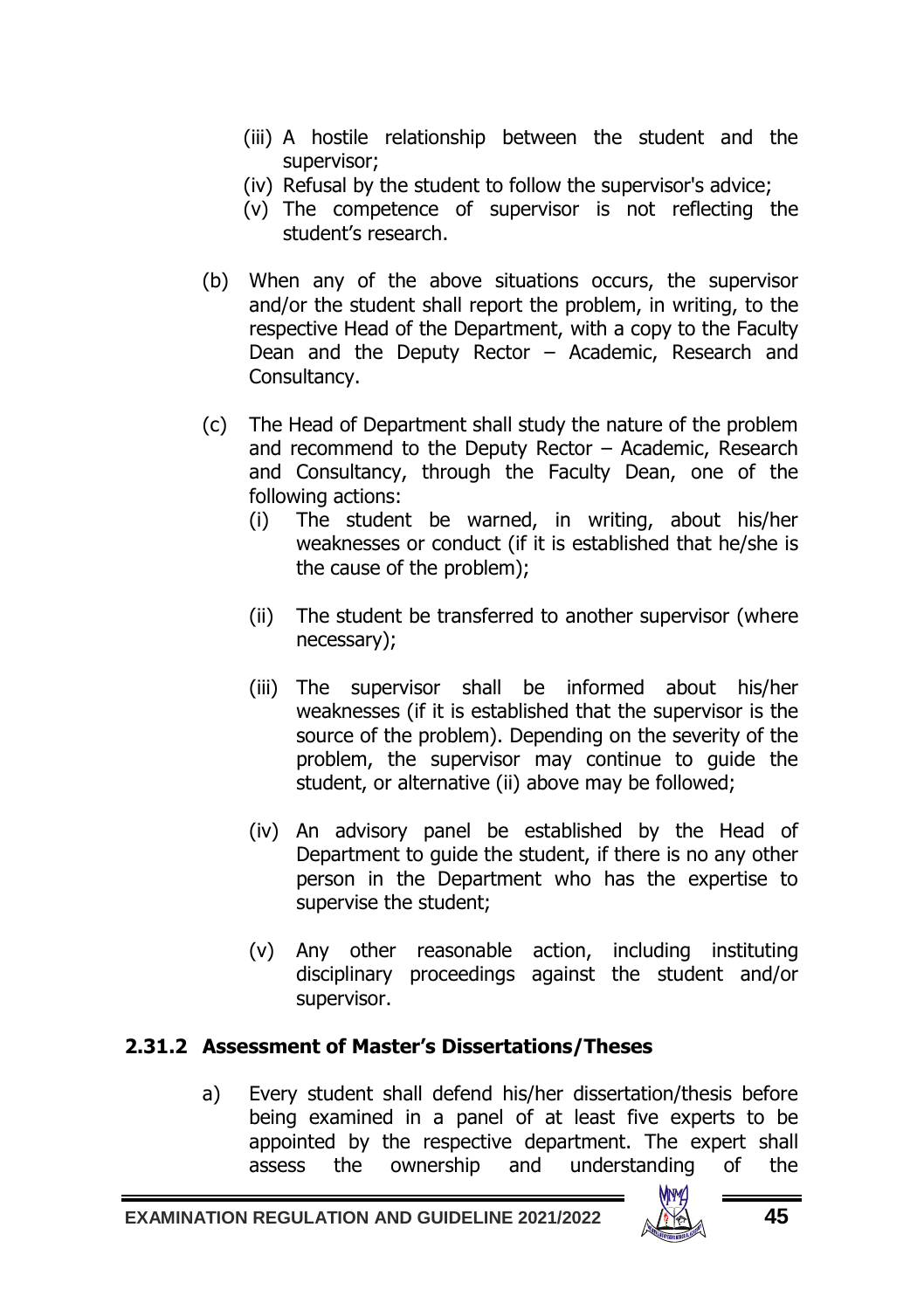dissertation/thesis using appropriate form "Research Findings Presentation Evaluation Form" (i.e. PG/F.8).

- b) Every dissertation/thesis shall be examined by at least two examiners who are specialists in the area. At least one of these must be external; to be appointed by relevant authority as per examination regulation.
- c) Internal examiners must be members of the academic staff of the Mwalimu Nyerere Memorial Academy.
- d) The candidate's supervisor may not act as an internal examiner.
- e) The examiners shall be required to submit their assessment on the Masters dissertation/thesis within a period of two months from the date of receipt of the dissertation/thesis.
- f) If the assessments are not received as stated in section (e), new examiners shall be appointed.
- g) Each examiner's assessment shall be summarized in "Dissertation/Thesis Examiners Report Form" (i.e. PG/F.9). The report shall conclude by recommending one of the following:
	- i) The dissertation/thesis is acceptable as it is;
	- ii) The dissertation/thesis is acceptable subject to typographical corrections/minor revisions;
	- iii) The dissertation/thesis is acceptable (i.e. the score is at least 50% of the marks allocated to the dissertation/thesis report) subject to substantial (major) corrections and revisions as indicated in the examination report;
	- iv) The dissertation/thesis is NOT acceptable (i.e. the score is less than 50% of the marks allocated to the dissertation/thesis) but the candidate may be allowed to revise and re- submit the dissertation/thesis for reexamination;
	- v) The dissertation/thesis is rejected outright.
	- vi) The examiners shall assess the dissertation/thesis on the basis of the given assessment form.
	- vii) The respective department shall determine the candidate's dissertation/thesis final grade examiners

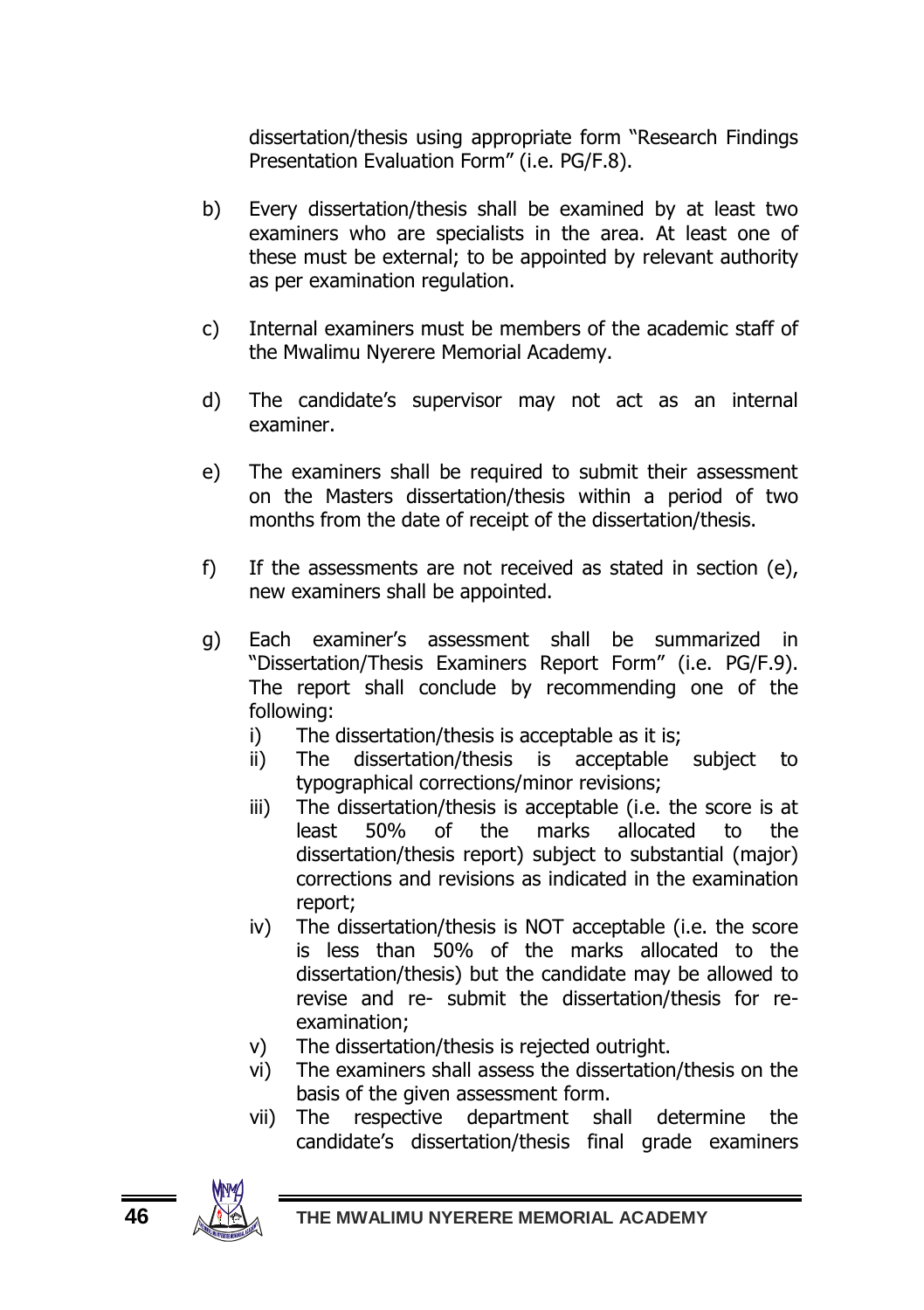reports i.e. Internal and External examiner's reports using form PG.F/10.

- viii) Where the examiners differ significantly (i.e. one passes and one fails the candidate or a difference of two grades) in their overall recommendation, the Department shall examine the case and recommend the appointment of independent examiner.
- ix) Candidates doing masters by thesis will have to sit for Viva Voce examination, the panel shall evaluate a candidate using "Viva Voce Evaluation Report From (i.e. PG/F/11)". The candidate will be considered to have passed the dissertation/thesis if the overall score is at least 50%.
- x) A dissertation/thesis passed subject to typographical corrections/minor revisions must be submitted for degree award within one month from the date the dissertation/ thesis results was communicated to student by respective Head of Department. The Supervisor shall verify the corrections.
- xi) A dissertation/thesis passed subject to substantial/major corrections and revisions must be submitted for degree award within three months from the date the dissertation/thesis results was communicated to student by respective Head of Department. The Supervisor and Internal Examiner shall verify the corrections.
- xii) Dissertation/thesis not accepted in accordance with Guideline 2.31.2 (g) (iv) above must be re-submitted for examination within six months from the date the dissertation/thesis results was communicated to student by respective Head of Department.
- xiii) The re-submission of the dissertation/thesis is only once.
- xiv) Where the examiners are not in agreement in their assessment after re-submission,
- xv) A candidate who failed the dissertation/thesis in accordance with section 7.18.7(e)
- xvi) Above will not be required to resubmit the dissertation/thesis. However, the candidate will be given an opportunity to repeat dissertation/thesis work only once.
- xvii) Subsequent publications from a dissertation/thesis submitted for a postgraduate (e.g. Master's or PhD) degree of the Mwalimu Nyerere Memorial Academy must contain a statement that the work is based on a

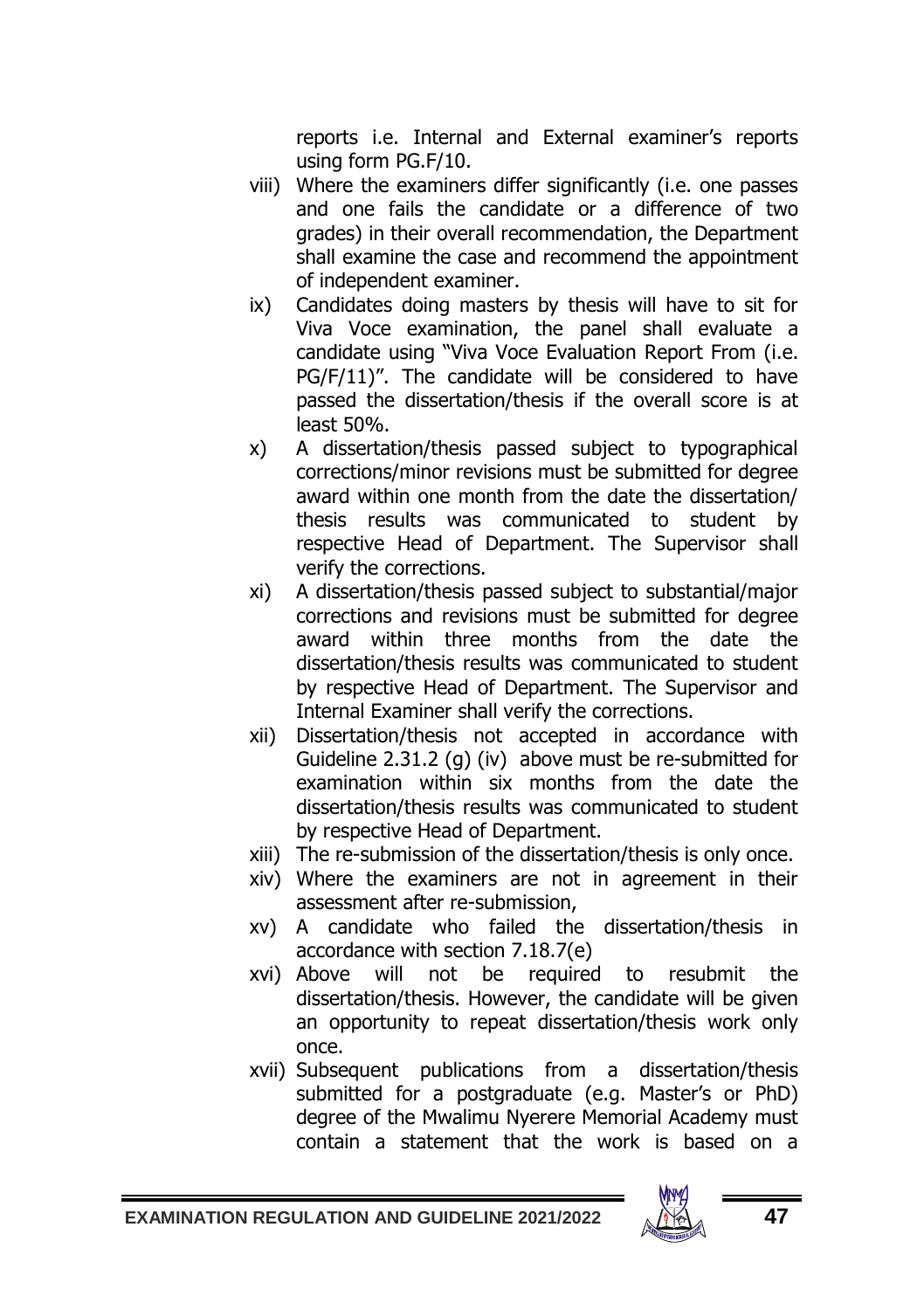dissertation/ thesis submitted to the Mwalimu Nyerere Memorial Academy.

xviii) The Mwalimu Nyerere Memorial Academy shall pay honoraria to the External and Internal Examiners at the rate prescribed by the Mwalimu Nyerere Memorial Academy and upon receiving detailed and summary reports of the dissertation/thesis under examination. The claims shall be made through filling in the appropriate form "Internal/ External Examiner's Claim Form for Dissertations and Theses" (i.e. PG/F.12).

### <span id="page-51-0"></span>**2.31.3 Detection of Plagiarism for Postgraduate**

The supervisor shall be required to verify that the student's work is original by subjecting the student's work using the approved plagiarism-detection software. The cut-off point for the purpose of these regulations shall be 30% excluding genuine cases referred in the text such as own publications, references, bibliography and preliminary pages. The originality report of more than 30% similarity index shall indicate that plagiarism has occurred and shall not be accepted for any degree award.

# <span id="page-51-1"></span>**2.31.4 Other Postgraduate Regulations**

- a) Postponement of studies shall not be entertained. However, under special circumstances, permission to postpone studies for candidates under coursework phase may be considered. A candidate will be required to fill a "Postponement of Studies Form" (i.e.PG/F.13).
- b) Candidates under dissertation/thesis phase if for any sound reason, a candidate fails to continue with his/her studies, he/she may apply to the Deputy Rector Academic through the Head of Postgraduate Studies for freezing his/her registration by filling the "Freezing of Studies Form" (i.e. PG/F.14). The maximum period for such freezing shall be two years. A candidate will have to fill "Unfreezing/Resuming of Studies Form" (i.e.PG/F.15) so as to continue with his/her studies.
- c) Each postgraduate candidate upon completion of his/her studies will have to fill the "Postgraduate Clearance Form" i.e. PG/F.16.

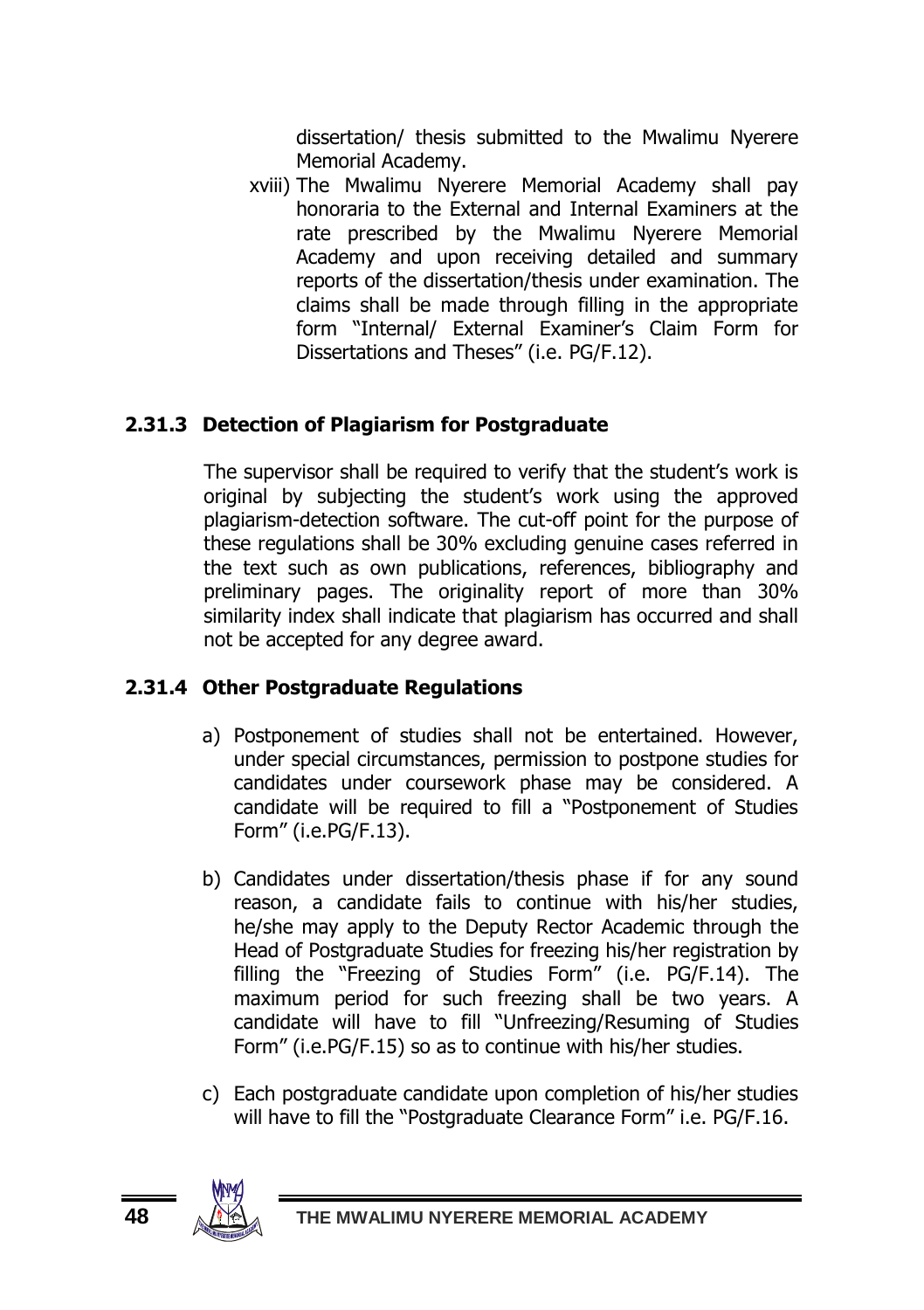# <span id="page-52-0"></span>**3. MISCELLANEOUS PROVISIONS**

- i) The administration of Tests, Assignments and Assessed work of students is entirely the duty of the relevant lecturers of the subject/module.
- ii) Final examinations are controlled by the Deputy Rector (Academic) and are scheduled during the last two weeks of each semester. The examinations are supervised by invigilators appointed by the Deputy Rector (Academic).
- iii) Notwithstanding the generality of the above provision Heads of Academic Departments and the Deputy Rector (Academic) have the mandate to monitor, regulate and ensure good governance of the same.
- iv) Where in these regulations no punishment is specifically provided for any misconduct or breach, such misconduct or breach shall be punishable, as if it is a breach of a serious disciplinary matter.
- v) When the involved person is a student, he/she shall be discontinued forthwith from studies subject to the confirmation of the Academic Committee.
- vi) When the involved person is an employee of the Academy or otherwise an ordinary person other than the student, such person shall be dealt with in accordance with the relevant legislation governing such a person.